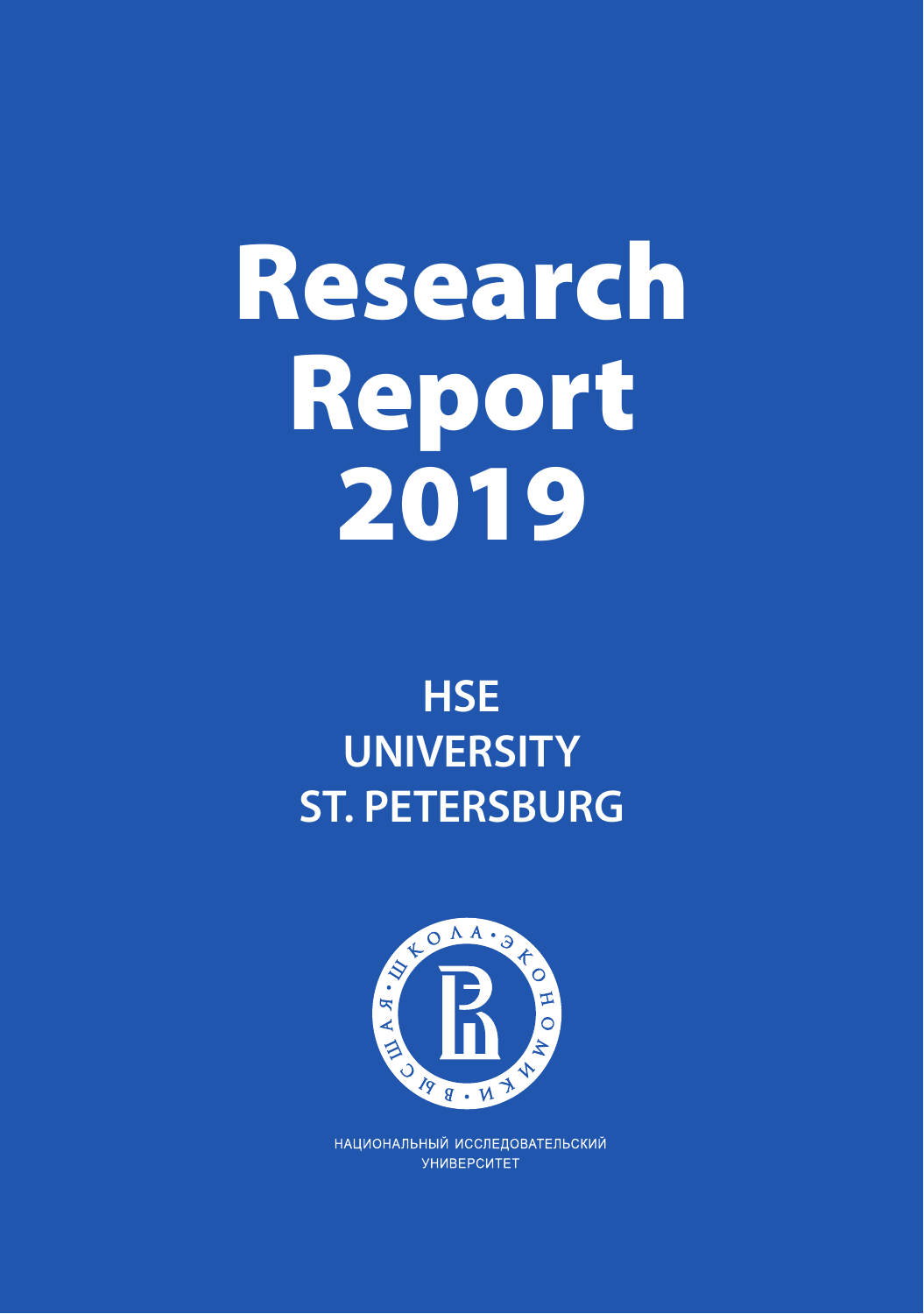## **Contents**

| Introduction<br>3                                             |    |  |
|---------------------------------------------------------------|----|--|
| HSE UNIVERSITY ST. PETERSBURG: FACTS AND FIGURES<br>4         |    |  |
| <b>HSE UNIVERSITY ST. PETERSBURG: KEY EVENTS 2019</b><br>7    |    |  |
| HSE UNIVERSITY ST. PETERSBURG: RESEARCH AREAS                 | 10 |  |
| 01 Spatial Economics                                          | 11 |  |
| 02 Game Theory                                                | 13 |  |
| 03 Health Economics, Management, and Policy                   | 14 |  |
| 04 Economics of Culture                                       | 16 |  |
| 05 Logistics                                                  | 18 |  |
| 06 Comparative Social Research                                | 19 |  |
| 07 Sociology of Education                                     | 21 |  |
| 08 Youth Studies                                              | 23 |  |
| 09 Social and Cognitive Informatics                           | 25 |  |
| 10 Social Informatics: Digital Social Research                | 27 |  |
| 11 Comparative Historical Research on Empires and Nationalism | 28 |  |
| 12 Early Modern History of Baltic Space                       | 29 |  |
| 13 Environmental and Technological History                    | 30 |  |
| 14 Anthropology                                               | 32 |  |
| 15 Comparative Governance Studies                             | 34 |  |
| 16 Literature and Languages                                   | 35 |  |
| 17 Intangible-driven Economy                                  | 37 |  |
| IQ HSE RESEARCH AND EDUCATION WEBSITE PRESENTS                | 38 |  |
| <b>HSE UNIVERSITY ST. PETERSBURG: KEY EVENTS 2020</b>         | 46 |  |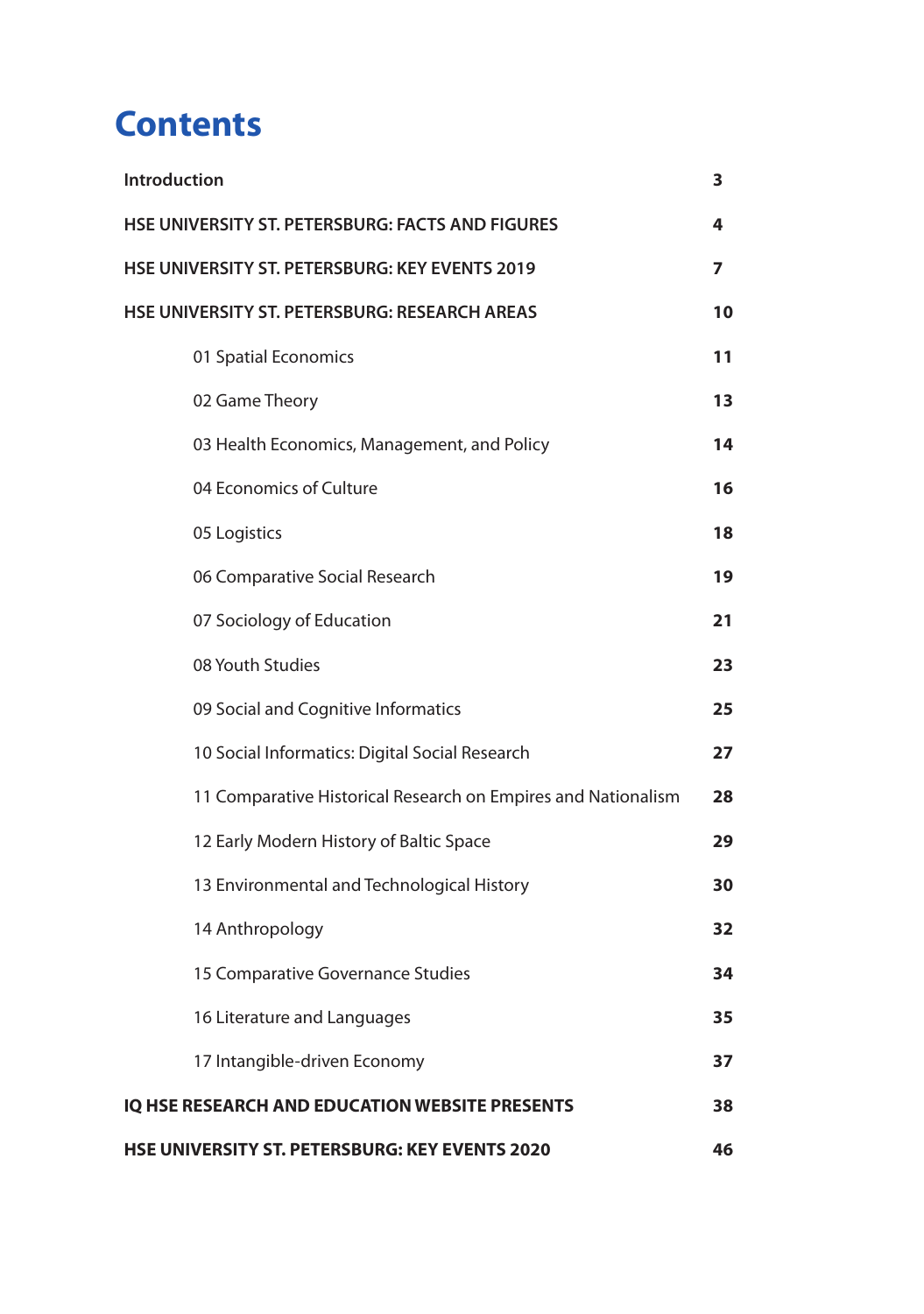## **INTRODUCTION**



*Professor Sergey M. Kadochnikov Director, HSE University St. Petersburg*

Research and the transfer of knowledge are fundamental to the mission of HSE University St. Petersburg. So, the University will remain committed to conducting research of global impact, serving the needs of international and local communities.

HSE University has strengthened its position in leading educational ratings:

- Top 100 in leading subject ratings (Shanghai Ranking's Global Ranking of Academic Subjects, QS World University Rankings);
- Top 100 among young universities (THE Young University Rankings, QS World University Rankings Top 50 Under 50);
- Top 250 in QS Global Employability Ratings.

In addition to that, our leading researcher Professor Ronald Inglehart was pronounced as the most cited political researcher by American Political Science Association.

HSE University continues its support policy to develop research centers and groups. First of all, we enhanced support for our flagship international research centres, among which are the International Laboratory of Game Theory and Decision Making, the Centre for Market Studies and Spatial Economics, and the Laboratory for Comparative Social Research. We have also managed to establish two new international research centers: Social and Cognitive Informatics Laboratory and International Laboratory of Intangible-driven Economy. We are glad to announce that a new international research centre will be established in 2020 – International Research Laboratory of Quantum Optoelectronics.

Secondly, in 2019 we continued to facilitate the work of multiple interdisciplinary research groups, focusing on cognitive and information sciences, digital business transformation, big data and so on. We hope that some of these groups will also become research centres with outstanding international reputation.

Thirdly, in 2019 HSE University St. Petersburg continued to organize largescale international events, which contribute to the campus's reputation as a platform for cutting-edge discussions in social sciences, economics and the humanities. Thus, we were especially proud to host the 12th Annual INAS Conference 2019 and the Analytics for Management and Economics Conference 2019 (AMEC 2019), another annual key research event.

In May 2019 we also held our annual flagship international conference on Education and World Cities, as well as a large number of more focused seminars and roundtables organized by our laboratories and research centres.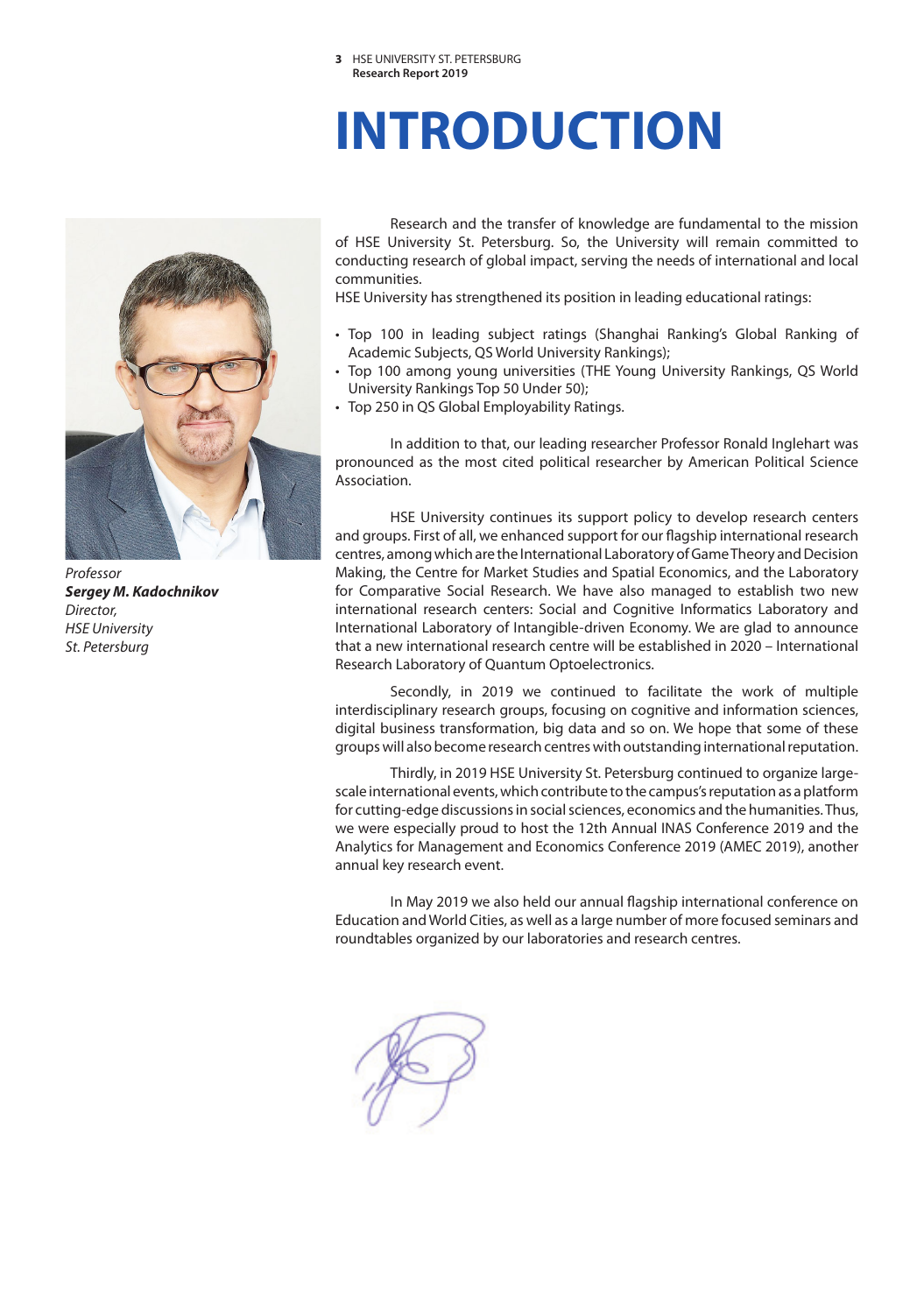# **FACTS AND FIGURES**

HSE UNIVERSITY ST. PETERSBURG: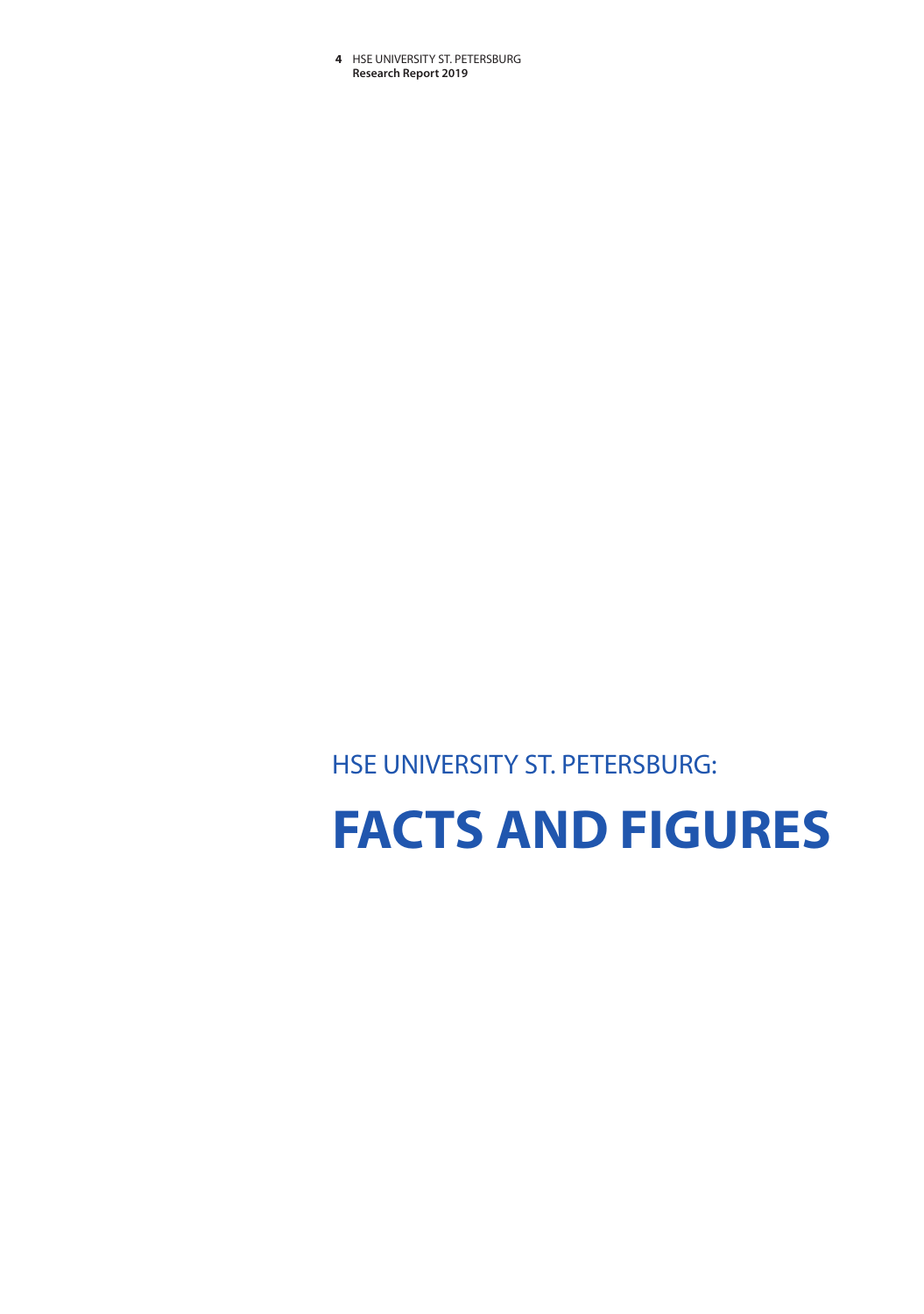### **Research Priority Areas:**

- Data Science for the Changing Society
- Inequality and Governance
- Humanities in the Knowledge Economy

Established in 1997, HSE University St. Petersburg is one of the four campuses of the Higher School of Economics. Nowadays, it is home to more than 6,000 students, including 10% international students from 50+ countries, and about 50 research fellows, many of them holding PhD degrees from the top universities from around the world. HSE St. Petersburg runs 19 research centers and laboratories, including 5 international flagship research centers led by world-renowned researchers, as well as multiple standalone research groups where faculty and students jointly carry out research projects.

### **Shanghai Ranking's Global Ranking of Academic Subjects 2019**

| <b>Subject</b>                 | <b>World</b> | <b>Russia</b> |
|--------------------------------|--------------|---------------|
| <b>Mathematics</b>             | 76-100       | $\mathcal{P}$ |
| Economics                      | 151-200      |               |
| <b>Political Sciences</b>      | 101-150      |               |
| Sociology                      | 51-75        |               |
| Psychology                     | 401-500      |               |
| <b>Business Administration</b> | 301-400      |               |
| Management                     | 301-400      |               |

### **QS – World University Rankings by Subject 2019**

| <b>Subject</b>                           | <b>World</b> | <b>Russia</b>  |
|------------------------------------------|--------------|----------------|
| <b>Accounting &amp; Finance</b>          | 101-150      | 1              |
| <b>Business &amp; Management Studies</b> | 101-150      | 1              |
| <b>Communication &amp; Media Studies</b> | 101-150      | 2              |
| Computer Science & Information Systems   | 201-250      | 5              |
| Economics & Econometrics                 | 51-100       | 1              |
| Education                                | 101-150      | 1              |
| <b>History</b>                           | 101-150      | $\mathfrak{D}$ |
| Law                                      | 151-200      | $\mathfrak{D}$ |
| Linguistics                              | 101-150      | 3              |
| <b>Mathematics</b>                       | 101-150      | 4              |
| Modern Languages                         | 151-200      | 4              |
| Philosophy                               | 101-150      | $\mathfrak{D}$ |
| Physics & Astronomy                      | 551-600      | 17             |
| Politics & International Studies         | 51-100       | 3              |
| Psychology                               | 201-250      | $\mathfrak{D}$ |
| Sociology                                | 51-100       | 1              |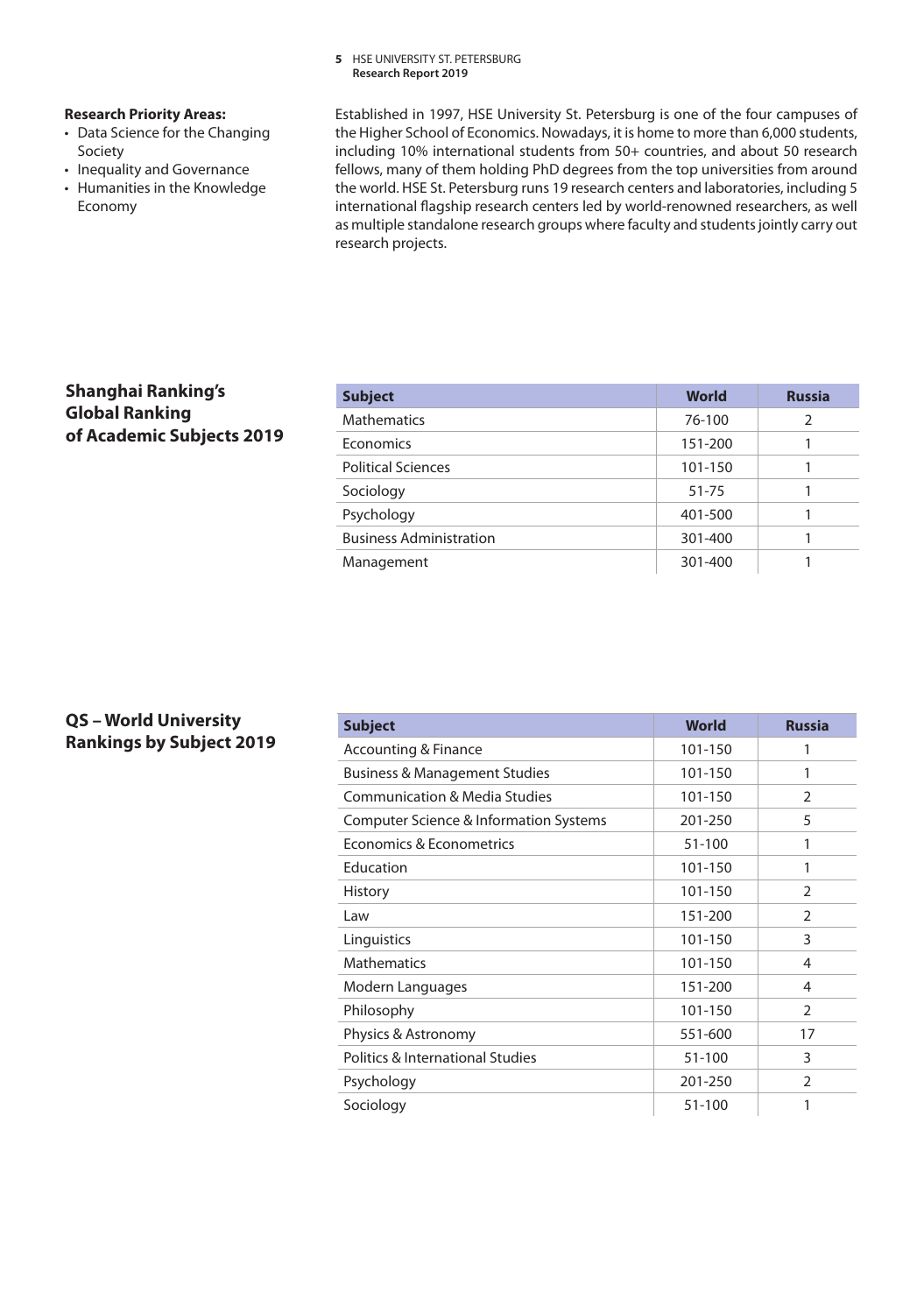**Diagram 1.** 

**Research Output 2019**

### **QS – World University Rankings by faculty 2019**

| <b>Subject</b>                    | World   | <b>Russia</b> |
|-----------------------------------|---------|---------------|
| <b>Art and Humanities</b>         | 153     | 3             |
| Engineering<br>and Technology     | 451-500 | 13            |
| Social Sciences and<br>Management | 75      |               |

## Top 25%

Institutions and Economists in Russia (score 3.64)

Top 10%

Economic Institutions (#241)





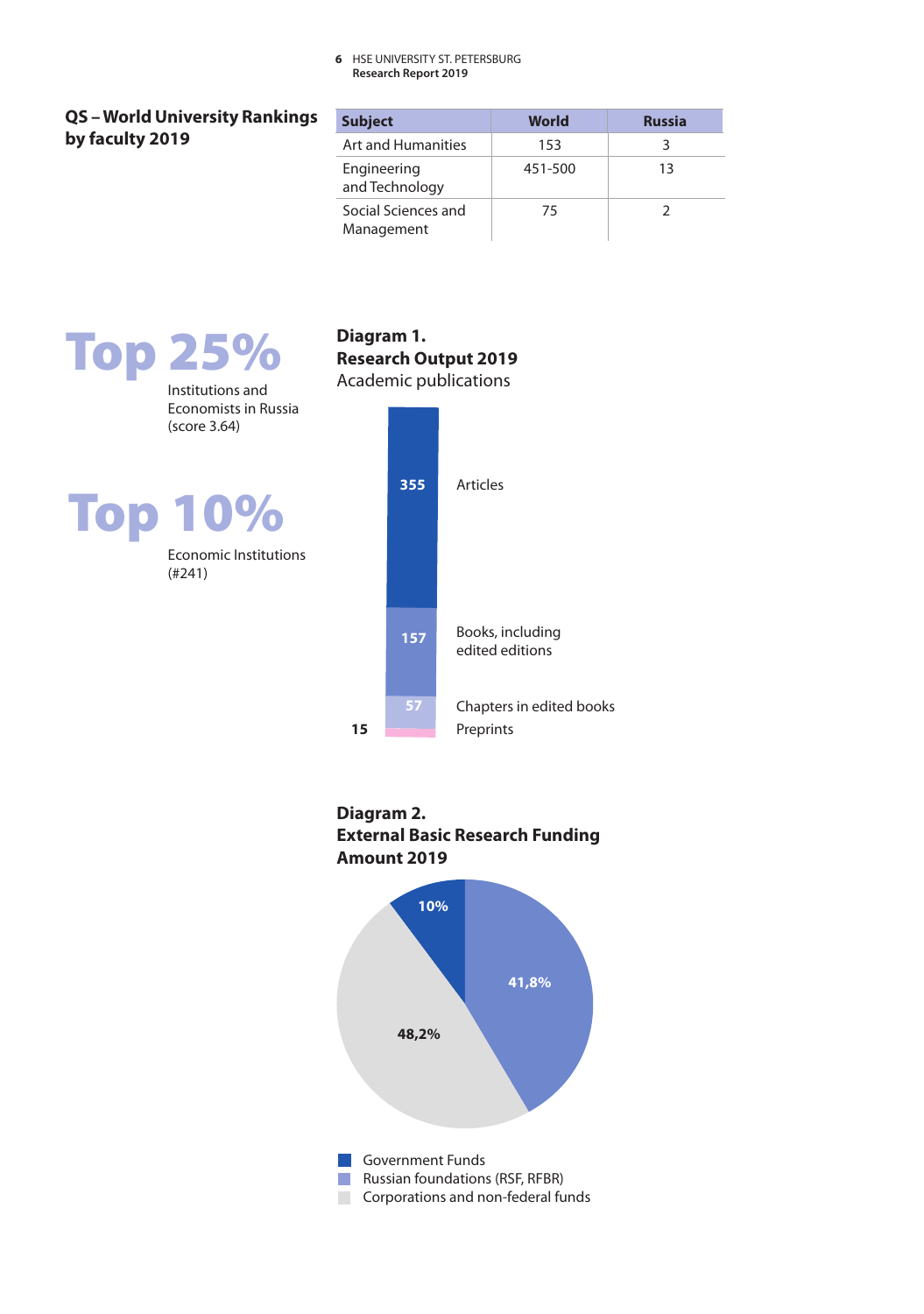## HSE UNIVERSITY ST. PETERSBURG: **KEY EVENTS 2019**

HSE UNIVERSITY ST. PETERSBURG **7 Research Report 2019**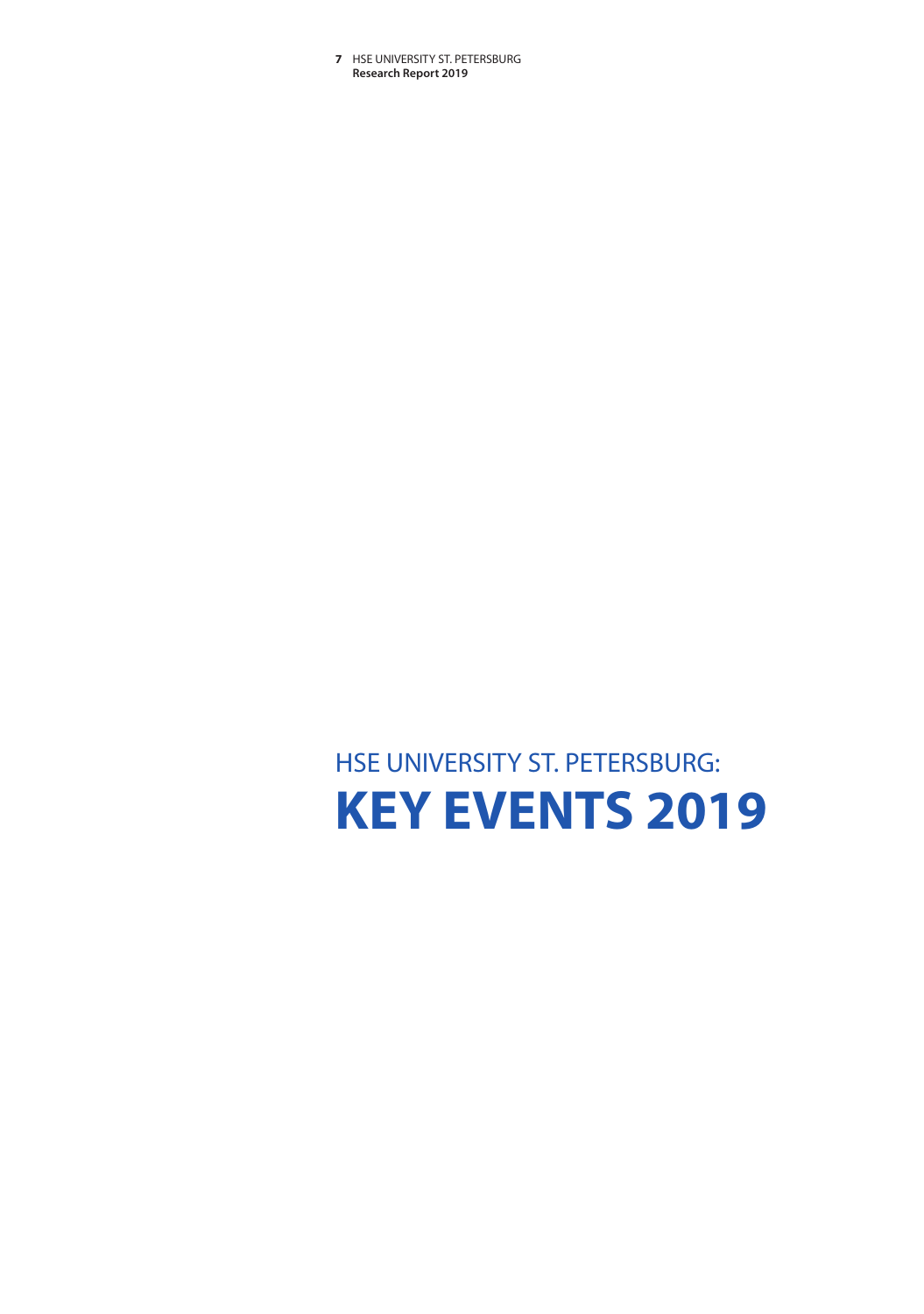### *6th Annual International Conference "Education and Global Cities: New Horizons in University Reputation"*

*May 22 – May 23, 2019*

### *12th Annual INAS Conference 2019*

*May 31 – June 2, 2019*

### *8th International Conference "Industrial Organization and Spatial Economics"*

*June 13 – 14, 2019*

### *International conference "Economic Design and Algorithms in St Petersburg"*

*July 8-9, 2019*

### *Analytics for Management and Economics Conference*

*September 27 – 28, 2019*

The conference brought together experts in education and university reputation, university leaders and heads of university networks and associations, as well as international education professionals interested in discussing reputational mechanisms aimed to increase the competitiveness of Russian education and internationalization.

HSE UNIVERSITY ST. PETERSBURG **8 Research Report 2019**

Discussion was held over three thematically organized tracks – "Global Education: New Approaches to University Partnerships", "Building University Reputation", "Engaged University: Multiple Education Models and Modes (for a Transforming Job Market)". The conference was organized in partnership with University of Navarra (Spain), Association of management of academic reputation, university strategic development and international partnership "World 100 Reputation Network".

In 2019 HSE University St. Petersburg served as a local organizer and host of the 12th Annual INAS Conference, held in Russia for the first time in the history of the conference. The conference was attended by world's leading sciences developing the field of analytical sociology.

One of the main events of the conference was a symposium dedicated to the topic of teaching undergraduate students computational social sciences. Participants, many of which are university professors all around the world, shared their experience in teaching analytical sociology. Most universities teach classical sociology, with little to no emphasis on the computational aspect of sociology at the undergraduate level, so it was a new and important field for discussion.

Keynote speakers included Michael W. Macy (Cornell University), Squazzoni Flaminio (University of Milan).

On June 13-14, the VIII International Conference «Theory of Market Structures and Spatial Economics» was held with the participation of leading foreign experts Donald Davis and Joseph Zweimuller. In total, 29 reports were presented at 5 sessions and 2 key lectures. The conference papers covered the latest findings in theoretical models, new regulatory concepts and research methods for regional and sectoral markets, consumer preferences, urban economics and trade development. Key speakers at the events were Donald Davis, Joseph Zweimüller, Hans Koster, Yasusada Murata. 94 participants represented the following countries: Russia, Canada, Great Britain, Japan, Germany, Spain, Belgium, Netherlands, India, Switzerland, USA, South Korea.

In July 2019, the International Laboratory of Game Theory and Decision Making organized the international conference « Economic Design and Algorithms in St Petersburg». The event was attended by representatives of 15 countries. The conference brought together 20 world experts in the fields of computer science and microeconomics aimed to exchange experience, discuss the up-to-date scientific achievements and future collaborations. It focused on design problems where the methodologies of these two communities interact successfully, including but not limited to market design, matching and assignment, voting rules, fair division, information design, auctions, networks.

Analytics for Management and Economics Conference took place at the Higher School of Economics between 27 and 28 September 2019. Scholars from all over the world came together to discuss the most pressing issues of global business and innovation.

This academic conference is initiated as a response to the emerging and fastgrowing trends in Economics and Business management skewed towards analytical approaches, data-driven decision making, digital transformation and disruptive innovations in IT.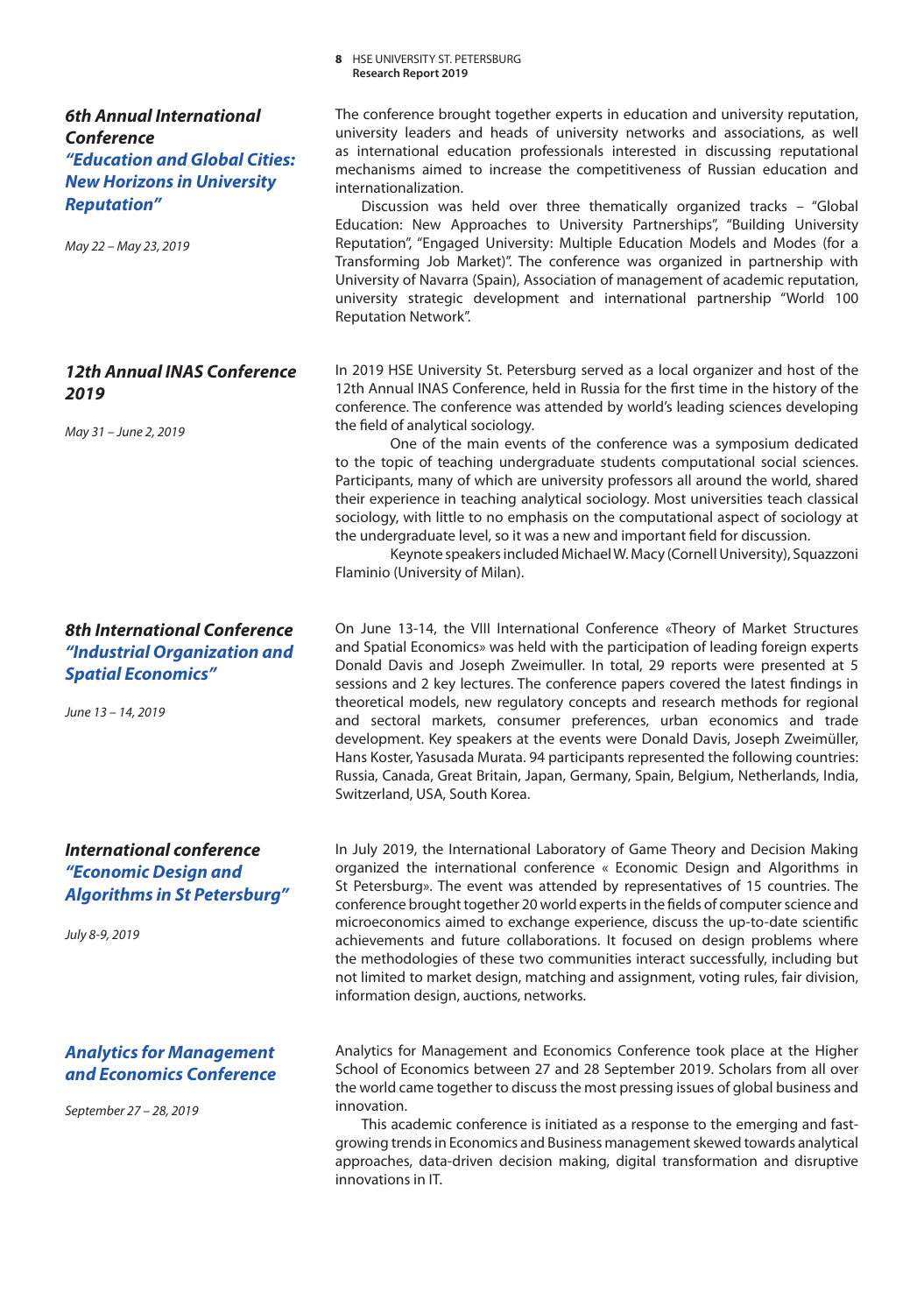### *International Conference "Situating the 'Global' in Contemporary Humanities"*

*October 17-19, 2019*

*Anniversary International Conference of the Centre for Youth Studies "Youth in the 21st Century: Multiplicity and Difference"*

*October 18-19, 2019*

### *International symposium "Cold War Matters: (In)Visible Economies of Things"*

*December 16-17, 2019*

HSE UNIVERSITY ST. PETERSBURG **9 Research Report 2019**

The concept of the 'global' gained currency since the 1980s in the emergent paradigms of global history and the anthropology of globalization, and the critique of comparative perspectives in area studies and literary scholarship. How is the global as a matter of academic concern interlinked with the globalization after the end of the Cold War and more recent geopolitical, and ecological realities — as well as with the globalization of the humanities and social sciences themselves? What are some of the contours of global networks, cultural flows and hierarchies which we explore — and in which we are also implicated as scholars, authors and teachers? How do academics react to the globalization of politics of knowledge in different countries and regions? Discussing these issues is the goal of the first annual conference of the School of Arts and Humanities of the HSE St Petersburg.

International conference «Youth in the XXI century: multiplicity and difference» dedicated to the 10th anniversary of the Centre for Youth Studies (CYS), the Higher School of Economics in St. Petersburg, took place on October 18-19, 2019 and involved around 100 participants from all over the world. At the heart of this conference was the commitment of CYS research to overcome an understanding of young people that problematizes, marginalizes and generalizes their experiences. The focus on 'multiplicity' in the conference allowed recognizing among youth multiple subjects who exert their agency, but at the same time, experience their life in certain structural conditions. Through this lens, the researchers produced a comprehensive picture of youth practices, identities, experiences, modes of participation and their meanings and to reflect on the opportunities and challenges that young people have in today's global and local contexts.

 The results of key CYS project were presented at the conference, including the results of five-year research «Creative fields of interethnic interaction and youth cultural scenes of Russian cities» supported by the Russian Science Foundation. In her plenary presentation, prof. Elena Omelchenko, the Head of CYS, disclosed the main trends in the development of youth cultural scenes and shared values profiles of youth generations. Prof. Hilary Pilkington (University of Manchester, UK) also giving the plenary speech in the first day, presented the results of the international project «Dialogue about Radicalization and Equality» supported by European Commission (CYS is one of its participants). It aims to understand how radicalization affects young people in different countries and how they respond to calls for radicalization. In the frame of plenary session on the second day of the conference, Dr. Jo Dekin (University of Manchester, UK) and Prof. Paivi Honkatukia (University of Tampere, Finland) focused on the experience of using a participatory approach to the study of youth, based on the idea of the young people involvement in research not only as informants, but also as co-researchers. Speakers successfully demonstrated that despite the difficulties in its implementation, it is a necessity for modern youth studies as it allows developing the agency of young people.

On December 16th and 17th, the Laboratory for Environmental and Technological History and the History Department hosted the symposium titled «Cold War Matters: (In)Visible Economies of Things.» The goal of the symposium was to look at the Cold War from a different angle, one that differed from politics and military. Instead the focus of the symposium was to look at the Cold War through consumer culture, art, science, industry, and the exchange of these things across the permeable Iron Curtain.

During the Symposium, participants put things in the center of research in order to make trajectories of objects more visible. Papers by scholars of various disciplines - from history of science to history of art - challenged disciplinary borders and demonstrated the complex intersections of technical and aesthetical matters, as well as of practical and ideological ones.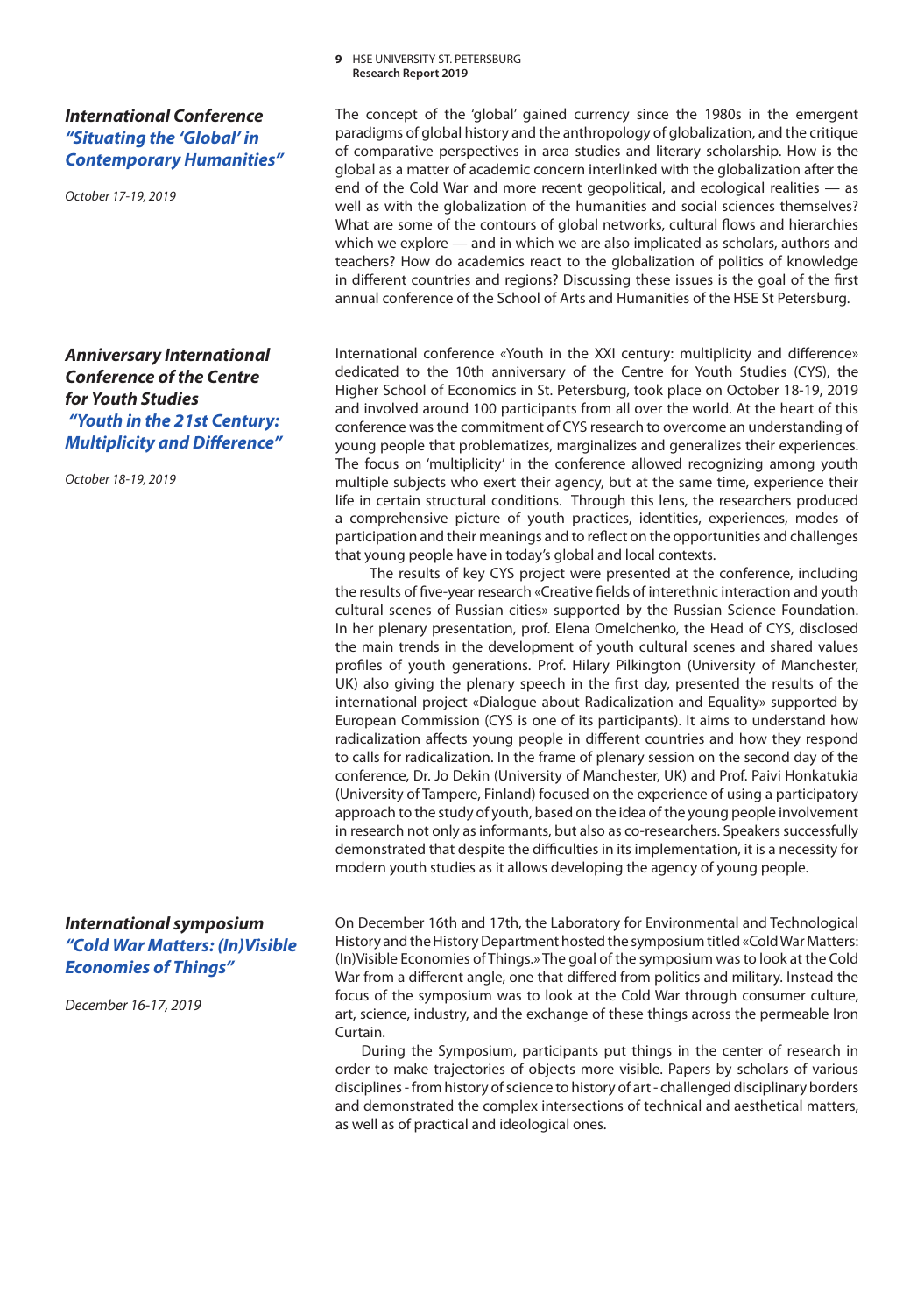# **RESEARCH AREAS**

HSE UNIVERSITY ST. PETERSBURG: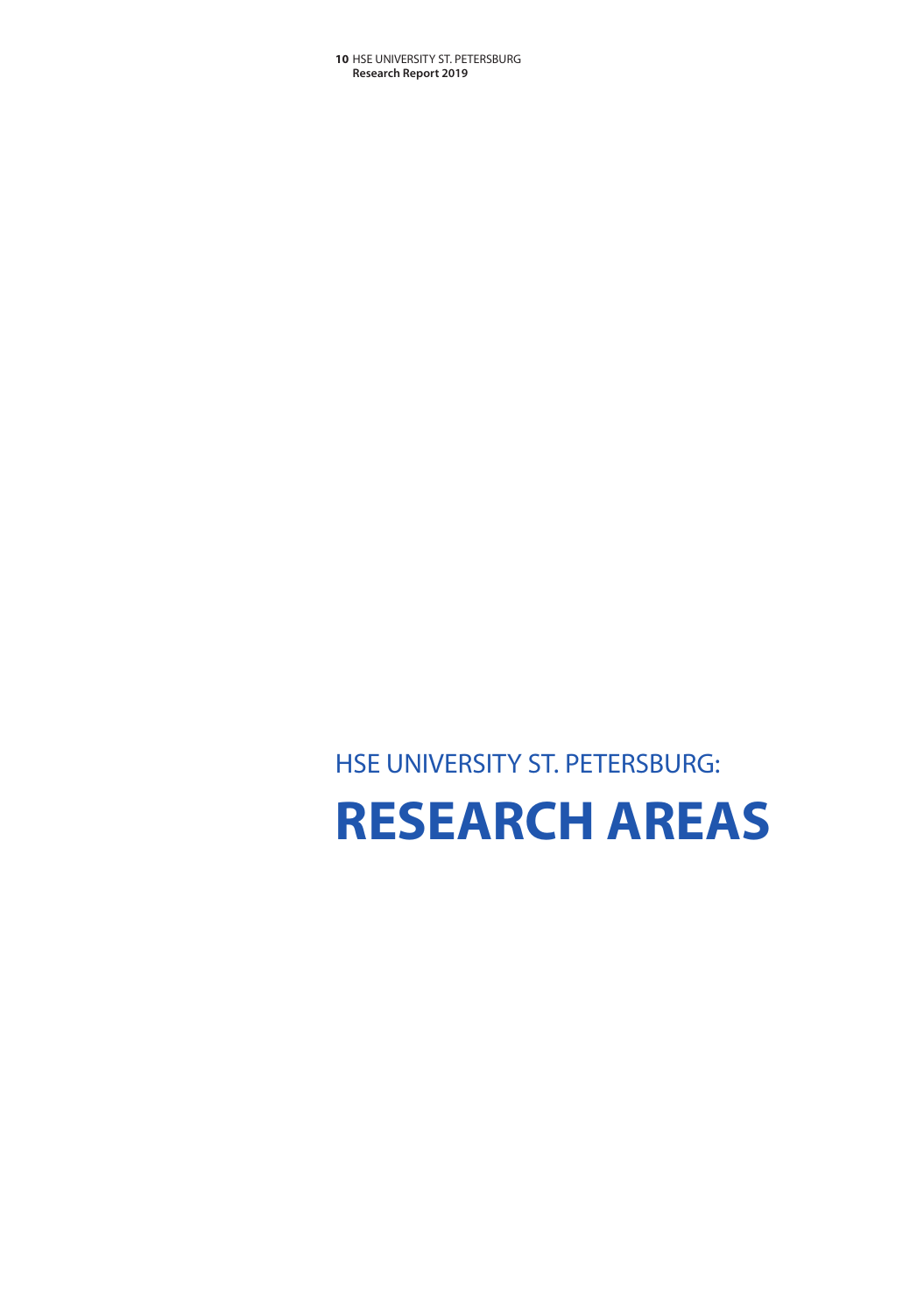## **Spatial Economics** 01

### **Center for Market Studies and Spatial Economics**

https://ces.hse.ru/en/

2011-2019

### **Main publications:**

The Center for Market Studies and Spatial Economics (MSSE) conducts research on two interrelated important aspects of economic reality:

1) Various forms of market competition. Different markets have different structures of the economic game. Some markets have only a few players (for example, electricity or oil producers), other involve many players (apparel or electronics), or even open entry with thousands of players; market outcomes will not be the same. Pursuing social welfare, modern IO theory attempts to determine which markets need to be somehow regulated, are there any externalities or public goods involved? (Externalities can include spatial frictions, agglomeration economies, non-market interactions, network effects, etc.) What are the effects of international trade, urbanization, market expansion and technological progress on market structures and market outcomes? Approaching the hard-core theory of markets, our Center cooperates with prominent world theorists and develops the theory in such up-to-date directions as: spatially distributed heterogeneous preferences, network effects, heterogeneous firms, stochastic markets, monopolistic competition. In empirical research, we attempt to apply these ideas to micro-level data (instead of aggregated data, that were popular in XX century).

2) Spatial distribution of economic activity. More precisely, we ask why economic activity is so unequally distributed across space and concentrated in very few places around the world. What are the driving forces for the concentration of activity within large metropolitan areas, where the land price is very high, while the land price average is negligible outside the metropolitans? For example, we have applied the methodology of cluster-detecting to identify centers of manufacturing in Russia. We have identified approximately 2,000 agglomerations of manufacturing plants in many industries across the country, which have emerged due to the beneficial aspects of agglomeration economies. Addressing these questions helps us better understand market mechanisms, develop and verify theory. In the long run, such research suggests ways for potential improvements of governmental trade, urban, and regional policies, which in turn may increase social welfare.

- Gokan, T., Kichko, S. and Thisse, J.F., 2019. How do trade and communication costs shape the spatial organization of firms? // Journal of Urban Economics, 113, p.103191.
- Koster, H.R., Pasidis, I. and van Ommeren, J., 2019. Shopping externalities and retail concentration: Evidence from Dutch shopping streets. // Journal of Urban Economics, 114, p.103194.
- Ostermeijer, F., Koster, H.R. and van Ommeren, J., 2019. Residential parking costs and car ownership: Implications for parking policy and automated vehicles. // Regional Science and Urban Economics, 77, pp.276-288.
- Sandomirskaia, M., 2019. Nash-2 equilibrium: selective farsightedness under uncertain response. // Group Decision and Negotiation, 28(2), pp.275-304.
- Ushchev, P. and Zenou, Y., 2020. Social norms in networks. // Journal of Economic Theory, 185, p.104969.
- Behrens, K., Boualam, B. and Martin, J., 2020. Are clusters resilient? Evidence from Canadian textile industries. // Journal of Economic Geography, 20(1), pp.1-36.
- Proost, S., & Thisse, J. F. (2019). What can be learned from spatial economics? // Journal of Economic Literature, 57(3), 575-643.
- Kichko, S., 2019. Competition, land prices and city size. // Journal of Economic Geography.
- Takayama, Y., Ikeda, K. and Thisse, J.F., 2020. Stability and sustainability of urban systems under commuting and transportation costs. // Regional Science and Urban Economics, p.103553.
- Behrens, K., Mion, G., Murata, Y. and Suedekum, J., 2020. Quantifying the gap between equilibrium and optimum under monopolistic competition. // The Quarterly Journal of Economics, 135(4), pp.2299-2360.
- Koster, H.R., Cheng, F.F., Gerritse, M. and van Oort, F.G., 2019. Place‐based policies, firm productivity, and displacement effects: Evidence from Shenzhen, China. // Journal of Regional Science, 59(2), pp.187-213.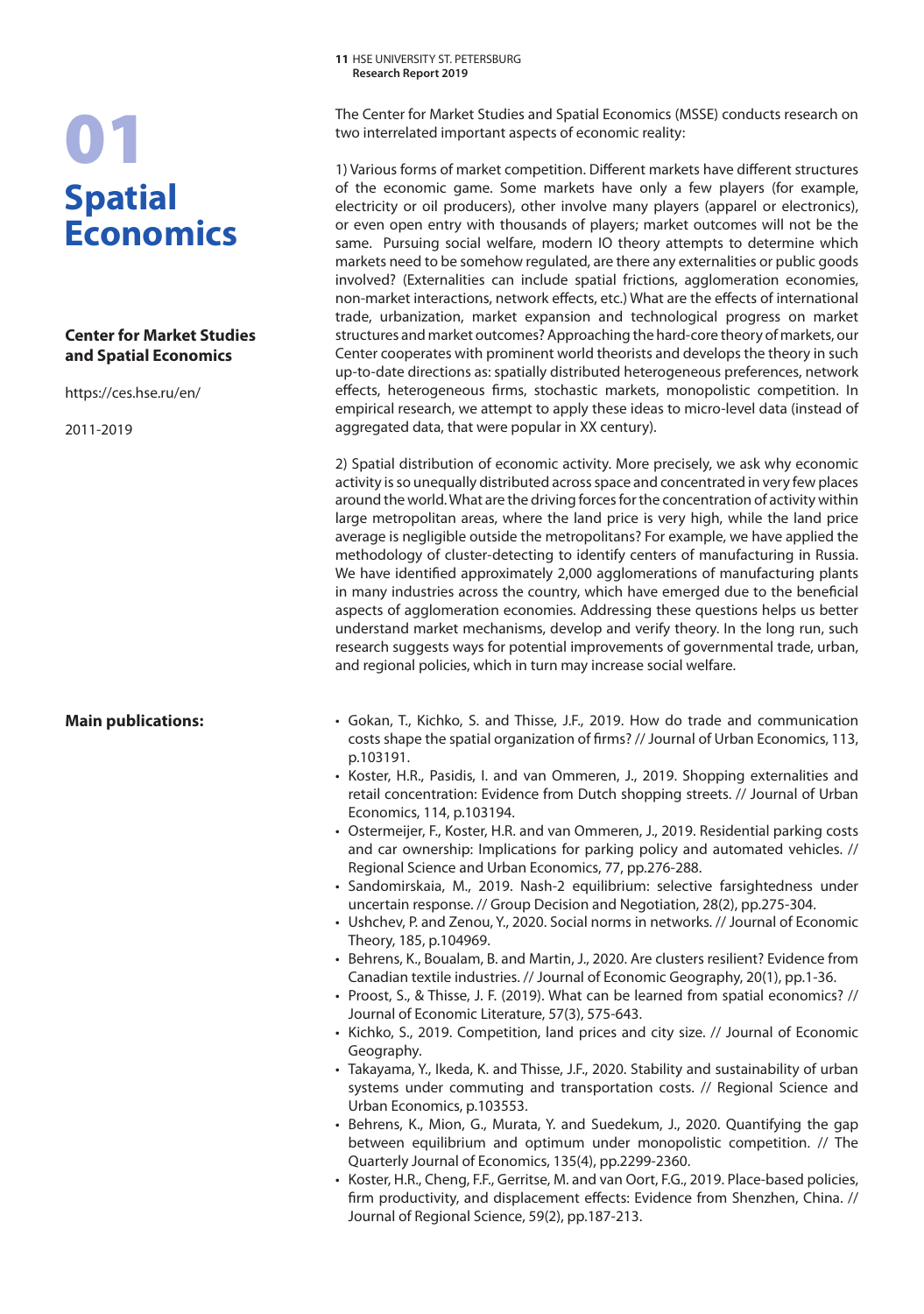### **Director**

Sergey Kokovin, Professor

### **Academic Advisor:**

Kristian Behrens, Professor, Université du Québec à Montréal

### **Chief Research Fellow:**

Jacques-François Thisse, Professor Emeritus, Université catholique de Louvain

### **Leading Research Fellows:**

Yasusada Murata, Professor, Hans Koster, Professor, Alexander Tarasov, Associate Professor, Philip Ushchev, Associate Professor

### **Senior Research Fellow:**

Sergey Kichko, Associate Professor

### **Research Fellows:**

Vera Ivanova, Associate Professor Marina Sandomirskaya, Associate Professor Evgeniy M. Ozhegov, Associate Professor Konstantin Kucheryavyy, Assistant Professor

*Major events organized by CMSSE – International conferences "Industrial Organization and Spatial Economics» (IOSE):*

- Behrens K., Barbero J., Zofio J. L. (2018) Industry location and wages: The role of market size and accessibility in trading networks // Regional Science and Urban Economics. 2018. Vol. 71. P. 1-24.
- Marin D., Schymik J., Tarasov A. Trade in tasks and the organization of firms // European Economic Review. 2018. Vol. 107. P. 99-132.
- Behrens K., Pokrovsky D. A., Zhelobodko E. Market size, occupational selfselection, sorting, and income inequality // Journal of Regional Science. 2018. Vol. 58. No. 1. P. 38-62
- Behrens K., Bougna T., Brown M. The World is not yet Flat: Transport costs matter! // The Review of Economics and Statistics. 2018.
- Behrens K., Albouy D., Robert-Nicoud F., Seegert N. The optimal distribution of population across cities // Journal of Urban Economics. 2019. Vol. 110. P. 102-113.
- Ivanova V. Spatial Convergence of Real Wages in Russian Cities // Annals of Regional Science. 2018. Vol. 61. No. 1. P. 1-30.
- Parenti M., Ushchev P., and Thisse J-F. (2017). Toward a theory of monopolistic competition. // Journal of Economic Theory, 167(1), 86 -115.
- Behrens K., Mion G., Murata Y., and Südekum J. (2017). Spatial frictions. Journal of Urban Economics, 97, 40 – 70.
- Behrens K., Mion G., Murata Y., Südekum J. Spatial frictions // Journal of Urban Economics. 2017. Vol. 97. P. 40-70.
- Tabuchi T., Thisse J-F., Zhu X. Does technological progress magnify regional disparities? International Economic Review. 2018. Vol. 59. No. 2. P. 647-663.
- Gaigné G., Riou S., Thisse J-F. (2016). How to make the metropolitan area work? Neither big government, nor laissez-faire. Journal of Public Economics, 134, 100 – 113.
- Bykadorov I., Kokovin S. G. Can a larger market foster R&D under monopolistic competition with variable mark-ups? // Research in Economics. 2017. Vol. 71. No. 4. P. 663-674.
- Kokovin S. G., Nahata B. Method of Digraphs for Multi-dimensional Screening // Annals of Operations Research. 2017. Vol. 253. No. 1. P. 431-451.
- Zhelobodko E. V., Kokovin S. G., Parenti M., Thisse J. Monopolistic Competition: Beyond the Constant Elasticity of Substitution // Econometrica. 2012. Vol. 80. No. 6. P. 2765-2784.
- Malykhin N. I., Ushchev P. How market interactions shape the city structure // Regional Science and Urban Economics. 2018. Vol. 71. P. 122-136.
- Ushchev P., Zenou Y. Price Competition in Product Variety Networks // Games and Economic Behavior. 2018. Vol. 110. P. 226-247.
- Ivanova V. I., Ushchev P. Product differentiation, competitive toughness, and intertemporal substitution // Scandinavian Journal of Economics. 2019. Vol. 121. No. 3. P. 1244-1269.
- Ushchev P. Multi-product firms in monopolistic competition: the role of scalescope spillovers // Research in Economics. 2017. Vol. 71. No. 4. P. 675-689.
- Krishna K., Tarasov A. Affirmative Action: One Size Does Not Fit All // American Economic Journal: Microeconomics. 2016. Vol. 8. No. 2. P. 215-252.

### **June, 2019 (forthcoming):**

8-th IOSE. Keynotes: Donald Davis (Columbia University), Josef Zweimüller (University of Zurich).

### **June, 2018:**

7-th IOSE. Keynotes: Lorenzo Caliendo (Yale), Laurent Gobillon (PSE), Henry Overman (LSE), Andres Rodríguez-Clare (Berkeley).

### **June, 2017:**

6-th IOSE. Keynotes: Keith Head (University of British Columbia), Pierre-Philippe Combes (Lyon), Esteban Rossi-Hansberg (Princeton).

### **June, 2016:**

5-th IOSE. Keynotes: Jose Scheinkman (Columbia), Gabriel Felbermayr (LMU), Kiminori Matsuyama (Northwestern).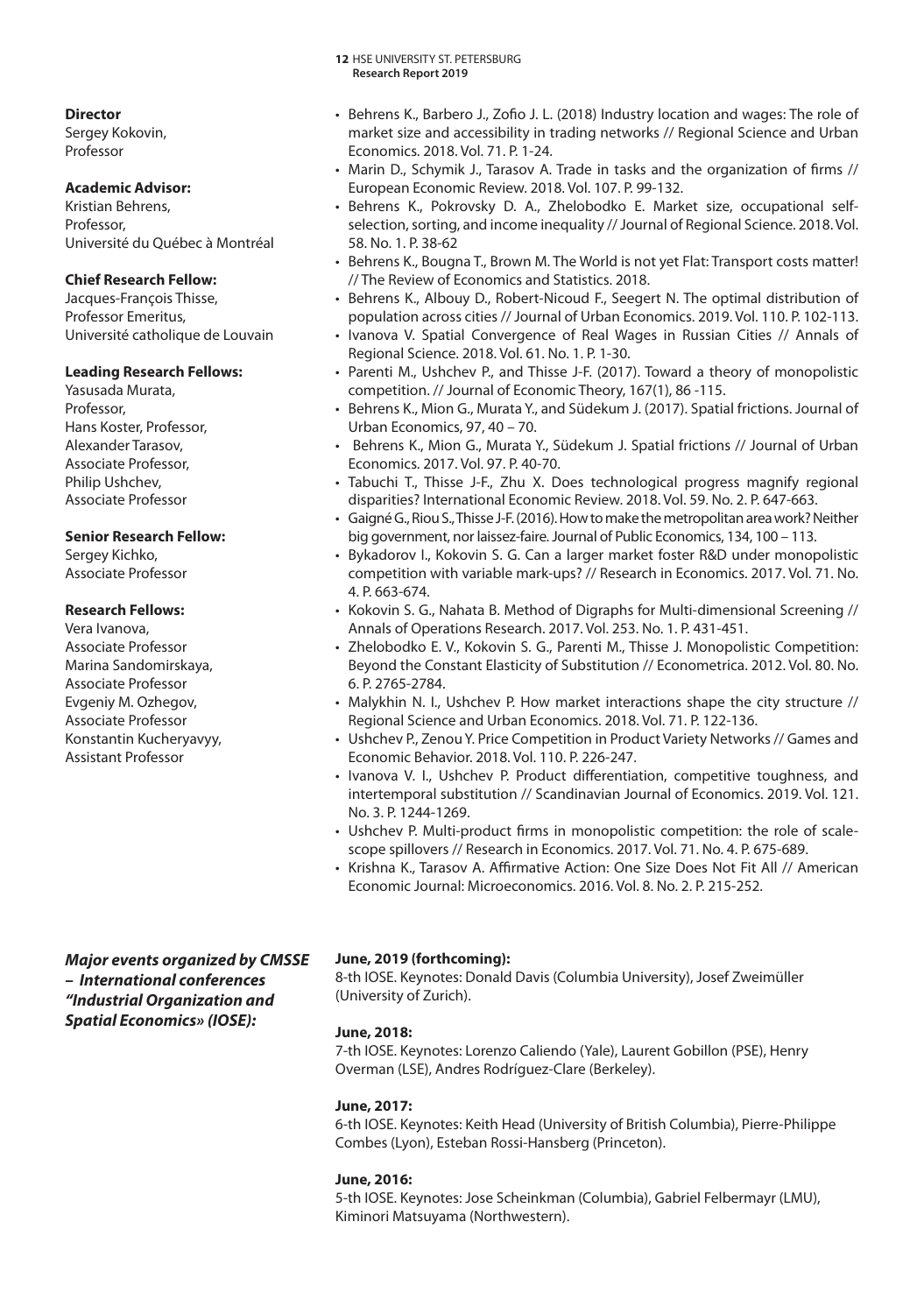### **June, 2015:**

4-th IOSE. Keynotes: David Albouy (Illinois), Thomas Holmes (Minnesotta), Kaz Miyagiwa (Florida). Also: Annual IOSE sections within HSE April Conference, Annual December IOSE Workshops.

*Key projects:*

## 02 **Game Theory**

### *International Laboratory of Game Theory and Decision-Making*

https://game.hse.ru/en/

2015

**Laboratory Head** Alexander Nesterov

### **Leading researchers**

Hervé Moulin, Professor, University of Glasgow, United Kingdom Anna Bogomolnaia, Professor, University of Glasgow, United Kingdom

### *Main publications*

### **2011 – 2015:**

**"**Spatial Economics, Regional Economics, Economics of Agglomeration, International Trade"

### **2016 – 2018:**

"Spatial and Regional Economics, Economics of Agglomeration, International Trade"

### **2019 – 2020:**

"Imperfect markets, Spatial economics and Industrial clusters".

Game theory shows how differences in preferences give rise to a variety of social and economic phenomena, and it provides rigorous tools for predicting the outcomes of people's behavior. In particular, using the language of mathematics, game theory explains why some institutions work well and others do not. Mechanism design, in turn, shows how to make institutions function more efficiently, or how to design new institutions in a demonstrably optimal way.

The International Laboratory of Game Theory and Decision-Making combines the efforts of specialists in mechanism design, cooperative and strategic games, mathematics, theoretical computer science, and behavioral economics. Our aim is to make St. Petersburg one of the global centers of game theory and mechanism design.

The research conducted by the Laboratory covers a broad range of theoretical and applied projects: for example, efficient mechanisms for resource allocation on the micro-level of an organization (e.g. tasks, offices, or promotions) or fair mechanisms for solving property disputes; school choice mechanisms and labor markets for recent graduates; multi-unit auctions and algorithms for collusion detection; or fair mechanisms for splitting the rent between roommates. In fact, every interaction of a group of agents (individuals, firms, the state) can be examined and optimized from the point of view of mechanism design.

Weekly seminars, summer schools, public lectures, and conferences organized by the Laboratory promote high-quality theoretical research in economics and offer the students of HSE a unique opportunity to begin their research career under the guidance of leading game theorists.

- Moulin H., Caragiannis I., Kurokawa D., Procaccia A., Shah N., Wang J. The Unreasonable Fairness of Maximum Nash Welfare // ACM Transactions on Economics and Computation. 2019. Vol. 7. No. 3. P. 1-32.
- Kondratev A., Nesterov A. S. Measuring majority power and veto power of voting rules // Public Choice. 2019. P. 1-24.
- Bogomolnaia A., Moulin H., Sandomirskiy F., Yanovskaya E. B. Dividing bads under additive utilities // Social Choice and Welfare. 2018. P. 1-23.
- Ivanov D., Nesterov A. S. Identifying Bid Leakage in Procurement Auctions: Machine Learning Approach (in EC '19 Proceedings of the 2019 ACM Conference on Economics and Computation). Association for Computing Machinery (ACM), 2019.
- Kalinin N., Guzmán-Sáenz A., Prieto Y., Shkolnikov M., Kalinina V., Lupercio E. Self-organized criticality and pattern emergence through the lens of tropical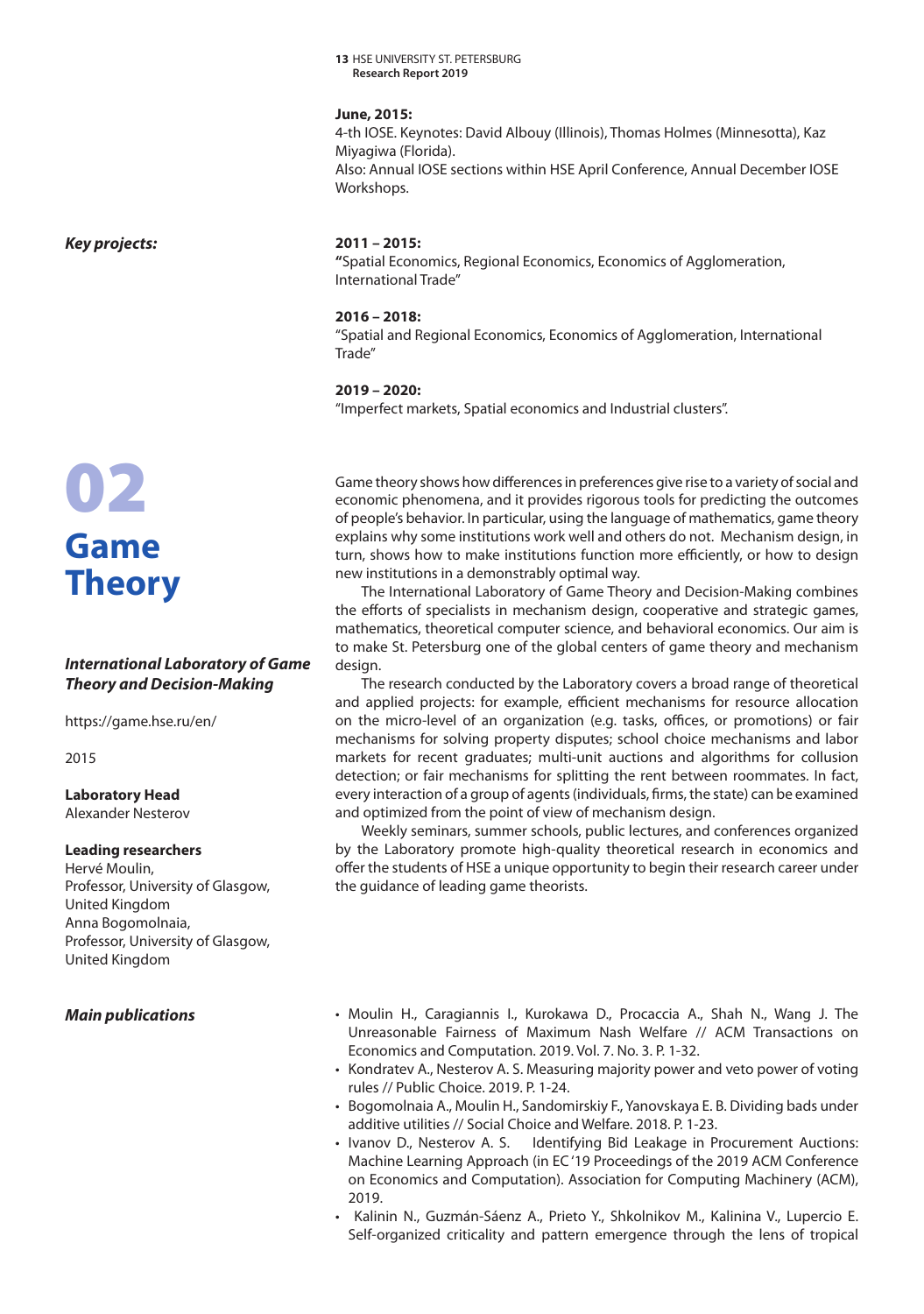geometry // Proceedings of the National Academy of Sciences of the United States of America. 2018. Vol. 115. No. 35. P. E8135-E8142.

- Kreps V. L., Gavrilovich M. Games with symmetric incomplete information and asymmetric computational resources // International Game Theory Review. 2018. Vol. 20. No. 2. P. 1-16.
- Kalinin N., Shkolnikov M. Introduction to tropical series and wave dynamic on them // Discrete and Continuous Dynamical Systems. 2018. Vol. 38. No. 6. P. 2827- 2849.
- Bogomolnaia A., Moulin H., Sandomirskiy F., Yanovskaya E. B. (2017). Competitive division of a mixed manna. Econometrica, 85 (6), 1847-1871. Nesterov A.S. (2017). Fairness and efficiency in strategy-proof object allocation mechanisms. Journal of Economic Theory, 170 (C), 145-168.

### **July, 2019:**

International Conference «Economic Design and Algorithms in St Petersburg» July, 2019: International Summer School «Game Theory: Applications, Networks, Emotions»

### **August, 2018:**

International Conference "Algorithmic Aspects of Social Choice and Auction Design"

### **August, 2017:**

International Summer School "Fair Division: Between Economics, Mathematics and Computer Science"

### **August, 2017:**

International Conference "Advances in Fair Division"

### **October, 2016:**

International School "Computational Social Choice and Fair Division"

### **May, 2016:**

International Conference in Memory of Victor Domansky "Game Theory and Mechanism Design"

## 03 **Health Economics, Management, and Policy**

*Major events*

### **International Center for Health Economics, Management, and Policy (CHEMP)**

http://scem.spb.hse.ru/en/chemp/

2015

### Nothing is more important than health. Yet all of us, at some time, will not have as much health as we want. Health economics is the science which seeks to resolve this pervasive conflict between the unlimited demands that society has for health and health care and the limited resources (money, people, materials, time) which we have at our disposal for meeting those demands.

 Across the globe, life expectancies are increasing, health technologies are improving and the demands for better health and more healthcare are increasing. The healthcare industry has become one of the largest global industries. Decisions about how to allocate the time of doctors and nurses time, whether to build a new polyclinic, what drugs to provide to the population for free, how to decide on the price of medicines, what kind of health insurance system to adopt or what kind of restrictions to place on the sale of alcohol, tobacco and fizzy drinks are fundamental to the well-being of all populations. Applying the principles of health economics, we seek to understand the costs and benefits of different health care policies, we analyse the effects that lifestyle choices have on health outcomes, we understand the impact that changes in healthcare financing have on different parts of the population and, as health economists, we are acutely aware of the balance to be struck between efficiency and fairness.

In Russia, the population is ageing, expensive health technologies are proliferating, new medications and treatment protocols are coming to market, public health campaigns have had mixed levels of success, regional health inequalities are large, life expectancy remains too low, multi-morbidities are becoming prevalent, an HIV epidemic looms and the economy shows few signs of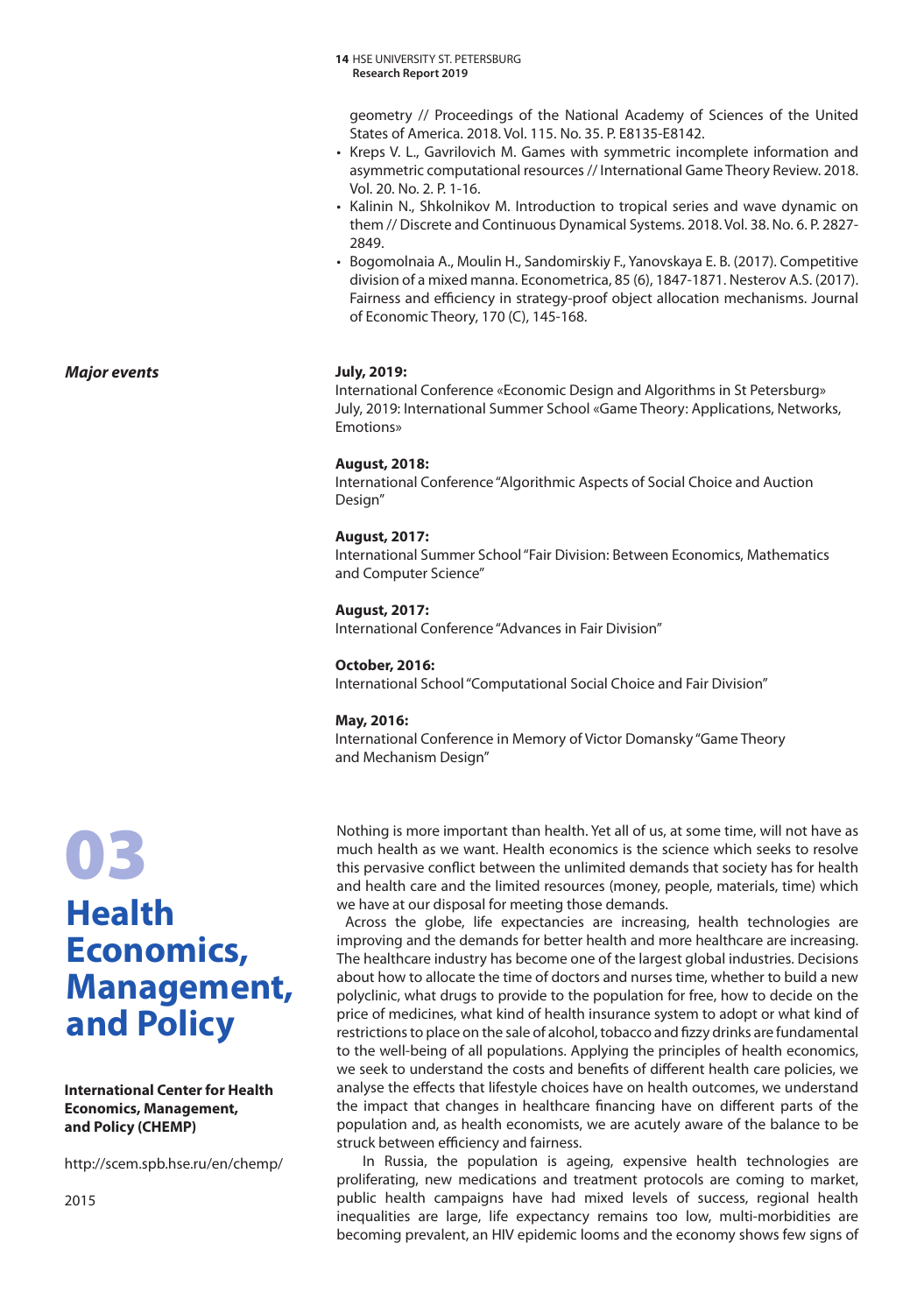**Director**

Ekaterina Aleksandrova, Associate Professor

### **Leading researchers**

Christopher Gerry, Dean, St Antony's College, University of Oxford Peter Meylakhs Anastasia Meylakhs

### *Main publications*

breaking the fiscal constraints which determine the resources available to confront these issues.

Against this background, CHEMP researchers are among the first in Russia to apply health economics to the crucial issues at the forefront of public health. We have already examined the causes and patterns of smoking; we have conducted interdisciplinary work addressing the HIV challenges that Russia faces; we have asked whether a voluntary drug insurance system in Russia will be successful; we have developed the first analysis seeking to understand how the Russian population values health; we have studied the evolving Russian health profile in the context of European and global norms and we have asked whether population health is an obstacle to the proposals for changing the retirement age in Russia.

- Gerry, C. J. The economic case for deinstitutionalisation in post-communist Europe. The Lancet Psychiatry, 2018
- Kaneva M., Gerry C.J., Baidin V. The effect of chronic conditions and multi-morbidity on self-assessed health in Russia. Scandinavian Journal of Public Health, 2018
- Gerry, CJ; Sheiman, I. Too many and too few: The paradoxical case of physicians in the Russian Federation. International Journal of Health Planning and Management, 2018
- Mateu-Gelabert, P; Guarino, H; Quinn, K; Meylakhs, P; Campos, S; Meylakhs, A; Berbesi, D; Toro-Tobn, D; Goodbody, E; Ompad, DC; Friedman, SR. Young Drug Users: a Vulnerable Population and an Underutilized Resource in HIV/HCV Prevention. Current HIV/AIDS Reports, 2018
- Bakhtin M., Aleksandrova E. Health and labor force participation of elderly Russians. Applied Econometrics, 2018. Vol. 49.
- Aistov A.V., Aleksandrova E.A. Ex post moral hazard in private health insurance. Ekonomicheskaya Politika, 2018
- Akifyeva R. N., Алиева А. В. The influence of student ethnicity on teacher expectations and teacher perceptions of student warmth and competence. Psychology in Russia: State of the Art, 2018. Vol. 11. No. 1.
- Aleksandrova E.A., Gerry J.C., Kind P., Khabibullina A.R. Health-related quality of life population indicators using EQ–5D questionnaire. Zdravookhranenie Rossiiskoi Federatsii (Health Care of the Russian Federation, Russian journal). 2018; 62 (6).

### *Major events* **March, 2016:**

International Research Seminar "Health Economics in Russia: Past, Present and Future?"

### **July, 2016:**

1st International Summer School "Health Technology Assessment"

### **May, 2016:**

International Multidisciplinary Conference "Health Behaviours: Tobacco, Drugs and Diet"

### **June 2017:**

2nd International Summer School "Health Outcomes Measurement: An Introduction from A-Z"

### **October 2017:**

International Workshop "Quantitative and Qualitative Research in the Field of Health Economics"

### *Key projects* **2015–2017:**

In collaboration with London School of Hygiene and Tropical Medicine and the Almazov Center of St. Petersburg "Patients recovery patterns following a myocardial infarction".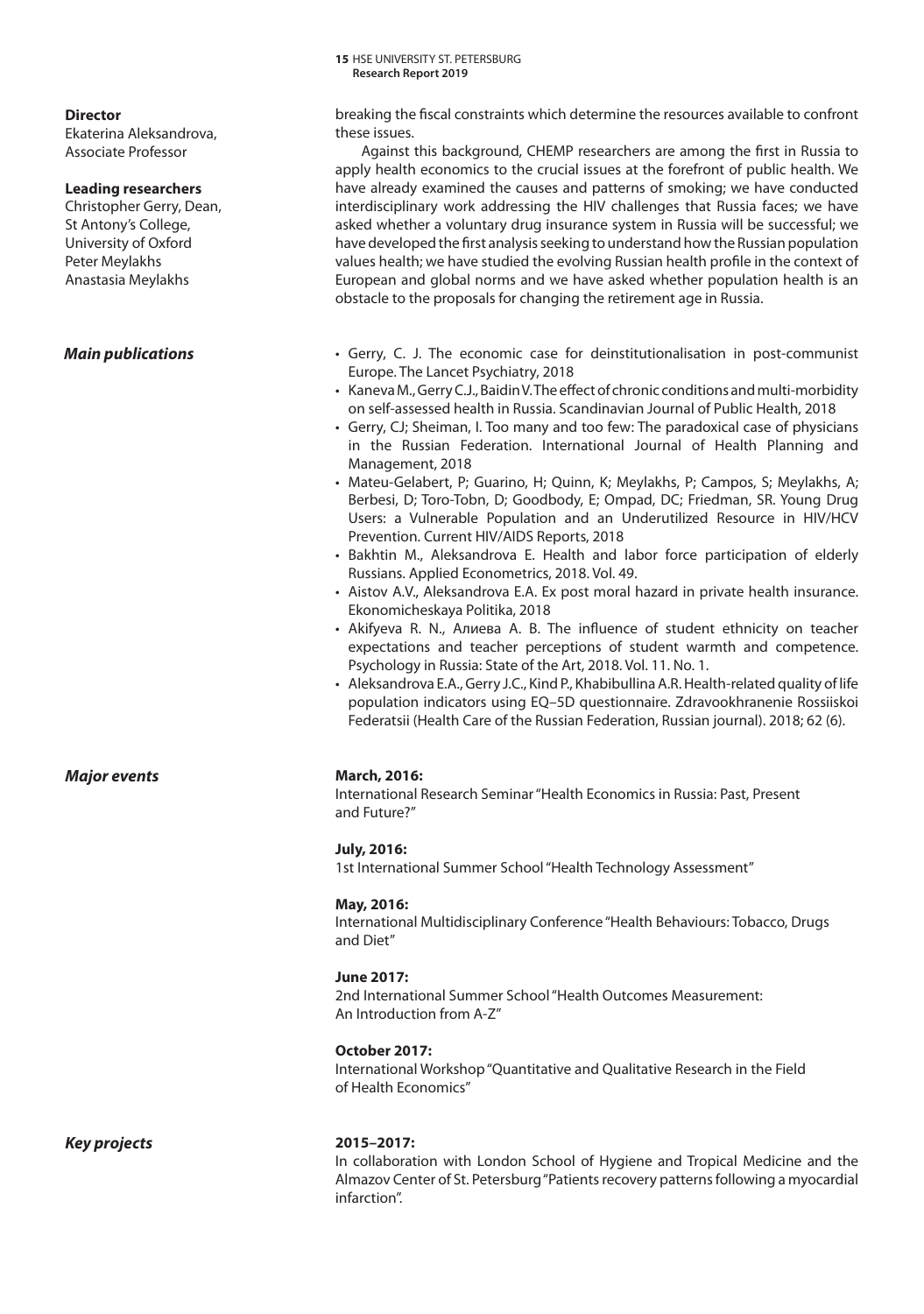### **2016–2017:**

"Measuring health in Russia".

### **2017–2018:**

In collaboration with CQUniversity, Cairns, Australia "The effectiveness of the antialcohol and tobacco campaigns in Russia".

### **2017–2018:**

"Moral hazard in the Russian market for private health insurance".

### **2018–2019:**

"Darknet" with financial support of Russian Found of Fundamental Research

### **2018–2019:**

In collaboration with University of Oxford "Economic Burden of Mental Health Disorders".

### **2015–2019:**

In collaboration with EuroQOL group and University of Oxford "EQ–5D in Russia: Development and Implementation".

### Key research areas in the field include:

Post-event activity management in the organizations of event industries The project covers the research of post-event activity cases which create extra effects after event. In the framework of this project, recommendations of network activity, post-event activity formats and participants' loyalty creation towards conducting event organizations will be developed. In this purpose, there will be conducted opinion poll of "Museum night" event visitors which will let know more about motivations and post-event activity formats.

### *Head of the project: Valery Gordin*

*Curator of the project: Аlexey Gorgadze, Polomarchuk Anastasia* 

### **Museum management and marketing**

The project is based on cooperation with the range of leading museums. Thus, research works devoted to different formats of youth work (State Hermitage, State Russian Museum), excursion activities gamification (State Russian Museum) and overtourism regulation (State Hermitage, Peterhof) are conducted. All studies are related to the study of work practice in the largest museums in the world and Russia.

*Head of the project: Valery Gordin*

### **Digital footprints study in the sphere of culture and tourism**

Current project is devoted to study of digital footprints which are left on the web pages of cultural and tourist objects. We analyze visitors' reviews from such places using methods of Text Mining, SNA and geo – mapping. Such analysis let know and monitor main trends in the sphere of culture and tourism, understand inquiries and its dynamics.

*Head of the project: Valery Gordin Curator of the project: Аlexey Gorgadze* 

### **Actualization of online education practices of museums**

The project provides a study of the practice of educational activities by museum organizations in the context of the total spread of online education. The main vector of research is the classification of educational products of museums that meet educational standards and have innovative elements.

The main result of the project is the publication of a guidebook of educational

## 04 **Economics of Culture**

*Laboratory of Economics f or Culture*

2011

### **Director**

Valery Gordin, Tenured Distinguished Professor

### **Leading researchers:**

Irina Sizova Аlexey Gorgadze Anastasia Polomarchuk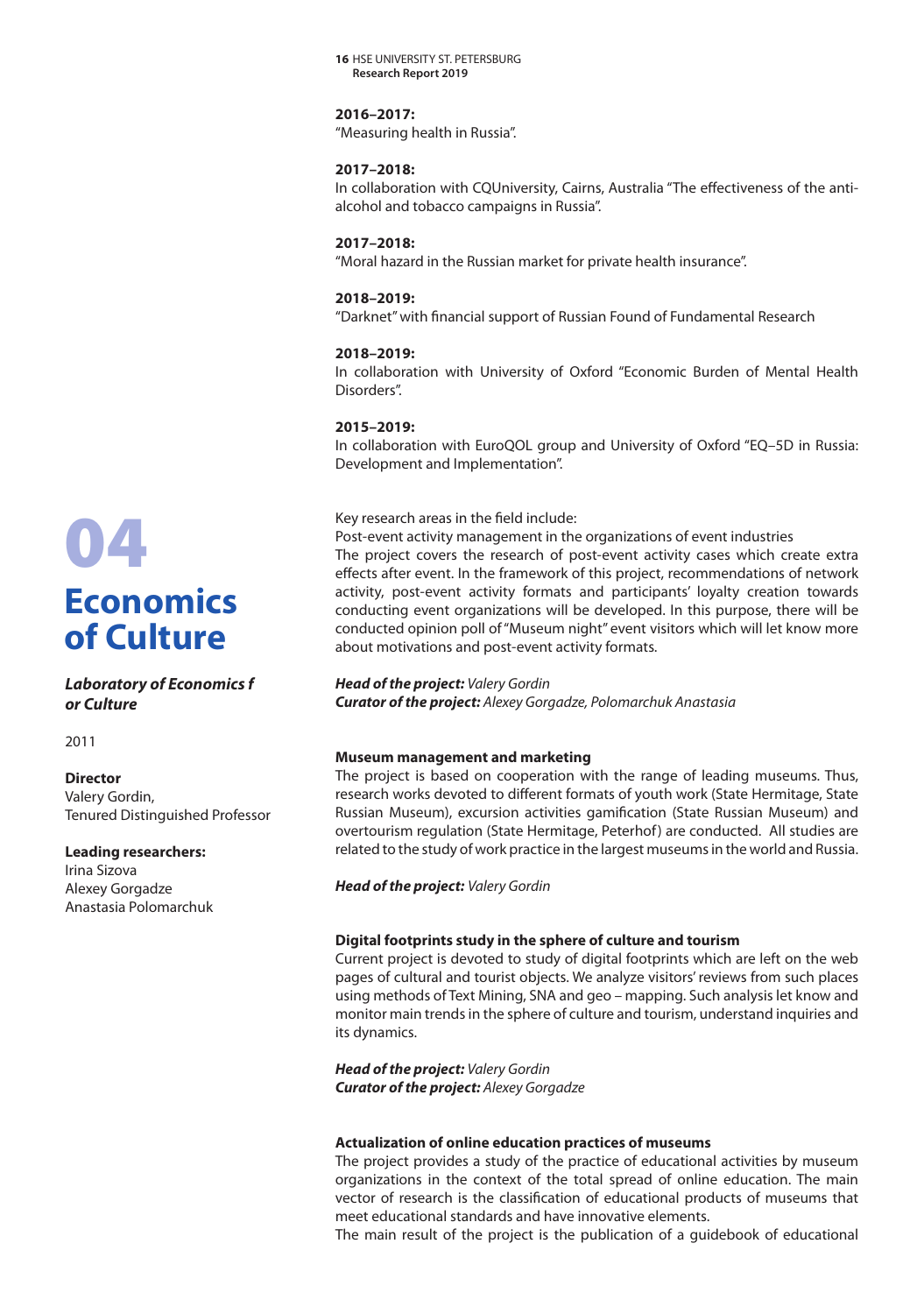museum online products used in formal and non-formal types of education - Museum educational online products: Guidebook.

*Head of the project: Valery Gordin Curator of the project: Irina Sizova*

### **Research on practices of innovative management and marketing in culture and event industry**

In the framework of the international project "Contents for Cross-Cultural Events - C3E" of the cross-border cooperation program «Russia-Southeast Finland 2014-2020», a study was completed in 2019 to analyze the tools for updating the professional competencies of cultural institutions and event organizers in St. Petersburg. The study reflects the experience, knowledge and problems of using modern management and marketing tools, opportunities for cross-border cooperation in the field of culture.

The project is implemented in collaboration with Institute for cultural programs.

### *Head of the project: Valery Gordin Curator of the project: Anastasia Polomarchuk*

| <b>Main publications</b> | · Trabskaia, I., Shuliateva, I., Abushena, R., Gordin, V., & Dedova, M. (2019). City |  |
|--------------------------|--------------------------------------------------------------------------------------|--|
|                          | branding and museum souvenirs: towards improving the St. Petersburg city             |  |

- brand. Journal of Place Management and Developmen,12(4), 529-544 • Gorgadze A., Gordin V., Belyakova N. (2019). Semantic Analysis of the Imperial Topic: Case of St. Petersburg. e-Review of Tourism Research (eRTR), 16 (2/3), 3-12.
- Gordin, V., Ilin, I., & Dedova, M. (2017). Legal aspects of sharing economy in tourism studies: view from transition countries. ICT Management for Global Competitiveness and Economic Growth in Emerging Economies (ICTM), 64-65
- Gordin V., Borovskaia I. (2017). Creativity-based volunteering at the Winter Olympics in Sochi: beyond sport and borders. In by A. M. Benson & N.Wise (Eds), International sports volunteering. Routledge research in sport, culture and society. London, UK: Routledge, pp. 39-59.

### *Major events* **December, 2019:**

International Conference «Future of festivals» (during the international project «Contents for Cross-Cultural Events - C3E» implemented within the framework of the Cross-Border Cooperation Program «Russia - South-East Finland 2014-2020»)

### **November, 2019:**

VIII St. Petersburg International Cultural Forum, St. Petersburg

### **May, 2019:**

International Conference organized by ATLAS Business Tourism Special Interest Group, Porvoo, Finland

### **January, 2019:**

26th annual ENTER2019 eTourism Conference ENTER2019 "Semantic Analysis of the Imperial Topic: Case of St. Petersburg"

*Key projects* **2019:** 

"Post-event activity management in the organizations of experience industries, carried out within the framework of the Basic Research Program of NRU HSE"; **2019:**

"Development of scenarios and recommendations for interaction with the target audience in the context of transforming the concept of Alexander Park in Pushkin city, commissioned by TSARSKOE SELO State Museum and Heritage Site";

2019: "Analysis of tools for updating professional competencies of employees of cultural institutions and event organizers in St. Petersburg, commissioned by the Institute of cultural programs during the international project «Contents for Cross-Cultural Events - C3E"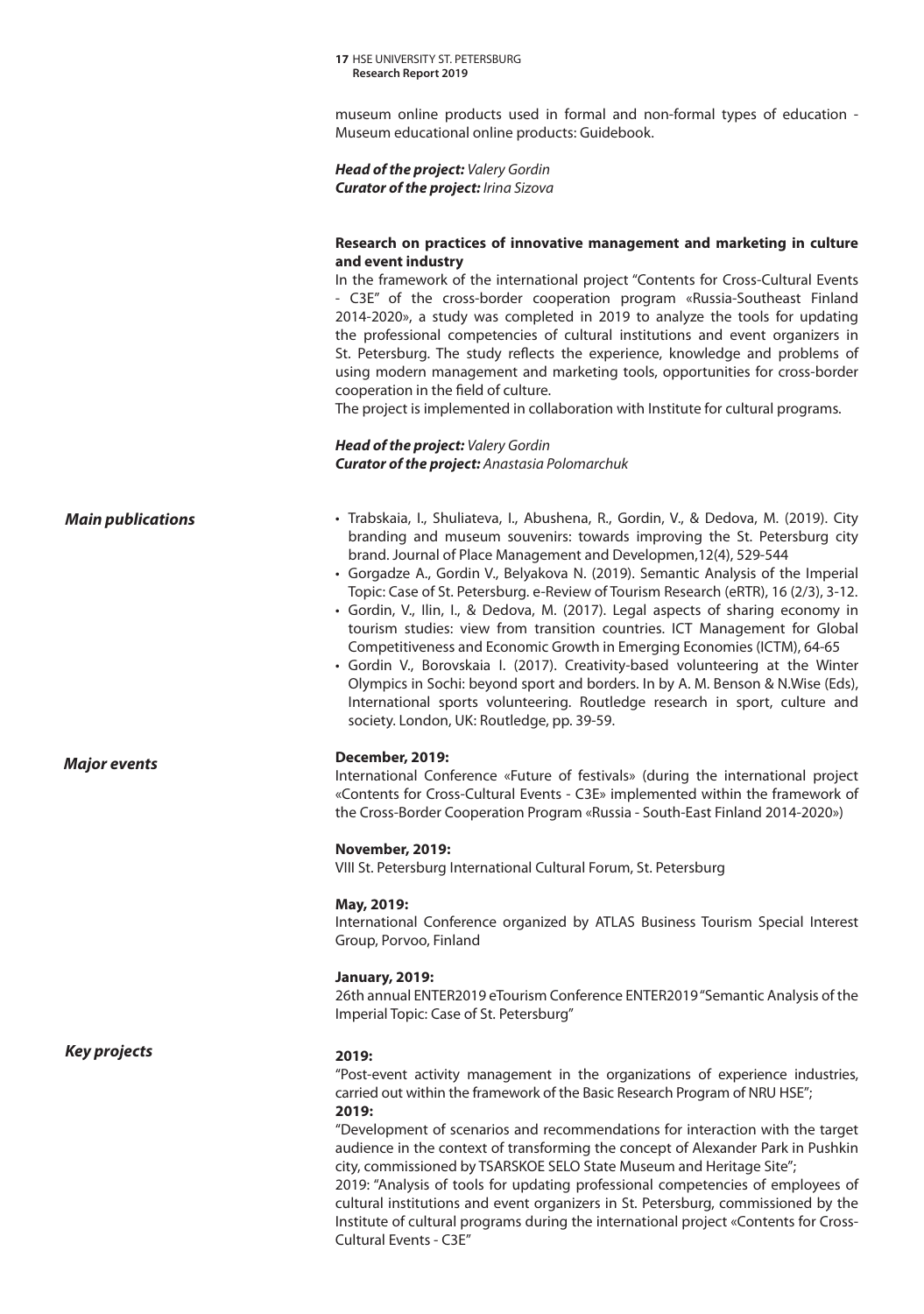## 05 **Logistics**

### *Scientific Laboratory of Logistics Research*

2013

https://loglab.hse.ru/en/

### **Academic advisor**

Valery Lukinskiy, Tenured Professor

*Major events* **April, 2019:** 

Logistics is both a field of practice and a science. It is connected with activities such as transportation, warehousing, cargo handling, inventory, service level support, etc. The aim of logistics is to ensure that the right consumer is in the right place at the right time with the right product of the right quality, quantity, and cost. According to different information sources, average logistics costs in the world amount to 10-14% of GDP (gross domestic product). If world GDP is estimated at 88 trillion dollars (World Bank national accounts data, 2019), annual logistics and supply chain management costs are about 11 trillion dollars.

In 2016-18 the Scientific Laboratory of Logistics Research conducted scientific research for one of the largest enterprises of St. Petersburg (2,000 buses, 10,000 workers, 5 separate manufacturing divisions, serving 300 million passengers per year). The Laboratory is developing an array of models for forecasting the demand for spare parts, considering the real conditions of running transportation units.

Thus, we are interested in the problem of multi-nomenclature supply (thousands of nomenclatures) in multi-level systems (manufacturer or supplier, central or regional warehouses, customers or consumers), taking into account financial, juridical, physical, personnel, and other restrictions. Our research is conducted using applied mathematics, in particular operations research, which employs the information technologies of big data processing.

The results of our transportation research will reduce inventories, prevent shortages of spare parts, promote compliance with operational and road safety regulations. At the same time, it will minimize the negative impact of transportation on urban ecology (for example, the reduction of traffic jams when buses break down) and ensure a guaranteed level of mobility for the urban population.

These results are applicable for countless other manufacturing and service companies interested in making adequate, reasonable, and secure decisions in the digital era.

- *Main publications* Lukinskiy, V., Lukinskiy, V., Sokolov, B. Control of inventory dynamics: A survey of special cases for products with low demand. Annual Reviews in Control, in press;
	- Lukinskiy V., Lukinskiy V., Merkuryev Y. (2018) Modelling of transport operations in supply chains in obedience to "just-in-time" conception. Transport. 2018. Vol. 33. No. 5. p. 1162-1172.
	- Lukinskiy V., Lukinskiy V. (2018) Designing the analytical base for optimal allocation of stocks in supply chains. Transport and Telecommunication. Vol. 19. No. 4. P. 346-355.
	- Lukinskiy V., Lukinskiy V., Merkuryev Y. (2017) Supply chains efficiency increasing based on the modelling of logistics operations. International Journal of Simulation and Process Modelling. Vol. 12. No. 3/4, P. 196-206

The 18th International Academic and Research Conference "Logistics: Current Development Trends" in collaboration with the Admiral Makarov State University of Maritime and Inland Shipping;

### **July, 2019:**

research practice of students of the master's program "Strategic Management in Logistics";

### **October, 2019:**

The 19th International Conference 'Reliability and Statistics in Transportation and Communication' (RelStat-2019), Latvia Transport and Telecommunication Institute;

### **November, 2019:**

Seminars "Improving the efficiency and reliability of material flow management at St. Petersburg enterprises" and "Reducing costs in supply chains" for the Committee for Civil Service and Personnel Policy of the Administration of the Governor of St. Petersburg;

### **April, 2018:**

The 17th International Academic and Research Conference "Logistics: Current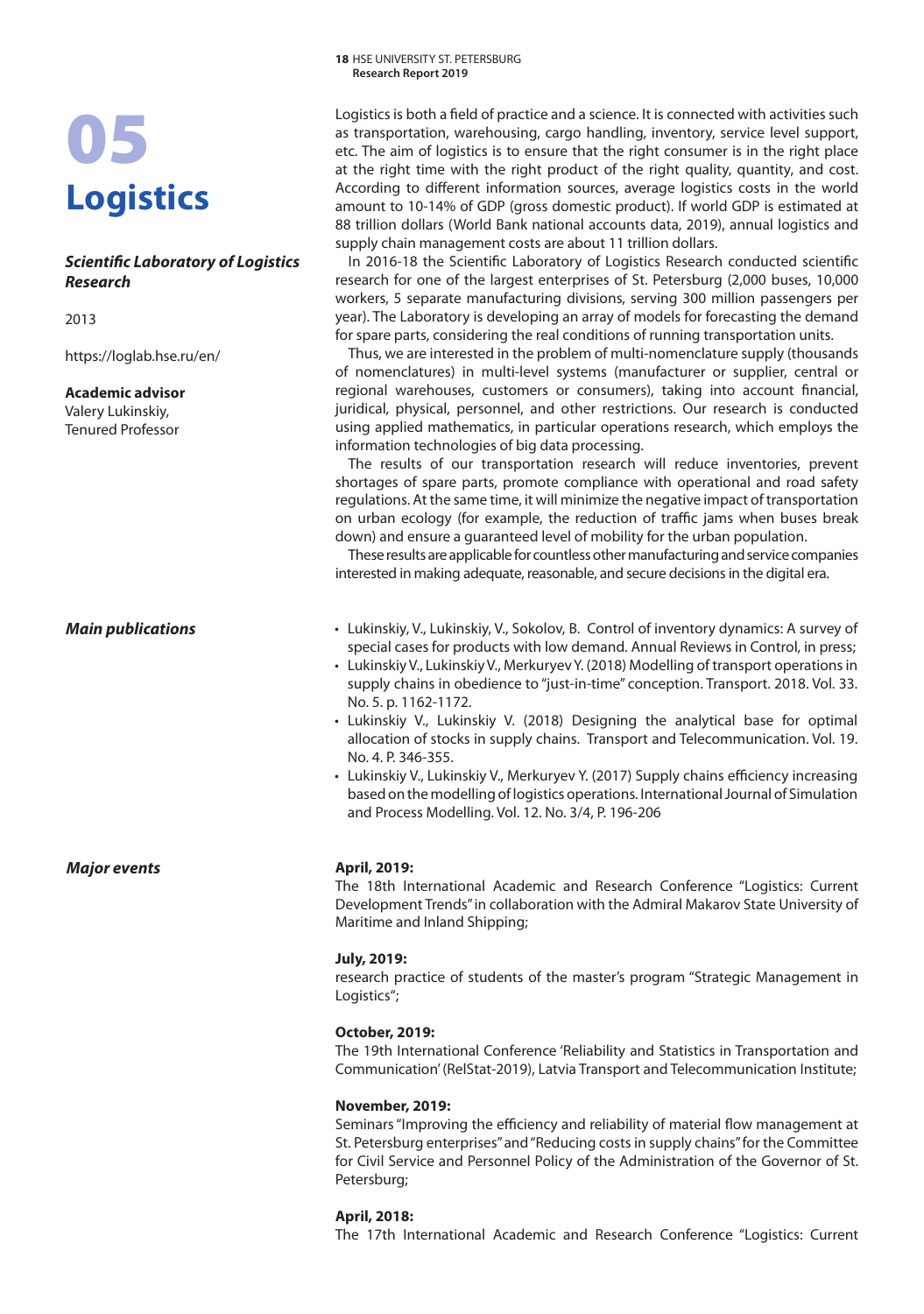Development Trends" in collaboration with the Admiral Makarov State University of Maritime and Inland Shipping;

### **April, 2017:**

The 16th International Academic and Research Conference "Logistics: Current Development Trends" in collaboration with the Admiral Makarov State University of Maritime and Inland Shipping

*Key projects* **2018:** 

## **Comparative Social Research**

### *Laboratory for Comparative Social Research (LCSR)*

2010

https://lcsr.hse.ru/en/

**Director** Eduard Ponarin

### **Leading researchers**

Ronald F. Inglehart, Professor, University of Michigan; Founding President, World Values

### **Survey Association**

Christian Welzel, Professor, Leuphana Universität Lüneburg; Vice President, World Values Survey Association

### *Main publications*

- Foa, R.S., Nemirovskaya, A.V. (2019). Frontier Settlement and the Spatial Variation of Civic Institutions. Political Geography 73(8), 112-122.
- Kriesi, H., Malet, G. (2019). Economic Shocks and the Cost of Ruling: Evidence from Italy. Journal of Elections, Public Opinion and Parties 30(1), 22-41.
- Mavletova, A., Lynn, P. (2019). Item Nonresponse Rates and Panel Conditioning in a Longitudinal Survey among Youth. Field Methods 31(2), 95-115.
- Shcherbak, A. (2019). Nationalities Policy in the USSR: Explaining the 'Pendulum

"Comprehensive analysis of the socio-economic development of the Arkhangelsk region.» Section «Transport Infrastructure".

### **2017:**

"Approbation and implementation of a set of models for forecasting the spare parts for the rolling stock requirements in SPb SUE " Passazhiravtotrans»on the basis of the analysis of operational reliability» supported by the Government of St. Petersburg.

The Laboratory for Comparative Social Research has updated and refined evolutionary modernization theory, demonstrating that existential security requires great changes in institutions and culture. Our research sheds light evolutionary modernization theory, demonstrating that existential security requires great changes in institutions and culture. Our research sheds light on the moral evolution of societies and institutional efficiency. Advanced methods of statistical data analysis and the longitudinal nature of our data allow us to deduce causation and draw conclusions on the reasons for change in these two spheres.

> LCSR participated in the 2016 wave of data collection on the Russian elite, tracing its attitudinal changes in comparison with the waves conducted in 1993– 2012.

> LCSR collected data for the 7th wave of the World Values Survey and the 5th wave of the European Values Study in 2017. These data will provide a great opportunity to study trends among an array of social and political indicators and compare the Russian Federation with other countries in Europe and the world.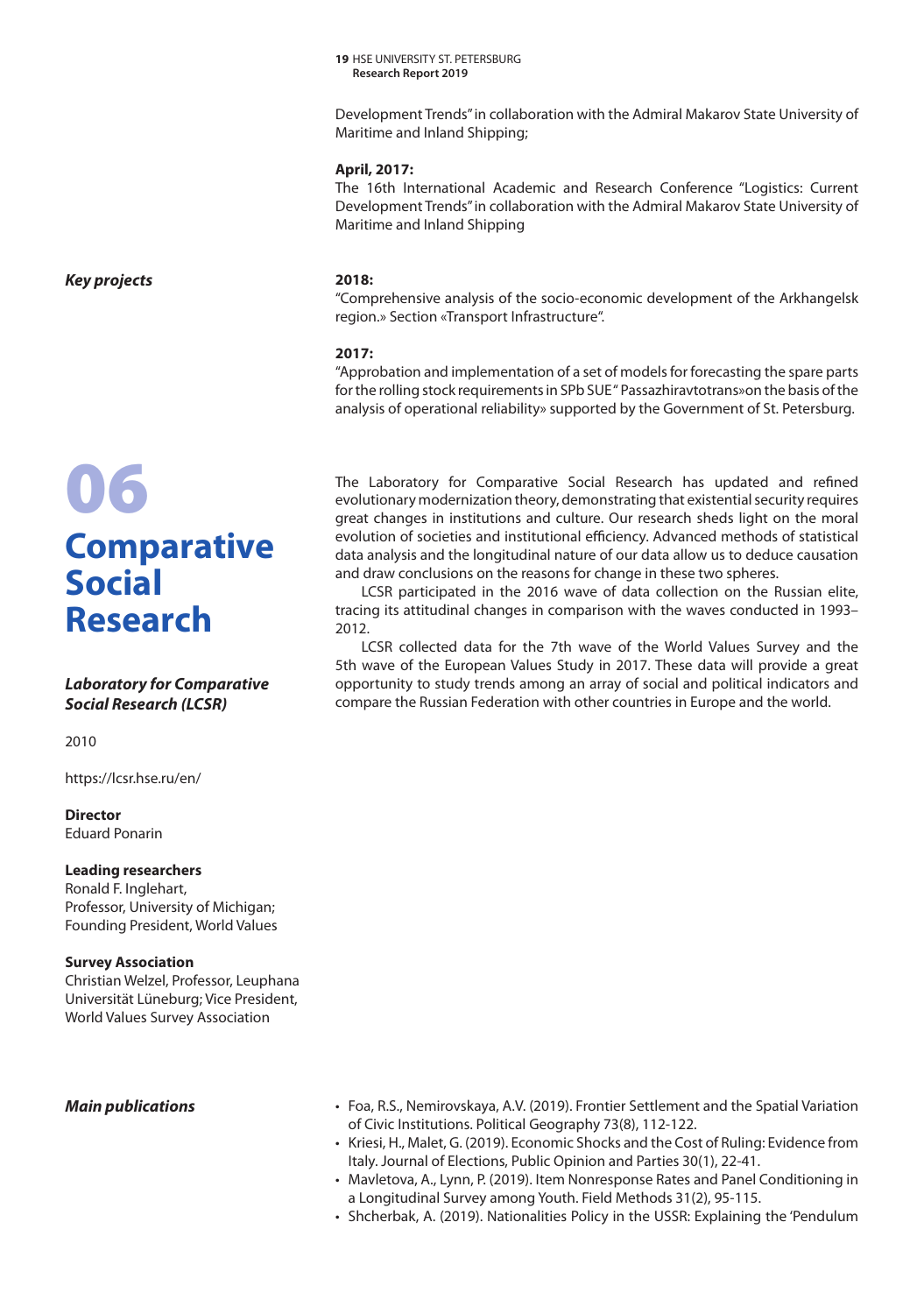Swing' Using Randall Collins' Geopolitical Theory. Europe-Asia Studies 71(10), 1627-1644.

- Tkacheva, T., Golosov, G.V. (2019). United Russia's Primaries and the Strength of Political Machines in the Regions of Russia: Evidence from the 2016 Duma Elections. Europe-Asia Studies 71(5), 824-839.
- Kravtsova M., Oshchepkov A.Y. (2019). Market and Network Corruption. Working Papers by HSE University. Series: Economics, WP BRP 209/EC/2019.
- Inglehart, R. F. (2018). Cultural evolution: People's motivations are changing, and reshaping the world. Cambridge University Press.
- Almakaeva A., Welzel C., Ponarin E. (2018). Human Empowerment and Trust in Strangers: the Multilevel Evidence. Social Indicators Research 139(3), 923-962.
- Brunkert L.J., Kruse S., Welzel C. (2018). A tale of culture-bound regime evolution: the centennial democratic trend and its recent reversal. Democratization, 1-22.
- Dollbaum J.M., Semenov A., Sirotkina E. (2018). A Top-Down Movement with Grass-Roots Effects? Alexei Navalny's Electoral Campaign. Social Movement Studies, 1-8.
- Electoral Integrity and Political Regimes Actors, Strategies and Consequences / ed. by Zavadskaya M., Garnett H.A. L.: Routledge, Taylor & Francis Group, 2018.
- Firat R., Kwon H.W., Hitlin S. (2018). A Novel Measure of Moral Boundaries: Testing Perceived In-group/Out-group Value Differences in a Midwestern Sample. Socius: Sociological Research for a Dynamic World 4, 1-11.
- Foa R., Inglehart R.F., Ponarin E., Karabchuk T. (2018). Set-Point Theory and Societal Collapse: The Case of Russia. Journal of Happiness Studies 19(6), 1639-1656.
- Golosov G.V., Tkacheva T. (2018). Let My People Run: Pre-Election Resignations of Russia's Governors, 2013-2015. Problems of Post-Communism 65(4), 243-252.
- Gureev A.S., Ananieva E.D., Rubanovich A.V., Inglehart R.F., Ponarin E.D., Borinskaya S.A. (2018). Association of MAOA-uVNTR Polymorphism with Subjective Well-Being in Men. Russian Journal of Genetics 54(5), 562-567.
- Mavletova A.M., Gavrilov K.A., Tholmogorova T. (2018). Gamifying a web survey among adolescents: effects on understanding of risk, risk calculation, and ratiobias. Journal of Risk Research, 1-14.
- Mavletova A.M., Couper M.P., Lebedev D.V. (2018). Grid and Item-by-Item Formats in PC and Mobile Web Surveys. Social Science Computer Review 36(6), 647-668.
- Mitrokhina E. (2018). Executive Constraints and Economic Growth in Autocracies. Bulletin of Perm University. Political Science 12(4), 106-121.
- Ponarin E., Komin M. Imperial and ethnic nationalism: A dilemma of the Russian elite. Russia Before and After Crimea. Edinburgh University Press, 2018. P. 50-67.
- Ponarin E., Komin M. (2018). The Russian elite's imperial nationalism and the Russian society: The emergence of a grand consensus. Sociology Compass 12(12), 1-16.
- Savin N., Kashirskikh O.N., Mavletova A.M. (2018). Fragility of Strong Media-Effects in Authoritarian Environment (Evidence from Russia). European Journal of Communication, 1-18.
- Sokolov B. (2018). The Index of Emancipative Values: Measurement Model Misspecifications. American Political Science Review 112(2), 395-408.
- Sokolov B., Inglehart R.F., Ponarin E., Vartanova I., Zimmerman W. (2018). Disillusionment and Anti-Americanism in Russia: From Pro-American to Anti-American Attitudes, 1993–2009. International Studies Quarterly. DOI: 10.1093/ isq/sqy013.
- Vliert E. van de, Welzel C., Shcherbak A., Fischer R., Alexander A.C. (2018). Got Milk? How Freedoms Evolved From Dairying Climates. Journal of Cross-Cultural Psychology, 1-18.
- Yusupova G., Ponarin E. (2018). Social Remittances in Religion: Muslim Migrants in Russia and Transformation of Islamic Practices. Problems of Post-Communism 65(3), 188-200.
- Zavadskaya M., Garnett H.A. Electoral Integrity and Political Regimes Actors, Strategies and Consequences. L.: Routledge, 2018.
- Aymaliev I.V. (2017). Corporate Motivations for Donating to the Police in Bulgaria. East European Politics and Societies and Cultures 20(10), 1-37.
- Foa R.S., Inglehart R., Ponarin E., Karabchuk T. (2017). Set-Point Theory and Societal Collapse: The Case of Russia. Journal of Happiness Studies 18(3), 1-18.
- Inglehart R.F., Ponarin E., Inglehart R.C. (2017). Cultural Change, Slow and Fast: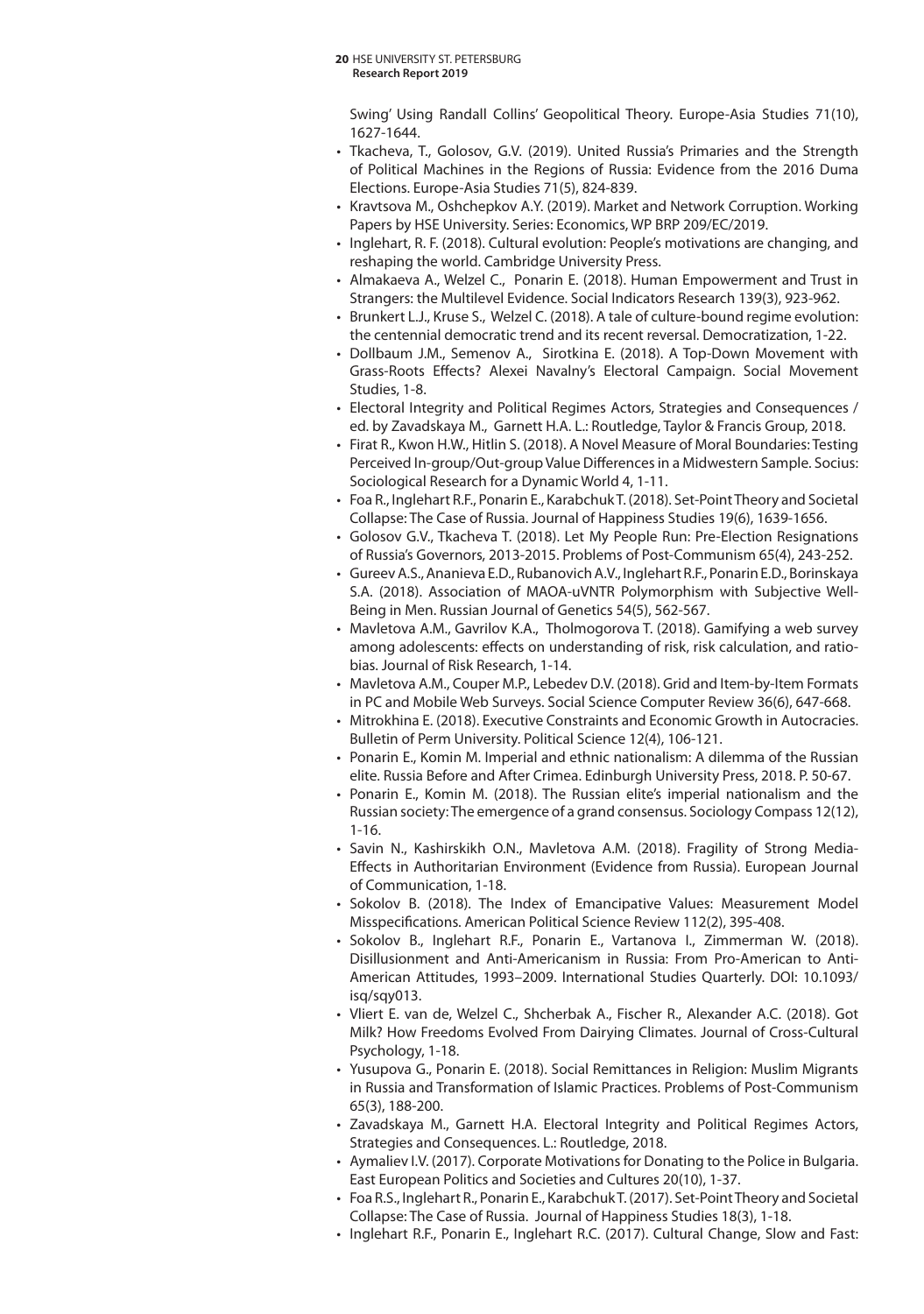The Distinctive Trajectory of Norms Governing Gender Equality and Sexual Orientation. Social Forces 95(4), 1313-1340.

- Kravtsova M., Oshchepkov A., Welzel C. (2017). Values and Corruption: Do Postmaterialists Justify Bribery? Journal of Cross-Cultural Psychology 48(2), 225- 242. DOI: 10.1177/0022022116677579.
- Kruse S., Ravlik M., Welzel C. (2017). The Legitimacy Puzzle: Why So Many People Confuse the Absence of Democracy with Its Presence. World Values Research 9(2), 1-30.
- Kistler D., Thöni C., Welzel C. (2017). Survey Response and Observed Behavior: Emancipative and Secular Values Predict Prosocial Behaviors. Journal of Cross-Cultural Psychology 48(4), 461-489.
- Soboleva N. (2017). Perceptions of Gender Equality in Post-Crisis Europe. European Journal of Government and Economics 6(1), 59-77.
- Welzel C., Inglehart R., Kruse S. (2017). Pitfalls in the Study of Democratization: Testing the Emancipatory Theory of Democracy. British Journal of Political Science 47(2), 463-472. DOI: 10.1017/S0007123415000605.
- Welzel C., Kirsch H. (2017). Democracy Misunderstood: Authoritarian Notions of Democracy around the Globe. World Values Research 9(1), 1-29.
- Alexander L. George Award 2014 for the best book in political psychology awarded by ISPP
- Stein Rokkan Prize 2014 for comparative social science research awarded by ISSC, the University of Bergen, and ECPR.

### *Major events* **September, 2019:**

International Workshop: "Social Inequality and Value Polarization: A Cross-Country Perspective"

### **April, 2019:**

The 9th International Annual Research Conference: "Comparative Social Research" November, 2018: International Workshop: "Values and Socio-Political Processes: A Quantitative Perspective"

### **August, 2018:**

International Summer School: "Bayesian Statistical Analyses for Social Scientists"

### **April, 2018:**

The 8th International Annual Research Conference: "Quantitative Research of Social Changes across the World"

### **April, 2017:**

The 7th International Annual Research Conference: "Subjective Well-Being and Growing Inequality across the Globe"

### *Key Projects*

### **2018 – ongoing:**

 "Transformation of values and subjective quality of life: A regional perspective" supported by the Russian Science Foundation.

### **2017 – ongoing:**

 "The cool water effect: Why human civilization turned towards emancipation in cold-wet regions" supported by Deutsche Forschungsgemeinschaft (DFG), the Reinhart Koselleck award.

### **2016 – 2018:**

"Ethnic groups in the Russian labor market" in collaboration with the British Academy and the University of Exeter.

### **2016 – 2017:**

"Male and female success strategies in the context of modernization" supported by the Russian Foundation for Basic Research.

### **2016 – 2017:**

"Formal, informal and familiaristic social capital: Cross-cultural analysis with hierarchical regression modeling" supported by the Russian Foundation for Basic Research.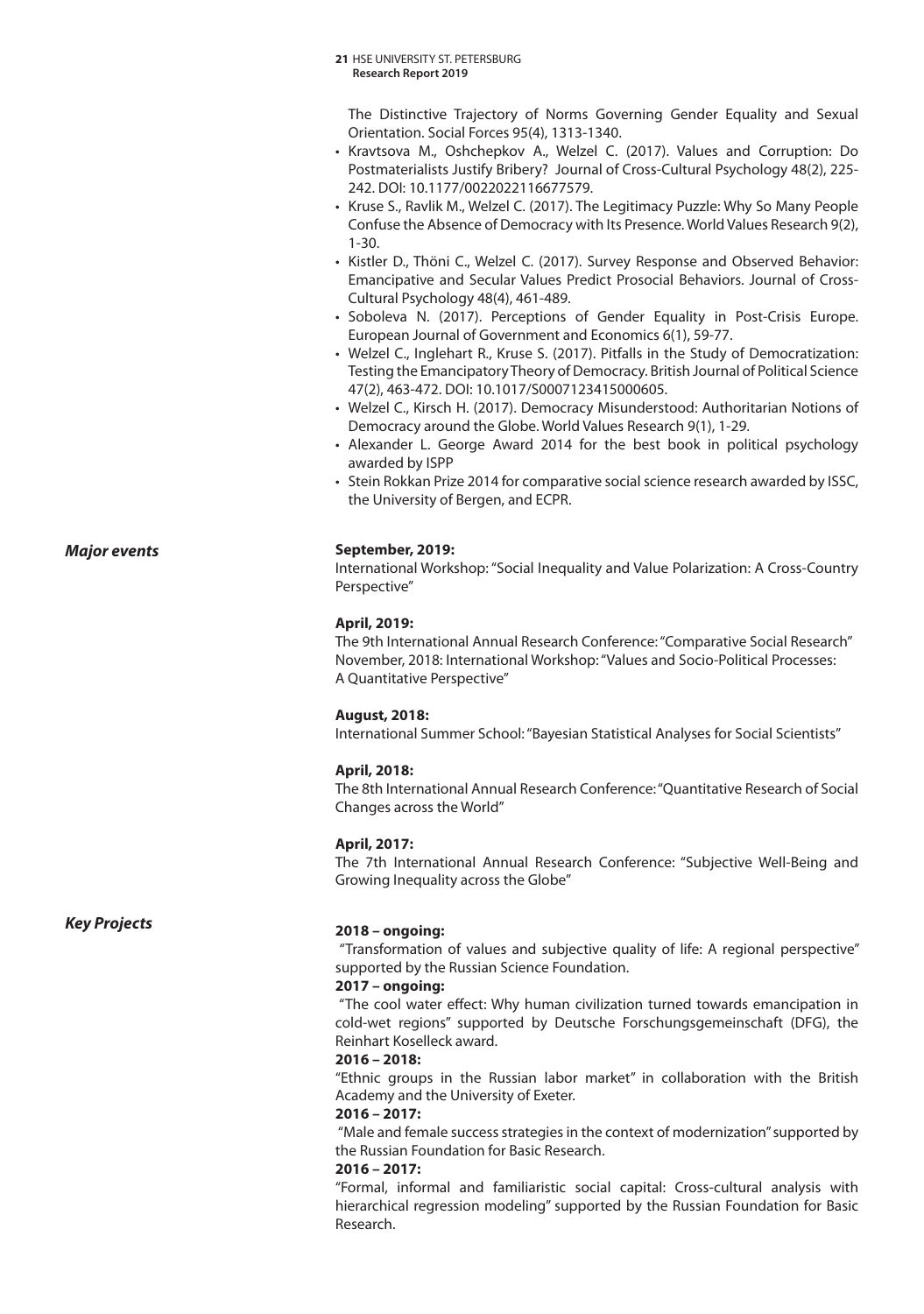## 07 **Sociology of Education**

### *Sociology of Education and Science Laboratory*

### 2007

https://slon.hse.ru/en/

### **Director**

Daniel A. Alexandrov, Tenured Distinguished Professor

### **Leading researchers**

Valeria A. Ivaniushina Ksenia Tenisheva Vera Titkova

*Major events* **2012 – 2014:** 

The Laboratory of Sociology in Education and Science aims to develop cuttingedge research in the sociology of education, combining theoretical models with rigorous empirical data collection and modern analytical methods (social network analysis, advanced statistical modeling, agent-based modeling). The main areas of our research are school climate, adolescent health, school segregation, and the status of migrant children in Russian schools.

We have developed a unique research tool for measuring school climate, including bullying and cyberbullying. The Laboratory is currently evaluating the climate in schools in the Kaluga region. The project aims at improving school climate through regular surveys and feedback.

Health risks in the behavior of teenagers also fall within the scope of our research. We focus on such issues as the onset of alcohol consumption and the factors that promote such behavior. We have found that middle-school students who aspire to take different educational paths show diverse drinking patterns even before these paths are taken.

barriers to admission. Parents choose a school from the existing options based on their perception of and reaction to these signals, which vary according to socioeconomic status. The Laboratory studies school differentiation and school choice, analyzing two perspectives: parents/children and school administration. We have identified four groups of signals that schools send to parents: expected cost, level of parental engagement, emphasis on academic or extracurricular aspects of school life, and

In our research on migrant school students, we have demonstrated that ethnic minority students have high levels of motivation, and their achievement and educational aspirations are similar to those of ethnic majority students. Xenophobic tendencies among the adult population, which are often reported in the Russian media, are not reflected in students' interethnic friendships. Schools provide a positive environment for integration.

These results can be used to offer social policy recommendations that will decrease inequality among schools and decrease the dropout rate, underachievement, adversity, and high-risk behavior.

- **Main publications** Ivaniushina V., Titkova V., Alexandrov D. Peer influence in adolescent drinking behaviour: a protocol for systematic review and meta-analysis of stochastic actorbased modeling studies // BMJ Open. 2019. Vol. 9. No. 7. P. 1-5.
	- Ivaniushina V, Makles A., Schneider K., Alexandrov D. (2019) School segregation in St. Petersburg – the role of socioeconomic status. Education Economics. 27(2), 166-185
	- Ivaniushina V., Alexandrov D. (2018). Anti-school attitudes, school culture and friendship networks. British Journal of Sociology of Education, 39, ( 5), 698-716. Lushin V., Jaccard J., Ivaniushina V., Alexandrov D. (2017). Vocational education paths, youth activities, and underage drinking in Russia: How early does the trouble start? International Journal of Drug Policy, 45, 48-55.
	- Ivaniushina V., Alexandrov D., Lushin V. (2016). Academic help seeking among Russian minority and non-minority adolescents: A social capital outlook. Learning and Individual Differences, 50, 283-290.
	- Poder K., Lauri T., Ivaniushina V., Alexandrov D. (2016). Family background and school Choice in cities of Russia and Estonia: Selective agenda of the Soviet past and present. Studies of Transition States and Societies, 8 (3), 5-28.

The International Social Network Analysis Summer School

### **2006 – 2019:**

Summer fieldwork. One of the most interesting and important parts of the Laboratory's work, which unites research and educational activities, is summer fieldwork. Students from each year have carried out fieldwork in Leningrad and Moscow regions, together with Laboratory researchers. The fieldwork has the simultaneous aims of research (collection of empirical material for the Laboratory's projects) and education (students get the opportunity to assess their abilities).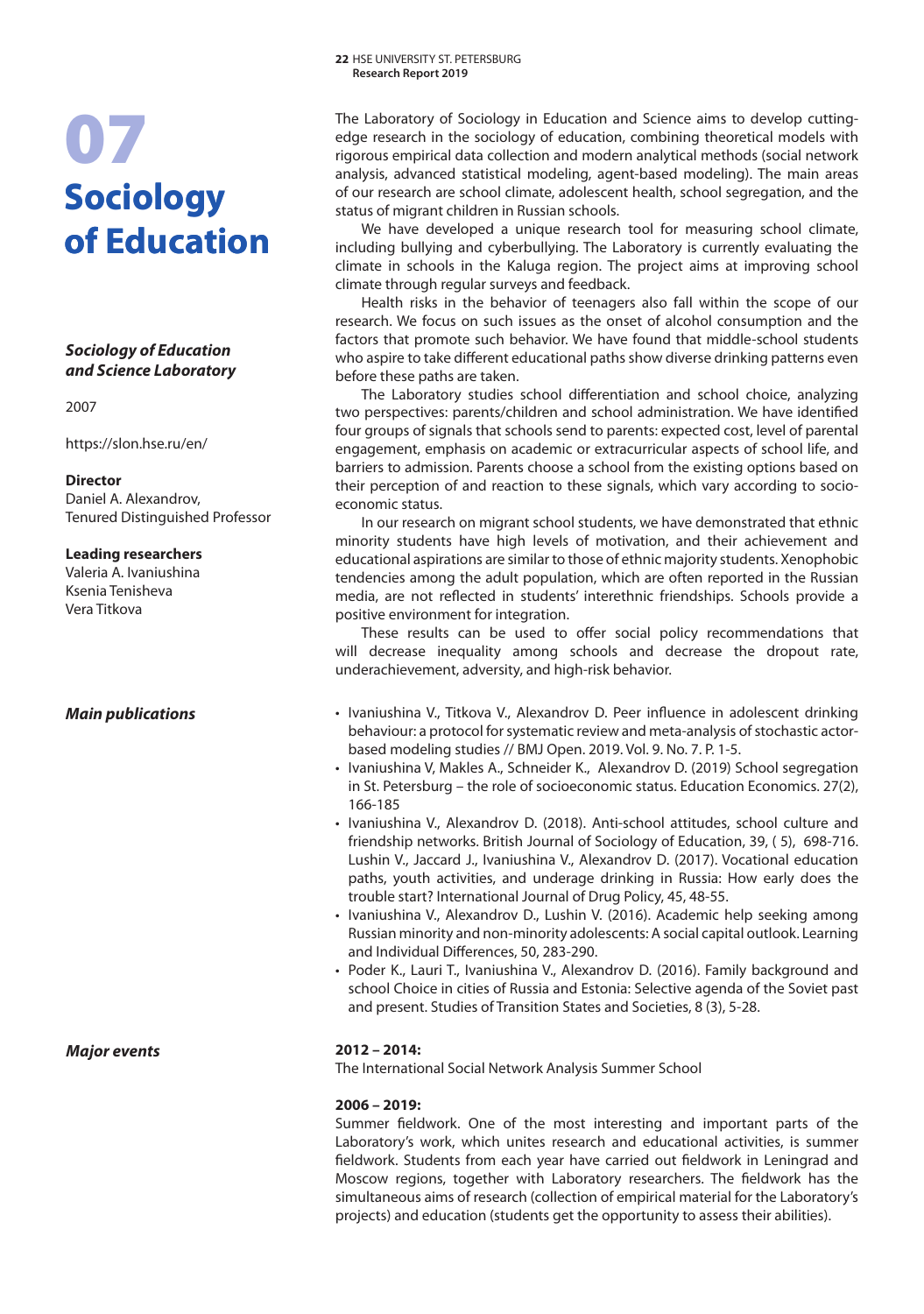Russian Foundation for Basic Research;

### **2019:**

12th Annual INAS Conference 2019 (International Network of Analytical Sociology Conference)

"School differentiation and its consequences: school and parents" supported by the

*Key projects*

### **2017 – 2019:**

**2016 – 2018:** 

"Social dynamics in learning: studying coevolution of group network structure and student motivation using learning analytics" supported by the Russian Foundation for Basic Research;

### **2016 – 2020:**

"Measuring school climate in the Kaluga region" in cooperation with the "Teach for Russia" programme and the New Teacher Foundation.

In our studies of youth (sub)cultures, solidarities, and civil activism, we deconstruct the stereotype of Russian youth as apolitical and the idea that subcultures have disappeared. Teenagers and young people actively participate in discussions of important issues: nationalism vs. cosmopolitanism, patriarchy vs. gender equality, consumerism vs. anti-capitalism. A new mainstream "majority" has appeared among contemporary youth, as well as new marginal groups. Thus, the following questions form the focus of our studies: what drives young people to participate in protests, pursue volunteer opportunities, participate in extremist communities, commit acts of violence, or alter the urban landscape. In sum, why are subcultures so attractive for young people? At the same time we are interested in more general questions such as "what does it mean to be young?", and in the project "Transition to Adulthood Among Russian Youth in the 21st Century: Generational Analysis" we are providing a comprehensive analysis of the process of becoming an adult of modern Russian youth in the context of generational changes in existing socioeconomic conditions.

Discussion about youth in terms of risk and threats is common in modern society. Young people often become the object of moral panic of various kinds. The DARE: Dialogues about radicalisation and equality project addresses one of such topic - religious radicalization - but places fundamentally new emphasis on it. Not young people are extremely radical, but our whole world is permeated with ideas of radicality, calls for radicalization. Young people, being in such a discursive environment, choose their path: to follow calls or to resist them. This constant selection process is in the focus of the project.

As the researchers, we also try to understand the role of the governments for young people's lives and study the anti-crisis potential of youth policies in Russia and in Europe. The goal of this project is to identify resources and instruments that allow or do not allow states to cope with crisis situations and redefine the formats of interaction and work with young people, increasing the country's own stability and youth welfare. The study covers a wide geography: the conduct of a comparative analysis of anti-crisis youth policies in Finland, Germany, Greece, the UK and Russia.

Adults also often think of youth as lazy, spoiled, and utterly consumerist. The results of our research on employment and the role of consumption in contemporary youth life clearly demonstrate that such opinions are inaccurate. The young frequently and eagerly switch jobs, often giving priority to flexible work schedules. In other cases, prestige-based consumption patterns serve processes of self-identification and self-perception. The rejection of vertical career paths in favor of more horizontal forms, where it is important to find a vocation, diversity, pleasure, and time for non-work-related activities, is characteristic of the generation that has grown up with a "children-first ideology," or else a response to low demand in the labor market. Some of young people prefer to leave the sphere of employment and start their own businesses connected with their hobbies and subcultural DIY practices. Our research of youth entrepreneurship appeals to these individualized economic projects of youth, based on the ideas of demassification, individualization, aspiration for authenticity, orientation on biographical and social significance of their business, as a special kind of economic activity.

## 08 **Youth Studies**

### *Center for Youth Studies*

http://sh.spb.hse.ru/en/youth/

2009

### **Director**

Elena Omelchenko, Professor

### **Leading researchers:**

Nadezhda Nartova Iskеnder Yasaveev Yana Krupets Svyatoslav Polyakov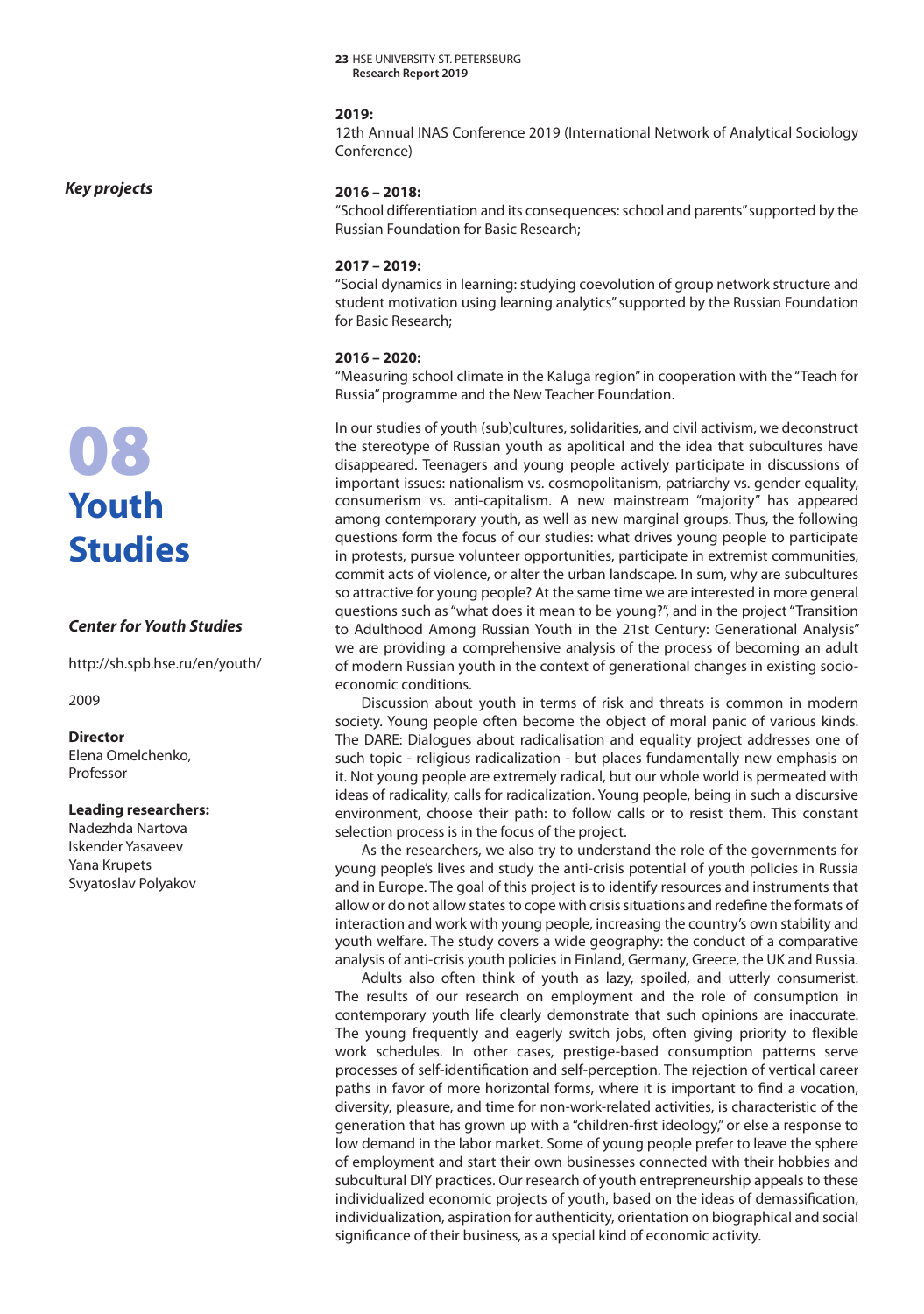Another important aspect of our work focuses on cultural scenes and interethnic interactions in the contemporary cities. For 5 years now, with the support of the Russian Science Foundation, we have been studying young people in various parts of Russia trying to find the fields of co-creative communication between young people with different ethnic and religious background. We managed to collect unique data about youth cultures, hobbies, values, existing rules and solidarities.

We are also involved in visual studies, and we produce sociological documentaries. We theorize and practice visual studies in our everyday work, looking for new explanations and ways to develop our methodology. We have produced twelve full-length movies, several short films, and numerous visual presentations and exhibitions.

- **Main publications** Poliakov S., Omelchenko E. L., Garifzyanova A. Holding onto your roots: Tatarlanguage rap in post-soviet Kazan. Popular Music and Society. 2020. Vol. 43. No. 4. P. 401-413.
	- Nartova N., Krupets Y., Shilova A. HIV Activism in Modern Russia: From NGOs to Community Development. Community development journal. 2020. Vol. 55. No. 3. P. 419-436.
	- Omelchenko E. L., Polyakov S., Maiboroda A. Peers/strangers/others? The youth of Dagestan in search of group identities. Cultural Studies. 2019. Vol. 33. No. 5. P. 841-865.
	- Nartova N., Krupets Y. 'It is hard for me to live in the city': local identities and place belonging of young rural Russians. Monitoring Obshchestvennogo Mneniya: Ekonomichekie i Sotsial'nye Peremeny. 2019. No. 1. P. 342-361.
	- Omelchenko E., Nartova N., Krupets Y. Escaping Youth: Construction of Age by Two Cohorts of Chronologically Young Russian Women. Young, 2018. Vol. 26. No. 1. P. 34-50.
	- Omelchenko E., Poliakov S. Everyday Consumption of Russian Youth in Small Towns and Villages. Sociologia Ruralis. 2018. Vol. 58. No. 3. P. 644-664.
	- Omelchenko E., Pilkington H., Perasović B. 'One Big Family': Emotion, Affect and Solidarity in Young People's Activism in Radical Right and Patriotic Movements, in: Understanding Youth Participation Across Europe. L.: Palgrave Macmillan, 2018. P. 123-152.
	- Maslovskiy M., Maiboroda A., Garifzianova A. Multiple cultural encounters of urban youth in Russia's Muslim regions. Journal of Intercultural Studies. 2018. Vol. 39. No. 5. P. 557-569.
	- Krupets Y., Morris J., Nartova N., Omelchenko E., Sabirova G. (2017). Imagining young adults' citizenship in Russia: from fatalism to affective ideas of belonging. Journal of Youth Studies, 20 (2), 252-267.

### *Major events* **October, 2019:**

International conference "Youth in XXI century: Multiplicity and Difference"

### **November, 2017:**

International conference "Urban Youth Cultures: Solidarities, Creativity, Activism"

### **October, 2015:**

International Conference "Youth and Society: in the Search for New Solidarities"

### **November, 2013:**

Scientific youth festival "Youth, Education, Knowledge, City"

*Key projects* **2020-2021:** 

"Anti-crisis Potential of Youth Policies in Russia and Europe in the Era of Global Risks: National Imaginary, Patriotism, and Social Engagement", supported by Russian Foundation for Basic Research.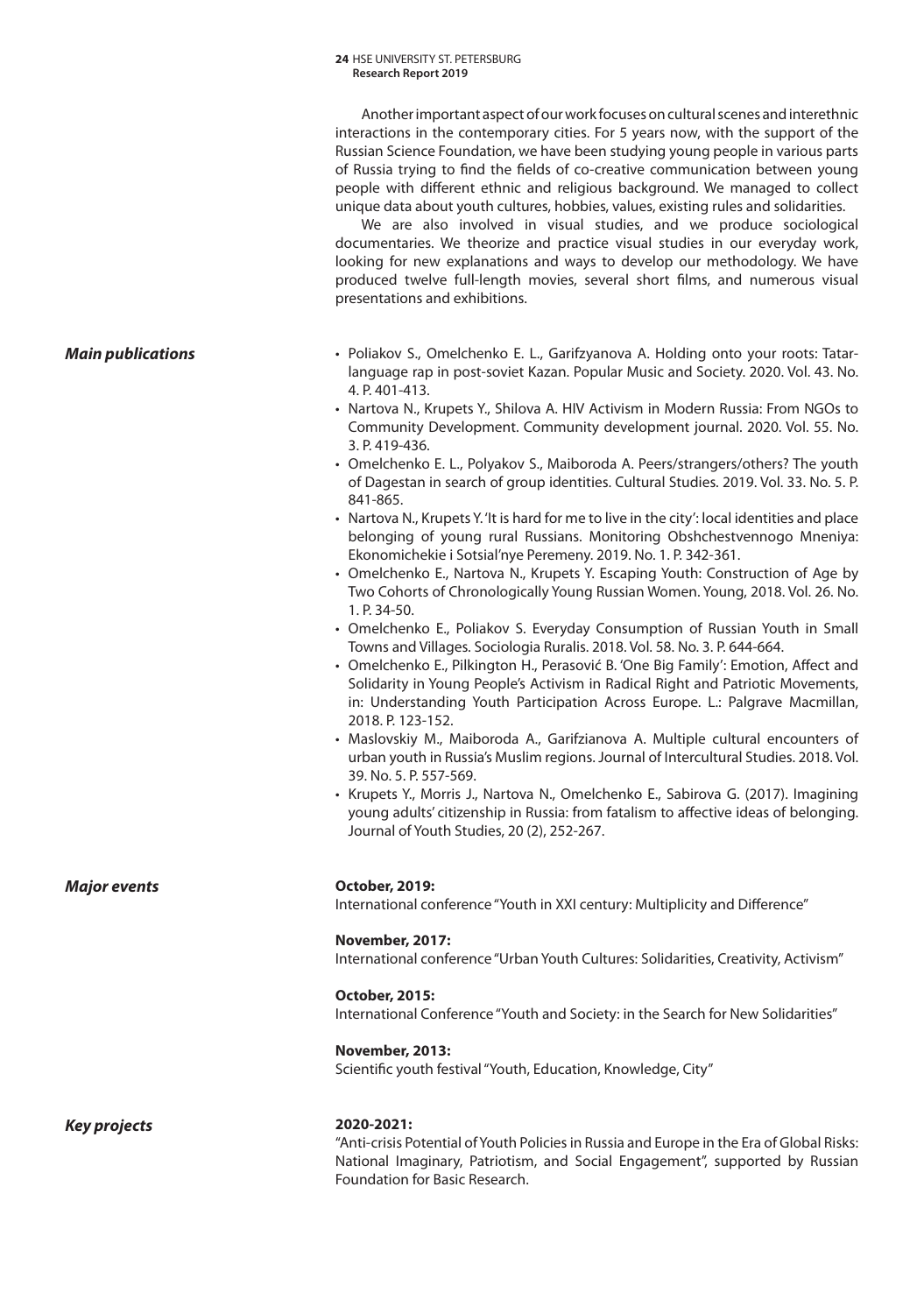### **2020-2022:**

"Transition to Adulthood Among Russian Youth in the 21st Century: Generational Analysis", supported by the National Research University Higher School of Economics (HSE).

### **2020:**

"New Masters and New Apprentices in the Craft Economy: Prosumerism as a Phenomenon of Youth Everyday Culture", implemented as part of the Basic Research Program at the National Research University Higher School of Economics (HSE)

### **2016 – 2021:**

 "Dialogue about Radicalization and Equality (DARE)" supported by Horizon 2020 Programme.

### **2018 – 2019:**

"Creative fields of interethnic interaction and youth cultural scenes of Russian cities" supported by the Russian Science Foundation.

### **2018 - 2021:**

"In the Gulag's Shadow: Producing, Consuming and Perceiving Prisons in the Former Soviet Union" supported by Economic and Social Research Council (UK).

### **2019:**

"Youth entrepreneurship: between subcultural DIY-practices and new forms of citizenship" implemented as part of the Basic Research Program at the National Research University Higher School of Economics (HSE).

### **2016 – 2018:**

"PROMoting youth involvement and social engagement: opportunities and challenges for the conflicted "young people across Europe" implemented in the framework of Horizon 2020 Programme.

### **2015 – 2017:**

 "Creative fields of interethnic interaction and youth cultural scenes of Russian cities" supported by the Russian Science Foundation.

SCILA (until 2019 - Laboratory for Internet Studies, LINIS) is an interdisciplinary research unit whose team seeks to investigate and model interaction of individual humans and groups with information, knowledge, respective technologies and with other humans using these technologies. The research strongly relies both on the knowledge from social, behavioral and cognitive sciences and on the cutting-edge approaches from computer science, including machine learning and computational linguistics. Network analysis and advanced machine learning approaches are used widely to reveal latent patterns in highly unstructured and noisy Internet data. This has allowed the team to obtain significant results for such diverse issues as the impact of online communities on offline political participation, the motivation for involvement in communities that promote destructive health practices, the relation of users' online activity to individual social capital, and factors influenced the ability of people to detect fake news.

EthnoHate, a central project of the Laboratory at the present time, aims at automatic detection of negative ethnicity-targeted speech in user text data taken from social networking sites. At the current stage we, first, modify the definition of ethnically-targeted hate speech to specify the ethnic groups subjected to hate. Positive attitude towards ethnic groups is also taken into account in the classification framework. Second, we use advanced neural network architecture, and, third, important linguistic features are being added to it, including word frequencies in the immediate context of the specific ethnonyms, negative sentiment words in the context, and the ethnonym words themselves.

QTM, an on-going SCILA's project, develops metrics that would allow researchers using topic modeling in social science evaluate model quality and assist in the choice of the number of topics.

## 09 **Social and Cognitive Informatics**

*Laboratory for Social and Cognitive Informatics*

2019

https://scila.hse.ru/en/

### **Director**

Olessia (Elena) Koltsova, Professor

### **Leading researchers:**

Vera Ignatenko Sergey Koltsov Ekaterina Pronoza Yadviga Sinyavskaya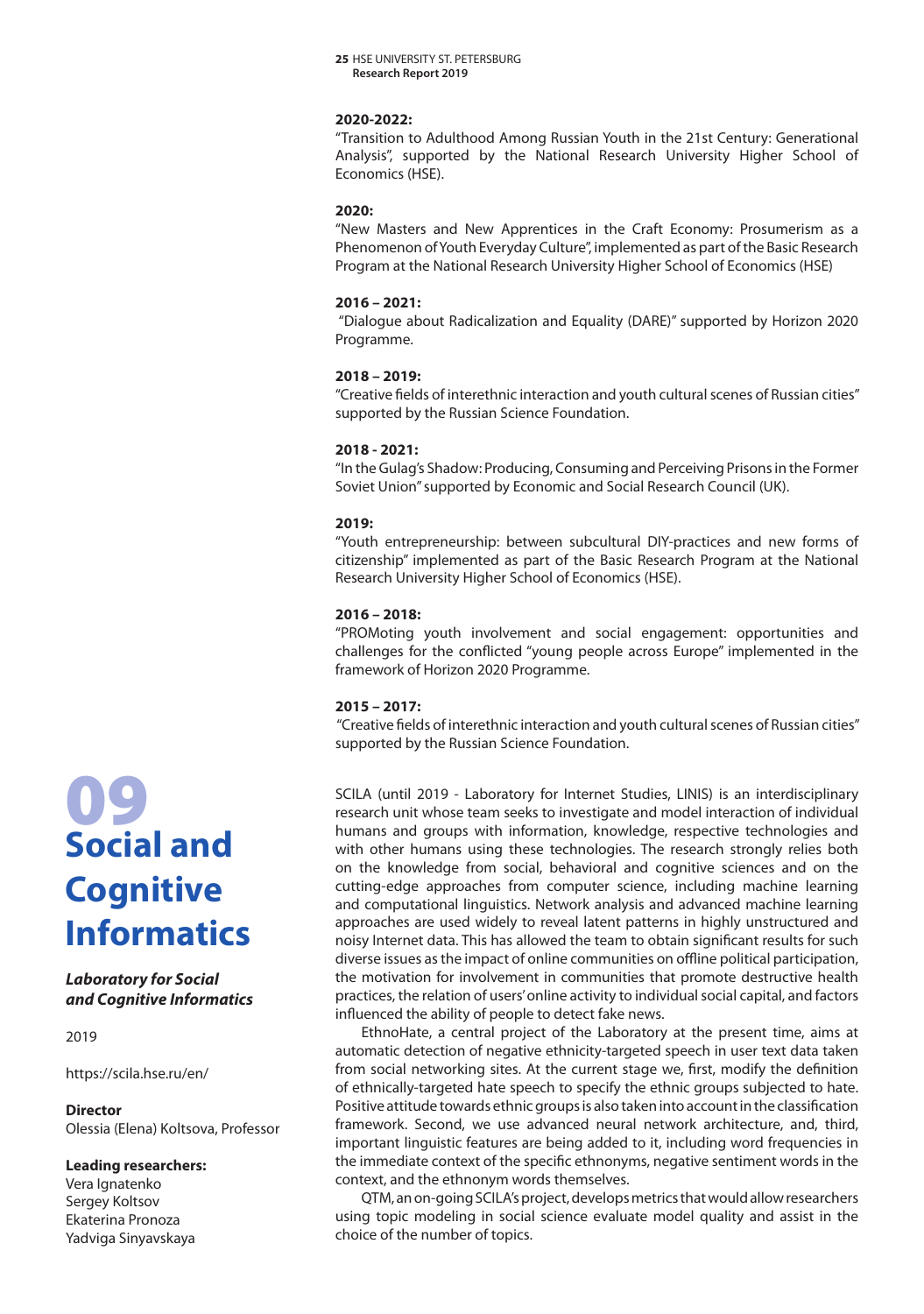FakeNews project represents a new research avenue of SCILA and aims at studying how much news consumers trust news content, how susceptible people are to fraudulent news, and what factors influence their ability to detect fake information. The research focuses on social media users and news production in three countries: Ukraine, Russian and Kazakhstan. This allows understanding how mutual representation of Post-Soviet countries in news is related to audiences' perception of news credibility and their ability to recognize deception in news.

DigiFriends project in its current stage is aimed at studying how specific online user behaviors are related to structural social capital in a network of geographically proximate ties. We found that membership in more online groups is positively associated with user's centrality in the location-bounded network. Additionally, the share of local friends, the number of received likes and the duration of SNS use are associated with social capital indicators.

- Koltcov S., Ignatenko V., Koltsova O. (2019) Estimating Topic Modeling Performance with Sharma–Mittal Entropy. Entropy, 21(7), 660.
- Selivanova G., Koltsova O. Y. (2019) Explaining Offline Participation in a Social Movement with Online Data: The case of Observers for Fair Elections. Mobilization, 24(1).
- Koltsova O., Pashakhin S. (2019) Agenda divergence in a developing conflict: Quantitative evidence from Ukrainian and Russian TV newsfeeds. Media, War & Conflict.
- Nagornyy O., Koltsova O. Y. (2019) Redefining media agendas: topic problematization in online reader comments. Media and Communication.
- Koltsov S. (2018) Application of Rényi and Tsallis entropies to topic modeling optimization. Physica A: Statistical Mechanics and its Applications, 512, 1192- 1204.
- Koltsov S., Pashakhin S., Dokuka S. (2018) A Full-Cycle Methodology for News Topic Modeling and User Feedback Research, in: Lecture Notes in Computer Science (including subseries Lecture Notes in Artificial Intelligence and Lecture Notes in Bioinformatics). 10th International Conference on Social Informatics, SocInfo 2018; St.Petersburg. Cham: Springer, 308-321.
- Couldry N., Rodriguez C., Bolin G., Cohen J., Volkmer I., Goggin G., Кraidy M., Iwabuchi K., Qui, J. L., Wasserman H., Zhao Y., Rincon O., Magallanes-Blanco C., Thomas P., Koltsova O., Rakhmani I., Lee K.-S. (2018) Media, communication and the struggle for social progress. Global Media and Communication, 14(2), 173– 191
- Nikolenko S., Koltcov S., Koltsova O. (2017) Topic modelling for qualitative studies/ Journal of Information Science, 43(1), 88-102
- Bodrunova S, Koltsova O., Koltcov S., Nikolenko S. (2017) Who's Bad? Attitudes Toward Resettlers from the Post-Soviet South Versus Other Nations in the Russian Blogosphere. International Journal of Communication, 11, 3242-3264.
- Rykov Y. G., Meylakhs P. A., Sinyavskaya Y. E. (2017). Network structure of an AIDS-denialist online community: Identifying core members and the risk group. American Behavioral Scientist, 61(7), 688-706.

### *Major events* **September, 2018:**

10th International Conference on Social Informatics (SocInfo 2018)

### **July, 2017:**

WSTNet Web Science Summer School 2017

### **August, 2015:**

The 9th Russian Summer School in Information Retrieval (RuSSIR 2015)

"Social networks as a socio-psychological and textual phenomenon" supported by the Center for Fundamental Research;

*Main publications*

### *Key projects* **2019:**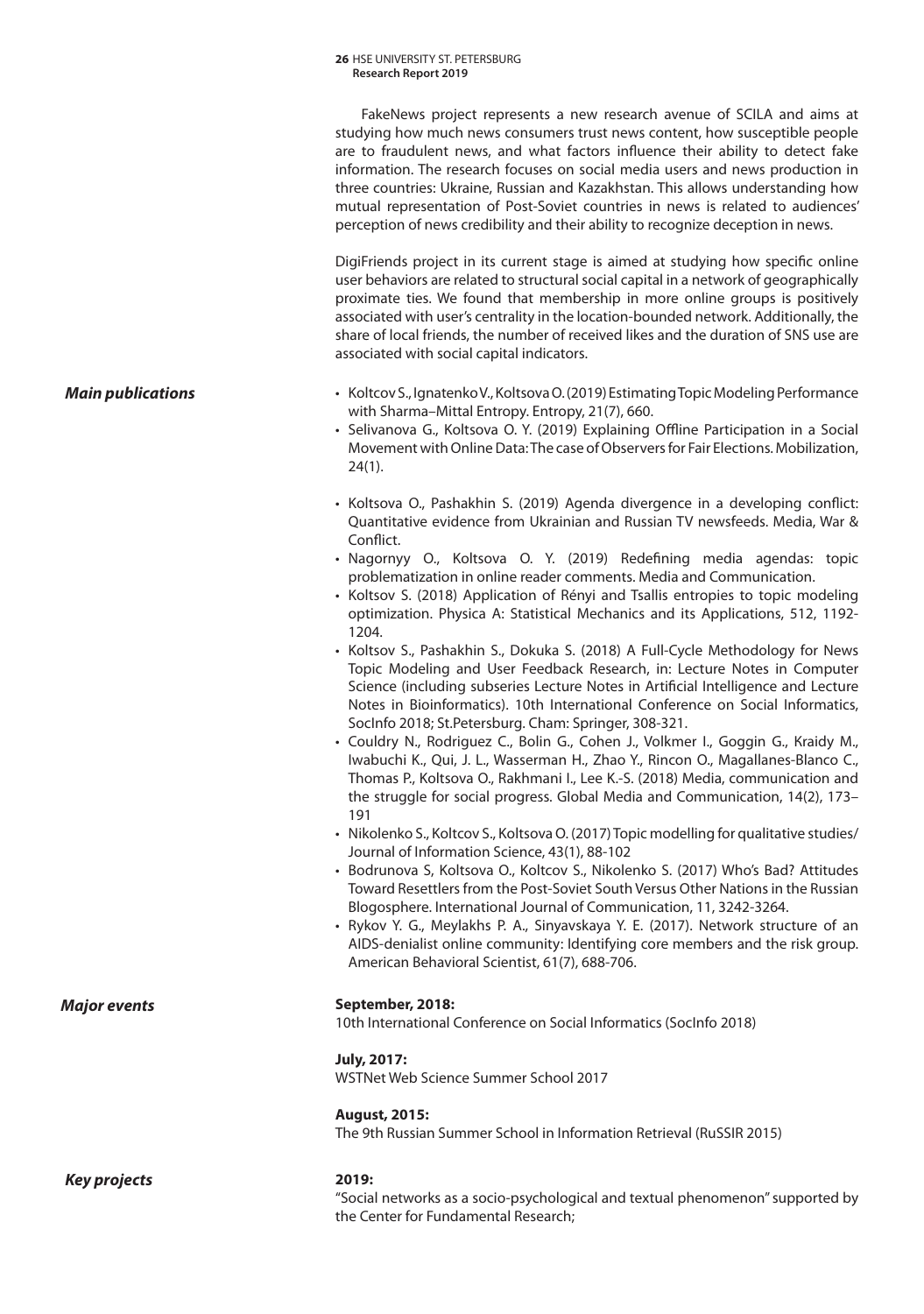### **2019:**

"FakeNews: Political news on Russia and its neighbors on social media: major content features, factors of trust and news truthfulness detection by users of different countries" supported by the Russian Science Foundation;

### **2018:**

"Social and textual measurement of social network user profiles" supported by the Center for Fundamental Research;

### **2017:**

"Internet as sociotechnical phenomenon" supported by the Center for Fundamental Research;

### **2015 – 2017:**

"Development of concept and methodology for multi-level monitoring of the state of interethnic relations with the data from social media" supported by the Russian Science Foundation;

### **2014 – 2015:**

"Open database and a crowdsourcing website for development of sentiment analysis instruments" supported by the Russian Foundation for Humanities.

The ubiquitous proliferation of new digital technologies in all areas of life has made it possible to study society on a new scale.

What are the topical issues for people of different regions and cities? How are work and educational migration flows organized? How do students choose a university, and what do school students learn from online games? To answer such questions modern social science analyzes digital data: for example, activity on social networking sites, search queries, and mobile data.

The research program of Social Informatics and Digital Social Research is three-fold:

1. Digital Footprints and Social Processes. Using social media data and surveys, we study opinion dynamics on both global and local topics, migration (including educational), and ethnic communities.

2. New Educational Technologies. We study all stages of life-long learning, using learning analytics and educational data mining, explore new forms of communication emerging in educational services from social science and humancomputer interaction standpoints.

3. Online Games and eSports. Online games have recently become a leading sector in the digital entertainment industry, and the time spent by children in games sometimes exceeds time spent in school. It is safe to say that games influence the formation of children's communication, negotiation, and other skills. We study students' socialization and team and skill formation via online games, and other important topics, such as cyberbullying and toxic behavior, virtual consumption and communication.

On the methodological level, we are invested in improving machine learning methods for digital footprint data, and study social algorithms and ranking systems.

- Musabirov I., Suschevskiy Vsevolod. Teaching Undergraduate Sociologists Modeling and Computational Thinking, in: SIGCSE '20: In Proceedings of the 51st ACM Technical Symposium on Computer Science Education. NY : Association for Computing Machinery (ACM), 2020. P. 1368-1368.
- Alexandrov, Daniel, Viktor Karepin, Ilya Musabirov, and Daria Chuprina. 2018. 'Educational Migration from Russia to the Nordic Countries, China and the Middle East. Social Media Data'. In Companion Proceedings of the The Web Conference 2018, 49–50. WWW '18. Republic and Canton of Geneva, Switzerland: International World Wide Web Conferences Steering Committee.

## 10 **Social Informatics: Digital Social Research**

### *Sociology of Education and Science Laboratory*

Department of Informatics

https://slon.hse.ru/en/topics

### **Project Director**

Daniel Alexandrov, Tenured Distinguished Professor

### **Leading researchers**

Kirill Maslinsky Ilya Musabirov Alena Suvorova

### *Main publications*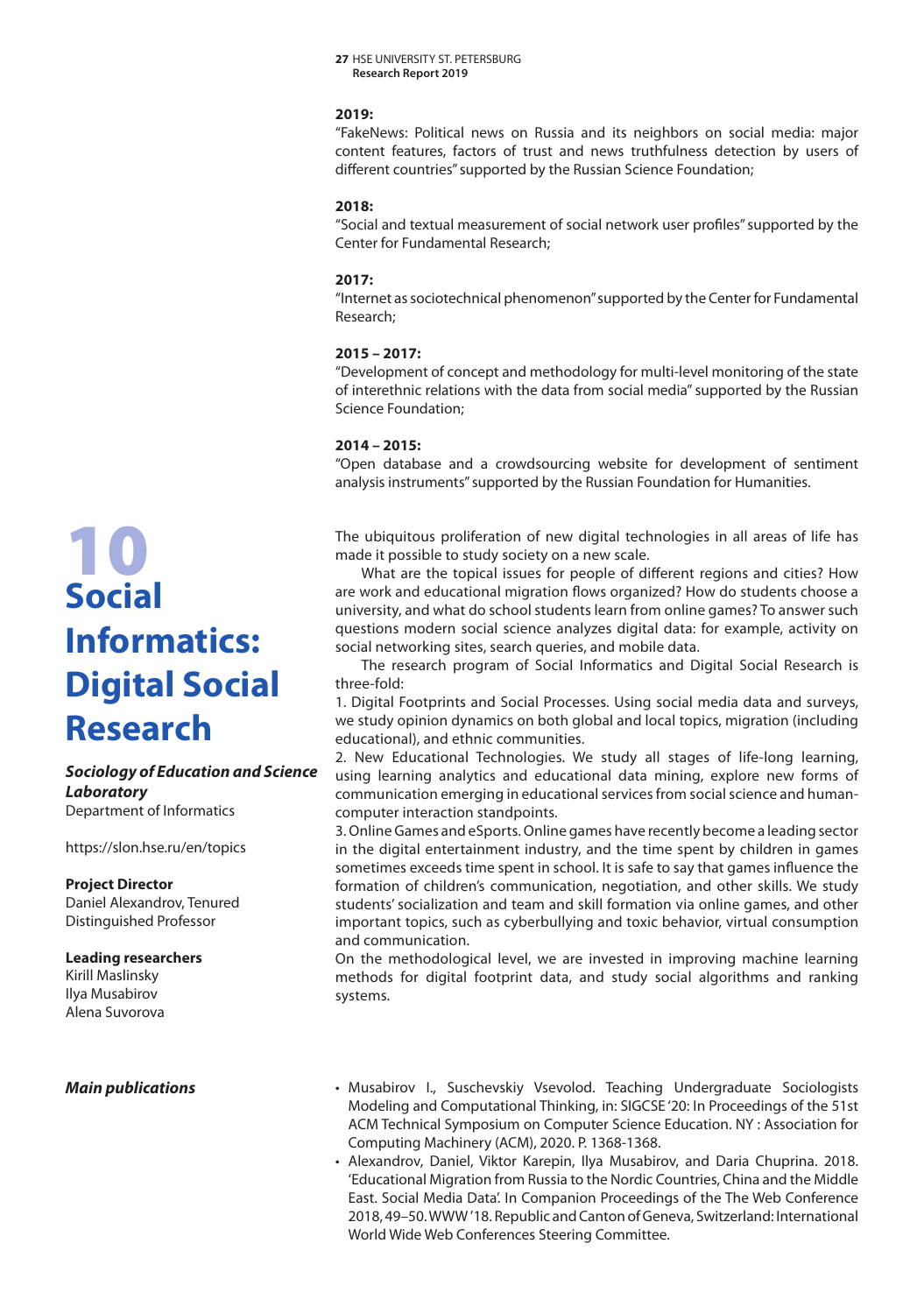- Musabirov, Ilya, and Alina Bakhitova. 2018. 'Code-Sharing Networks of Non-STEM Students: The Case of Data Science Minor'. In Proceedings of the 23rd Annual ACM Conference on Innovation and Technology in Computer Science Education, 389–389. ACM.
- Musabirov, Ilya, Denis Bulygin, Paul Okopny, and Ksenia Konstantinova. 2018. 'Event-Driven Spectators' Communication in Massive ESports Online Chats'. In Extended Abstracts of the 2018 CHI Conference on Human Factors in Computing Systems, LBW564:1–LBW564:6. CHI EA '18. New York, NY, USA: ACM.

### **June, 2018:**

International Conference "Digital Transformation & Global Society" (DTGS'18)

The question of diversity has recently moved to the forefront of the political and cultural agenda in contemporary states and societies, confronting seemingly well-established nation states and their citizens with the challenges of immigration and a shifting relationship between citizenship, the state, immigrants, minorities, and majorities. And while politicians consider possible responses and courses of action, historians approach the issue from an altogether different angle. The rule that cultural and political boundaries ought to coincide did not apply for much of human history. The most ubiquitous form of political organization up until the modern history was empire. There were colonial and continental empires, state-bureaucratic and nomadic empires, traditional dynastic empires and new imperialisms, but what they all had in common was the construction and governance of diverse populations and territories, including the institutionalization of difference based on religion, ethnicity, social status, race, and culture.

The work of historians at the Center for Historical Research in St. Petersburg is situated in the context of rethinking the impact of empires on the present world, focusing on the transformations of empires in Eurasia under the effects of nationalism, war, and revolutions. Often treated as archaic imperial dinosaurs, the Ottoman, Habsburg, and Russian empires at the fin de siècle were modernizing structures that sought to reform the old imperial mechanisms of governance. The Petersburg team provides explanations for the divergent outcomes of these empires' collapse in the 20th century and explores the rise of alternative imaginaries of autonomism, federalism, regionalism, and internationalism as a response to the crisis of cosmopolitan empires.

*Major Events*

## 11 **Comparative Historical Research on Empires and Nationalism**

### *Center for Historical Research*

2012

https://spb.hse.ru/humart/chr/

### **Director**

Alexander Semyonov, Editor, Ab Imperio Journal, Professor

### **Leading researchers**

Alexander Semyonov, Professor Anton Kotenko Alexander Turbin Tatiana Borisova

- *Main publications* Semyonov A., Smith J. (2017) Nationalism and Empire before and after 1917 // Studies in Ethnicity and Nationalism. Vol. 17. No. 3. P. 369-380.
	- Borisova T. Y., Burbank J. (2018) Russia's Legal Trajectories // Kritika: Explorations in Russian and Eurasian History. Vol. 19. No. 3. P. 469-508.
	- Marzec W., Turunen R. (2018) Socialisms in the Tsarist Borderlands. Poland and Finland in a Contrastive Comparison 1830–1907 // Contributions to the History of Concepts. Vol. 113. No. 1. P. 22-50.
	- Semyonov A. (2019) Wither Russian Liberalism?, in: Dimensions and Challenges of Russian Liberalism: Historical Drama and New Prospects / Ed. by R. M. Cucciolla. Vol. 8. Cham : Springer. P. 27-42.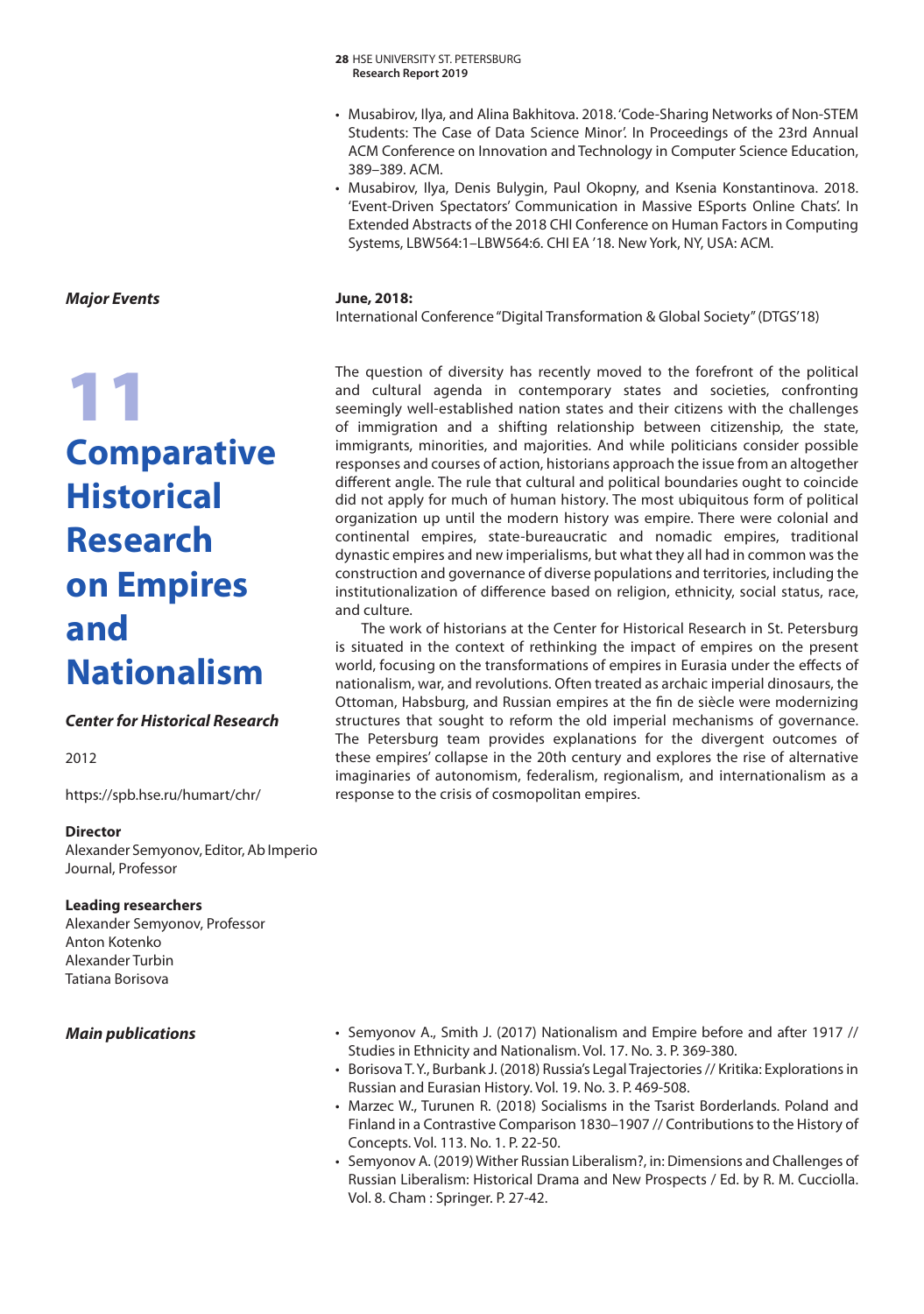### *Major events*

### **June 2019:**

International conference "Versailles and Rights: A Centenary Appraisal" in frames of the research project "Post-imperial diversities: Majority-minority relations in the transition from empires to nation-states."

### **February 2019:**

International workshop of the EuParl.Net members "Parliaments and Political Transformations in Europe and Asia: Diversity and Representation in the 20th and 21st Century."

### **since 2018:**

Ab Imperio Award Public Lectures at the Higher School of Economics in St. Petersburg.

### **October 2018:**

International workshop of the EuParl.Net members "Parliamentarianism and Representative Democracy in Crises of War, Revolution, and Collapse of Empires".

### **April 2018:**

International conference "Nationalism, Empire, and State", in cooperation with Andrew Gagarin Center for Study of Civil Society and Human Rights and with support from Kudrin Foundation for Support of Civil Initiatives.

### **June 2017:**

International conference in partnership with Ab Imperio Journal "Imperial Revolution of 1917: Post-Imperial Imaginaries and Revolutionary Politics in the Context of Diversity".

### **2012 – ongoing:**

Regular research seminar "Boundaries of History" chaired by Alexander Semyonov.

### *Key projects* **2018 – 2020:**

Post-imperial diversity: Majority-minority relations in the transition from empires to nation-states. The ERA.Net RUS Plus project brings together researchers from the University of Eastern Finland, The Higher School of Economics, St Petersburg, Russia, and the Max Planck Institute for the Study of Religious and Ethnic Diversity of the University of Goettingen, Germany, in an attempt to examine in a multidisciplinary and comparative perspective the governance of ethnic, linguistic and religious diversity at times of transition from Imperial to nation-state political formations in Eurasia.

### **2018 – 2022:**

Paulsen Fellowships. A series of international seminars "Russia in the World in the Imperial Era (1650-1917)" is held by the Center in 2021-2022 in conjunction with the London School of Economics with funding from the Frederick Paulsen Foundation Program to support young Russian historians.

### **2016 – ongoing:**

"Empires in global history" in collaboration with Rheinische Friedrich-Wilhelms-Universität Bonn and University of Turin.

### **2016 – 2018:**

"The historical legacy of federalism, regionalism, autonomism and the minority "nationalism" supported by the Foundation for Support of Liberal Arts.

### **2014 – 2016:**

International research project "Comparative historical studies of empire and nationalism" co-directed by Ronald Suny, William H. Sewell Jr Distinguished University Professor of History, University of Michigan.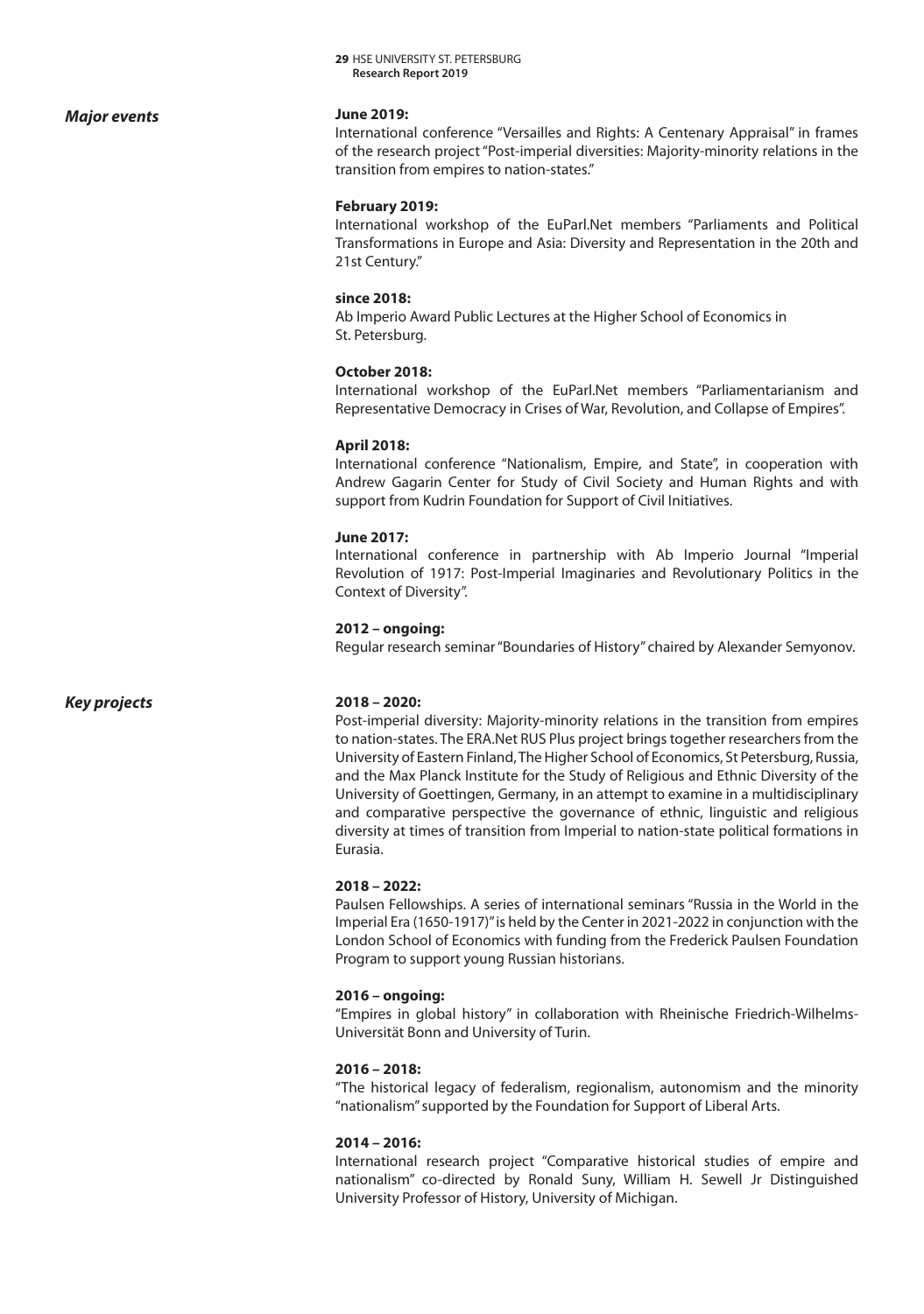## **Early Modern History of Baltic Space** 12

*Center for Historical Research*

2012

https://spb.hse.ru/humart/chr/

### **Director**

Alexander Semeyonov, Editor, Ab Imperio Journal, Professor

### **Leading researchers**

Evgeniy Anisimov, Tenured Professor Adrian Selin

## **Environmental and Technological History**

Our research focus includes the history of St. Petersburg as the imperial capital, the history of Peter the Great, the history of borders in Baltic space, and the social history of Early Modern Muscovy, Scandinavia and the Baltic countries. In our study of Petrine St. Petersburg, we are particularly interested in the appearance and functioning of imperial capitals and global cities in 18-19th centuries. The methodology of global history, institutional and comparative approaches, and the prosopographical method are the priorities of our research program. We study the history of borders and borderlands in the Baltic region, the history of Early Modern communication, and the history of political transformations in the region. Of central importance is the study of Muscovite (and then – Russian imperial) political culture's development and spread throughout the Baltic region. We also study the history of representation in Russian art and culture of 18-early 20th centuries. Russian-Swedish, Russian-Danish, and Russian-Finnish coexistence, cultural influences, and exchanges are also very important among our developing research priorities. Our main fields of study include Peter the Great as the builder of St. Petersburg and the Russian Empire, the spread of the Muscovite bureaucratic system to Novgorod and Baltic space in the 15-16th centuries, and the history of Muscovy during the crises of the late 16-early 17th centuries.

The concepts of the border and the borderland are central to the history of St. Petersburg from medieval times until the Russian Revolution 1917. These concepts must be studied in a long-term perspective, examining the social, cultural, and political history of Baltic space in the broader context of Scandinavian and Baltic history.

- *Main publications* Selin A. Die Kandidatur des schwedischen Prinzen Karl Filip auf den russischen Thron und Groß-Novgorod. Die Entwicklung einer Intrige 1611–1615, in: Die autokratische Herrschaft im Moskauer Reich in der ,Zeit der Wirren' 1598-1613. Studien zu Macht und Herrschaft, Bd. 2. Bonn : Bonn University Press bei V&R unipress, 2019. P. 225-243.
	- Anisimov E. (2019) Delo o donose W.N. Tatisheva 1738 g. [The Case on W. Tatishev's Denunciation, 1738] // Quaestio Rossica. Vol. 7. № 1. P. 315-334.
	- Selin A. (2018) Novgorodskie tatary v Smutu I posle Smuty: rekonsolidazija sozial'noj gruppy [Novgorod Tatars in the Time of Troubles and after: Social Group Reconsolidation]
	- // Quaestio Rossica. Vol. 6. № 4. P. 943-954
	- Selin A. (2018) Communications in the Novgorod Region during the Crisis Period of the Time of Trouble // Vestnik Sankt-Peterburgskogo Universiteta, Istoriya. Vol. 63. No. 3. P. 748-762.

### *Key projects* **2015 – 2017:**

"Russian-Swedish Border in Ingria: GIS" supported by the Russian Foundation for Humanities.

### **2014 – 2017:**

"Digital katalog över Smolenskarkivet i Stockholm" in collaboration with Stockholm University.

In recent times, environmental degradation, the overexploitation of natural<br>resources, and rapid climate change have become global issues that demand<br>transnational and transdisciplinary attention. Environmental history stu resources, and rapid climate change have become global issues that demand transnational and transdisciplinary attention. Environmental history studies the interactions between humans and nature in historical perspective. The human use and transformation of nature are only possible through technology, which we understand through the lens of socio-technological systems and infrastructural developments (the enviro-technological approach). A crucial third pillar of our research is the history of expertise, scientific and technological. Experts are central in the social 'construction' of natural resources and in providing knowledge circulation. We frame our historical research as part of the social sciences, on the one hand, focusing on materiality, the circulation of knowledge and goods, and the analysis of patterns of resource use in collaboration with human geographers and ecologists. On the other hand, environmental history is rapidly developing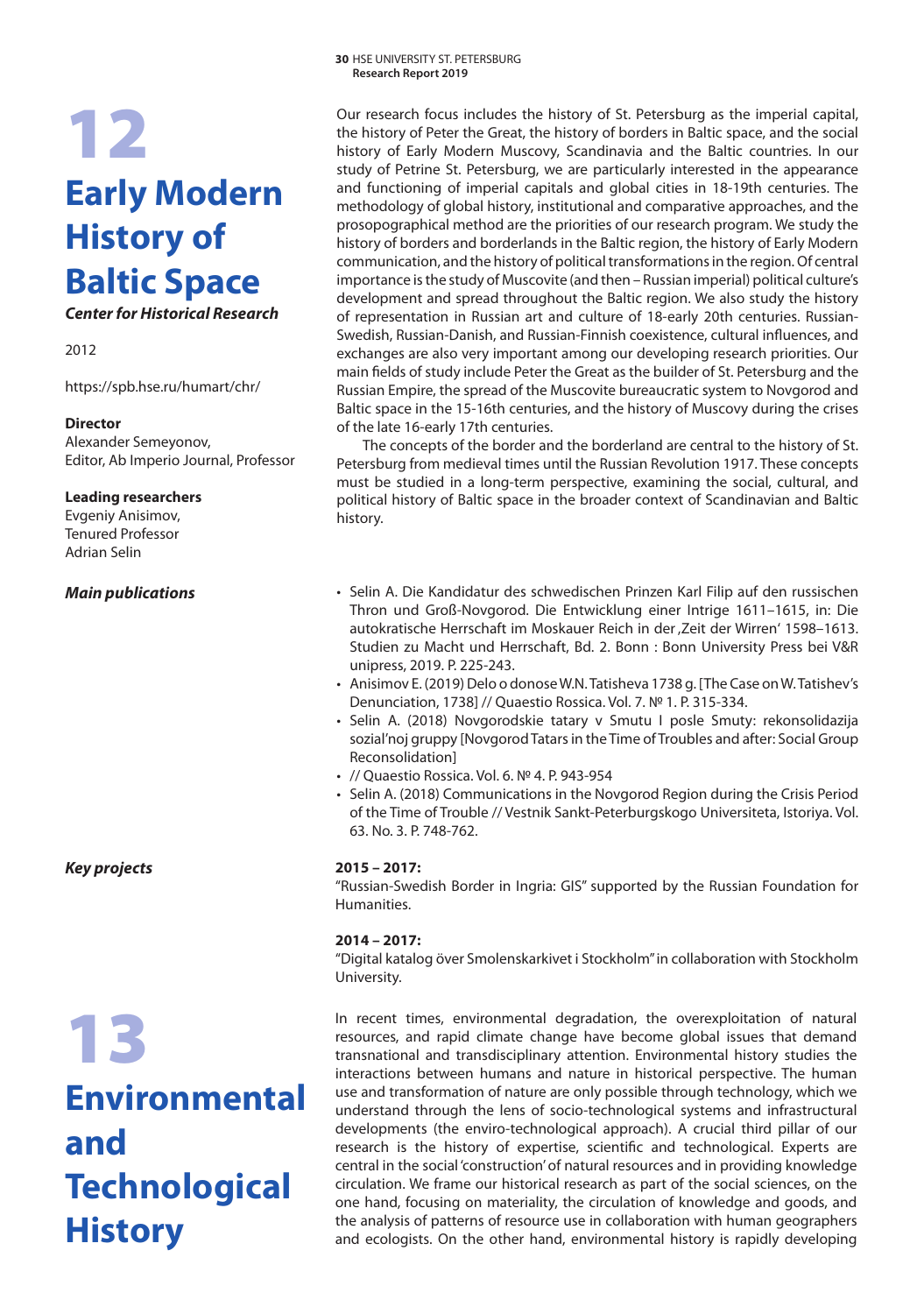### *Laboratory for Environmental and Technological History*

### 2016

https://spb.hse.ru/en/humart/chr/eth/

### **Head**

Julia Lajus, Associate Professor

### **International Advisors**

Sverker Sorlin and Catherine Evtuhov

### **Leading researchers**

Alexandra Bekasova Margarita Dadykina Elena Kochetkova Alexei Kraikovski

### **International postdocs**

2018 - Martin Emanuel; Viktor Pal 2020 – Charlotte Wrigley

### *Main publications*

as a viable part of the environmental humanities, with its focus on narratives that might help to overcome a gap between disciplines in addressing environmental issues. esearchers at the Laboratory for Environmental and Technological History study institutional developments in the exploration and use of natural resources; examine the activities of scientists, designers and engineers who have contributed to the development of Soviet consumer goods technology; analyze the role of experts in understanding of marine and polar environment and climate; describe patterns of infrastructure, urban development and technology transfer including those across the Cold War divide; and problematize interrelations between cultural and natural heritage and their perception in tourism and preservation.

- Dadykina M.M., Kraikovski A.V., Lajus J.A. Pomorskie promysly na Shpitsbergene v XVIII – nachale XIX v. Issledovaniia. Dokumenty. Moscow- St. Petersburg: Alians-Arkheo, 2017 (in Russian).
- Kalemeneva E. From New Socialist Cities to Thaw Experimentation in Arctic Townscapes: Leningrad Architects Attempt to Modernise the Soviet North. Europe-Asia Studies 2019, vol. 73, 3: 426-449.
- Kochetkova E. Milk and Milk Packaging in the Soviet Union: Technologies of Production and Consumption, 1950s-70s. Russian History 2019, vol. 46, 1: 29-35.
- Kraikovski A. Profits from under the water: The international blubber market, Russian monopolistic companies and the idea of whaling development in the eighteenth century // International Journal of Maritime History. 2019. Т. 31. № 1. С. 34-49
- Lajus, Julia. Russian Environmental History: A Historiographical Review. In The Great Convergence: Environmental Histories of BRICS, S. Ravi Rajan and Lise Sedrez (eds.) Oxford: Oxford University Press, 2018, pp. 245 – 273.

### *Key projects* **2019 – 2022:**

"Material World of Late Soviet Society in the Cold War: Technological Innovations in Production and Representation of Mass Consumer Products" supported by Russian Science Foundation (leader Elena Kochetkova)

### **2016 – 2018:**

"Natural resources in history of Russia: Economic institutes, communities of experts and infrastructures" supported by Russian Science Foundation (leader Julia Lajus).

### **2018-2020:**

«Salt production accounting books of Spaso-Prilytsky monastery in the 17th c: texsts and analysis" supported by Russian Foundation for Basic Research (leader Margarita Dadykina)

### **2019:**

**"**Representation of Natural, Industrial and Cultural Heritage and Strategy of Actualization of the Past: Past, Present and Prospects of Applied History in Russia". "implemented as part of the Basic Research Program at the National Research University Higher School of Economics (HSE) (leaders Evgenii Anisimov and Margarita Dadykina).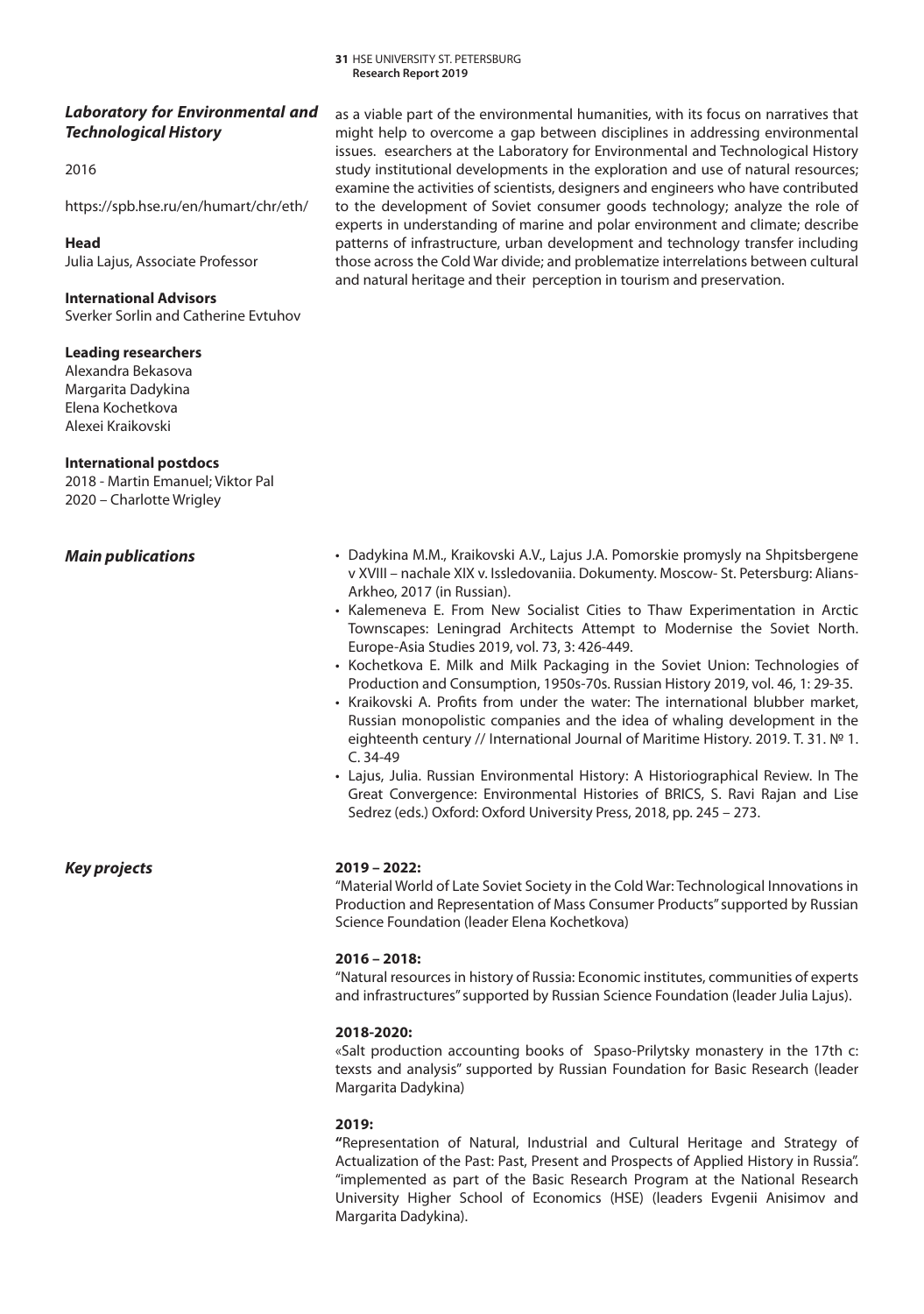### *Major events*

# **Anthropology**

*Department of History Department of Sociology Center for Historical Research (Division of Social Anthropology)*

### **Leading researchers**

Jeanne Kormina Xenia Cherkaiev Dominic A. Martin Nikolai Ssorin-Chaikov

32 HSE UNIVERSITY ST. PETERSBURG **Research Report 2019**

### **September, 2019:**

International Symposium "Cold War Matters: (In)visible Economies of Things"

### **May, 2019:**

International Workshop "Oceanic Turn and Perspectives of Historical Research: Russia and France in Comparative Perspective"

### **May, 2018:**

Seminar organized by international project "Atomic Heritage goes Critical: Waste, Community and Nuclear Imaginaries"

### **December, 2017:**

International Workshop "Science, Technology, Engineering, Environment and Medicine in Russia's Great War and Revolution, 1914 –1922".

Anthropology explores social and cultural diversity in the contemporary world, drawing on the distinct research method of ethnography – the in-depth, participatory observation of human communities and institutions. Our research focuses on two key areas, building on the interests of colleagues at HSE St. Petersburg: the anthropology of the state and of religion. These topics address questions that are of vital importance for understanding the human situation today, such as the phenomenon of the state at beginning of the 21st century and the "end" of the secular age. What are the new forms of sovereignty that are increasingly visible in contemporary geopolitics? How are these forms simultaneously linked with new forms of patriotism (including slogans like "make America great again") and ideologies of the "cheap" state that outsource social responsibility and violence, including military action, to private institutions? What new forms of religious practice can be identified and why do their adherents seemingly reject secular rationality, becoming explicitly anti-modern and conservative, yet drawing on modern technologies? Research in these fields constitutes the center of a vibrant and growing network of post-docs, graduate and undergraduate students, and colleagues across departments with research interests that also cover such areas as the anthropology of ethics and art, as well as linguistic, economic, and medical anthropology.

Ethnography provides not only a unique vantage point from which to address these issues; it also endows students with a valuable, transferrable skill and a multipurpose competency, enabling them to negotiate contemporary cultural complexities. In a variety of courses, which are taught in the Department of History, as well as in the newly established anthropology minor, students acquire skills in communication across cultural and social barriers, engaging with people from different class, education, ethnic, and religious backgrounds.

- **Main publications** Naumescu V., Kormina J. A new 'Great Schism'? Theopolitics of communion and canonical territory in the Orthodox Church // Anthropology Today. 2020. Vol. 36. No. 1. P. 7-11
	- Kormina J., Heo A. Introduction: Religion and Borders in (Post–)Cold War Peripheries // Journal of Religion. 2019. Vol. 99. No. 1. P. 1-17
	- Kormina J. Inhabiting Orthodox Russia: Religious Nomadism and the Puzzle of Belonging, in: Praying with the Senses: Contemporary Orthodox Christian Spirituality in Practice. Bloomington : Indiana University Press, 2018. Ch. 5. P. 143- 162
	- Kormina J., Luehrmann S. The Social Nature of Prayer in a Church of the Unchurched: Russian Orthodox Christianity from Its Edges // Journal of the American Academy of Religion. 2018. Vol. 86. No. 2. P. 393-424
	- Shtyrkov S., Kormina J. The Female Spiritual Elder and Death: Some Thoughts on Contemporary Lives of Russian Orthodox Saints // State, Religion and Church. 2017. No. 4 (2). P. 4-24
	- Cherkaev, Xenia A. St. Xenia and the Gleaners of Leningrad // American Historical Review. 2020. Vol. 125. No. 3. P. 906-914
	- Cherkaev, Xenia A. They Sow the Wind and Reap the Whirlwind (Covid Doubt in St. Petersburg). // Fieldsights, Society for Cultural Anthropology (США). 2020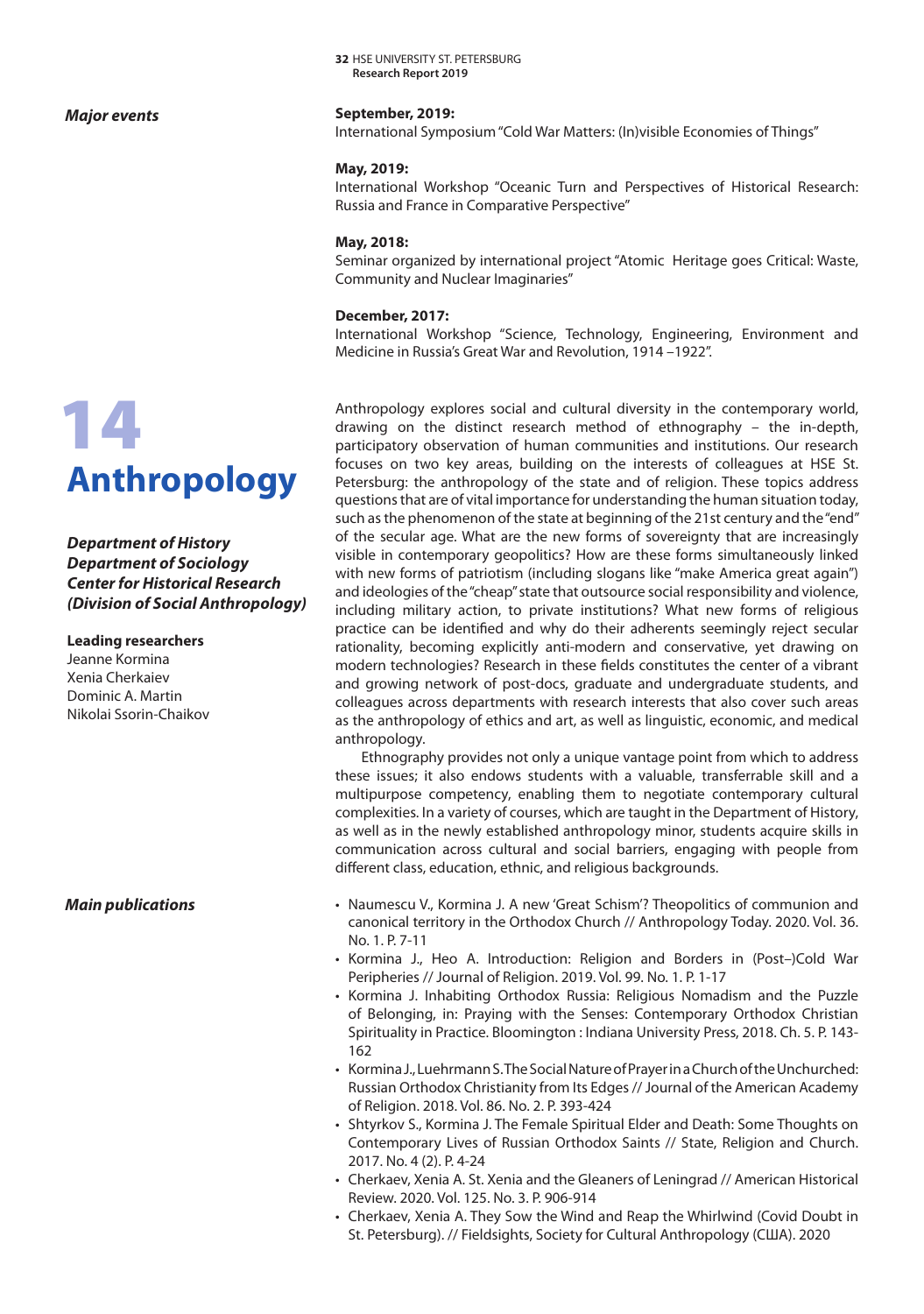- 33 HSE UNIVERSITY ST. PETERSBURG **Research Report 2019**
- Cherkaev, Xenia A. Self-Made Boats and Social Self-Management. The Late-Soviet Ethics of Mutual Aid // Cahiers du Monde Russe. 2018. Vol. 59. No. 2-3
- Cherkaev, Xenia A. How Grades Had Been Gotten for Penguins and Money // Anthropology and Humanism. 2017. Vol. 42. No. 1. P. 127-134
- Martin, D. A. (2017). Loyal to God: Old Believers, oaths and orders. History and Anthropology, 28(4), 477-96.
- Martin, D. (2017). The last men before the last: a Russian messianic revival in the twilight of history. In G. Kirn & M. Burchardt (Eds.), Beyond Neoliberalism: Social Analysis after 1989 (pp. 155-179). Palgrave Macmillan, Cham.
- Ssorin-Chaikov, N. (2020) Rethinking Performativity: Ethnographic Conceptualism. Journal of Cultural Economy 1: 1-18.
- Ssorin-Chaikov, N. (2019) Reassembling history and anthropology in Russian anthropology: part I. Social Anthropology, 27, 320-335.
- Ssorin-Chaikov, N. (2019) Reassembling history and anthropology in Russian anthropology: part II. Social Anthropology, 27, 336-351
- Ssorin-Chaikov, N. (2018) Hybrid Peace: Ethnographies of War Annual Review of Anthropology. 47: 251-262
- Ssorin-Chaikov, N. (2018) Conceptualism, Ethnographic, in: The International Encyclopedia of Anthropology. Oxford: Wiley-Blackwell.
- Ssorin-Chaikov, N. (2017) "Aliens and traders": one hunder years later: introduction" (on Siberian indigenous trade, in Rissian) "Kupsty i inorogsty": sto let spustia. Vvedenie Etnograficheskoe Obozrenie 1 (Special issue): 30-42
- Ssorin-Chaikov, N. (2017) Our Electric Illuminations. Theorizing the Contemporary Cultural Anthropology
- Ssorin-Chaikov, N. (2017). Two Lenins: A brief anthropology of time. Chicago: Chicago University Press/ HAU Malinowski Monographs.

### *Major events* **November, 2019:**

The Social Anthropology/Anthropologie Sociale Roundtable on the New Far Right. Annual meeting of the American Anthropological Association/ Canadian Anthropology, Vancouver, Canada

### **May, 2018:**

"The state of the art: the anthropology of art and the anthropology of the state", Art, Materiality and Representation, fourth major conference of the Royal

### **Anthropological Institute**

### **February, 2018:**

On Thinking, Crafting and Claiming the Future(s). Future-symposium University of Helsinki, Helsinki, Finland December

### **November, 2017:**

Panel at the annual meeting of the American Anthropological Association, Washington, D.C. "Legacies of the Russian Revolution across Contemporary Political Systems".

### **November, 2017:**

International Workshop "Victims and Martyrs: Memory of Soviet repressions in Contemporary Russia and Beyond".

*Key projects* **2019:**

"Pilgrimage in post-secular world" supported by the Russian Foundation

### **2014 – 2017:**

"Cartography of exchange among indigenous peoples of the North" supported by the Russian Foundation for Basic Research.

### **2014 – 2017:**

"Anthropology of the market and social transformations among indigenous peoples of the North" supported by the Russian Foundation for Basic Research.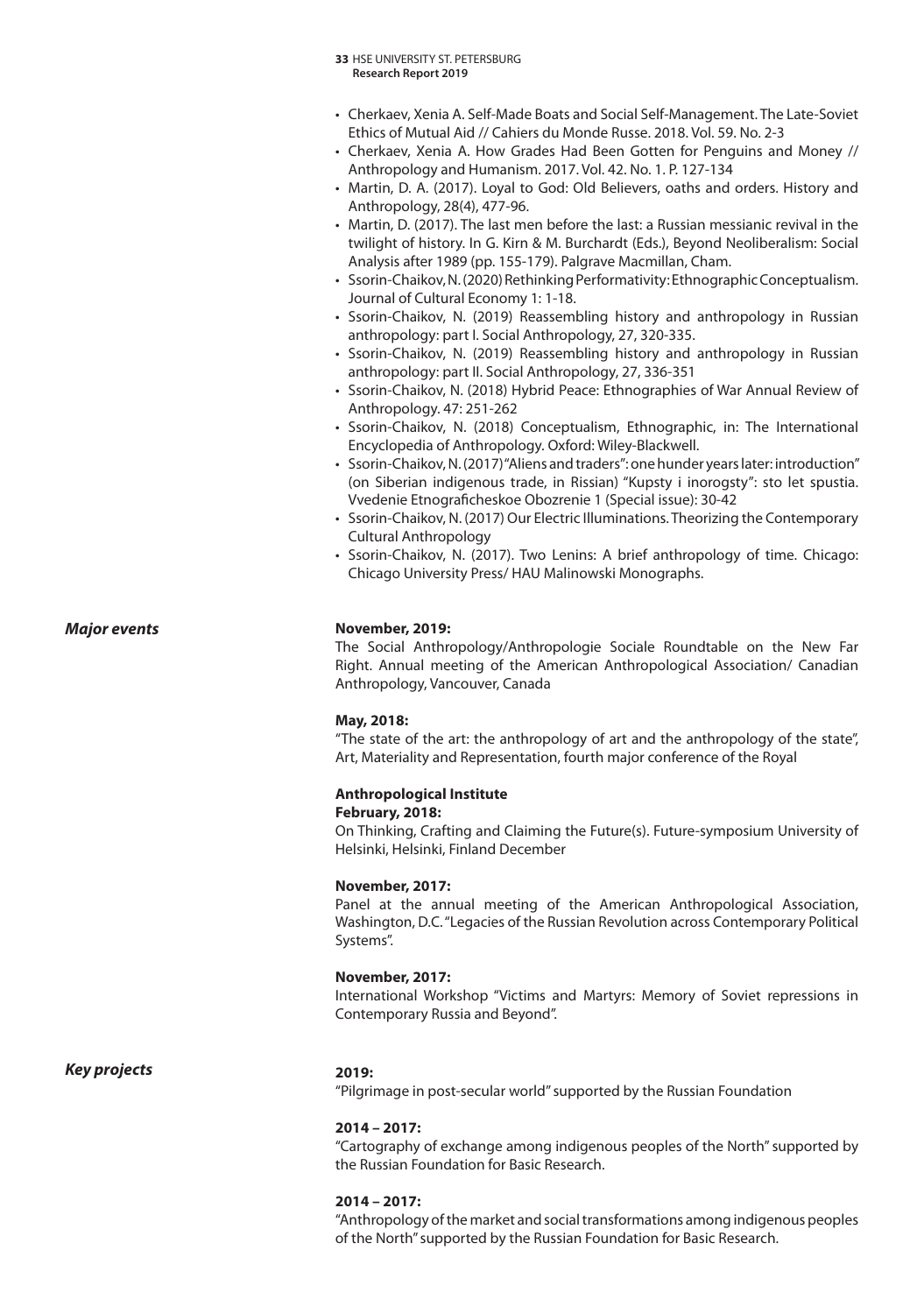## 15 **Comparative Governance Studies**

### *Center for Comparative Governance Studies*

https://spb.hse.ru/soc/ccrga/

2019

**Director** Irina Busygina, Professor

### **Leading researchers**

Anna Dekalchuk Andrey Starodubtsev Anna Tarasenko Ivan Grigoriev Yuri Kabanov

Taking the concept of governance as the main object of analysis, we are developing a research agenda to address the basic questions of how power is distributed and how decision-making processes are carried out in modern states and supranational entities. This allows us not only to study governance at different levels, from local to global, but also to explain the strategic links between these levels (multi-level governance). Addressing these questions helps us understand the practice of political governance in multi-level systems (in particular, in the Russian Federation, the European Union, and the Eurasian Economic Union) in order to identify the existing constraints of mechanisms for coordinating the interests of actors in the political process. We study practices of governance coordination, subordination, and control in the development of multi-level political systems, and we aim to provide systematic explanations of their successes and failures as well as of the sources of their stability. Our research contributes to developing recommendations for improving the quality of governance, as well as choosing strategies for governance reform policies and predicting their outcomes.

- *Major publications* Busygina I., Filippov M. (2020) Russia, Post-Soviet Integration and the EAEU: The Balance between Domination and Cooperation, Problems of Post-Communism, Published online September 01. DOI: 10.1080/10758216.2020.1803755
	- Busygina I., Kahn J. (2019) Russia, the Council of Europe, and "Ruxit," or Why Non-Democratic Illiberal Regimes Join International Organizations, Problems of Post-Communism, Vol.66, N5, 2019. Published online: 30 Sep, https://doi.org/10.1080/ 10758216.2019.1660186
	- Busygina I. (2019) Russia in the Eurasian Economic Union: Lack of Trust in Russia Limits the Possible. PONARS Eurasia Policy Memo N571.
	- Busygina I. (2018). To decentralize or to continue on centralization track: comparative analysis of Russia and Kazakhstan, Journal of Eurasian Studies, N1.
	- Busygina, I. (2018). Russia-EU relations and the common neighborhood: Coercion versus authority. London, UK: Routledge.
	- Dekalchuk A. (2018) From Hidden Othering to Open Rivalry: Negotiating the EU-Russia Role Structure through the Visa Dialogue, in: EU-Russia Relations in Crisis: Understanding Diverging Perceptions. Routledge, Taylor & Francis Group, 2018. Ch. 6
	- Grigoriev, I. (2018). "Law Clerks as an Instrument of Court–government Accommodation under Autocracy: The Case of the Russian Constitutional Court." Post-Soviet Affairs 34 (1): 17–34.
	- Starodubtsev A. (2018). Federalism and Regional Policy in Contemporary Russia. Abingdon: Routledge, Taylor & Francis Group.
	- Tarasenko A. (2018). Russian Non-Profit Organizations in Service Delivery: Neoliberal and Statist Social Policy Principles Intertwined. Europe - Asia Studies. Vol. 70, No. 4, 14-530.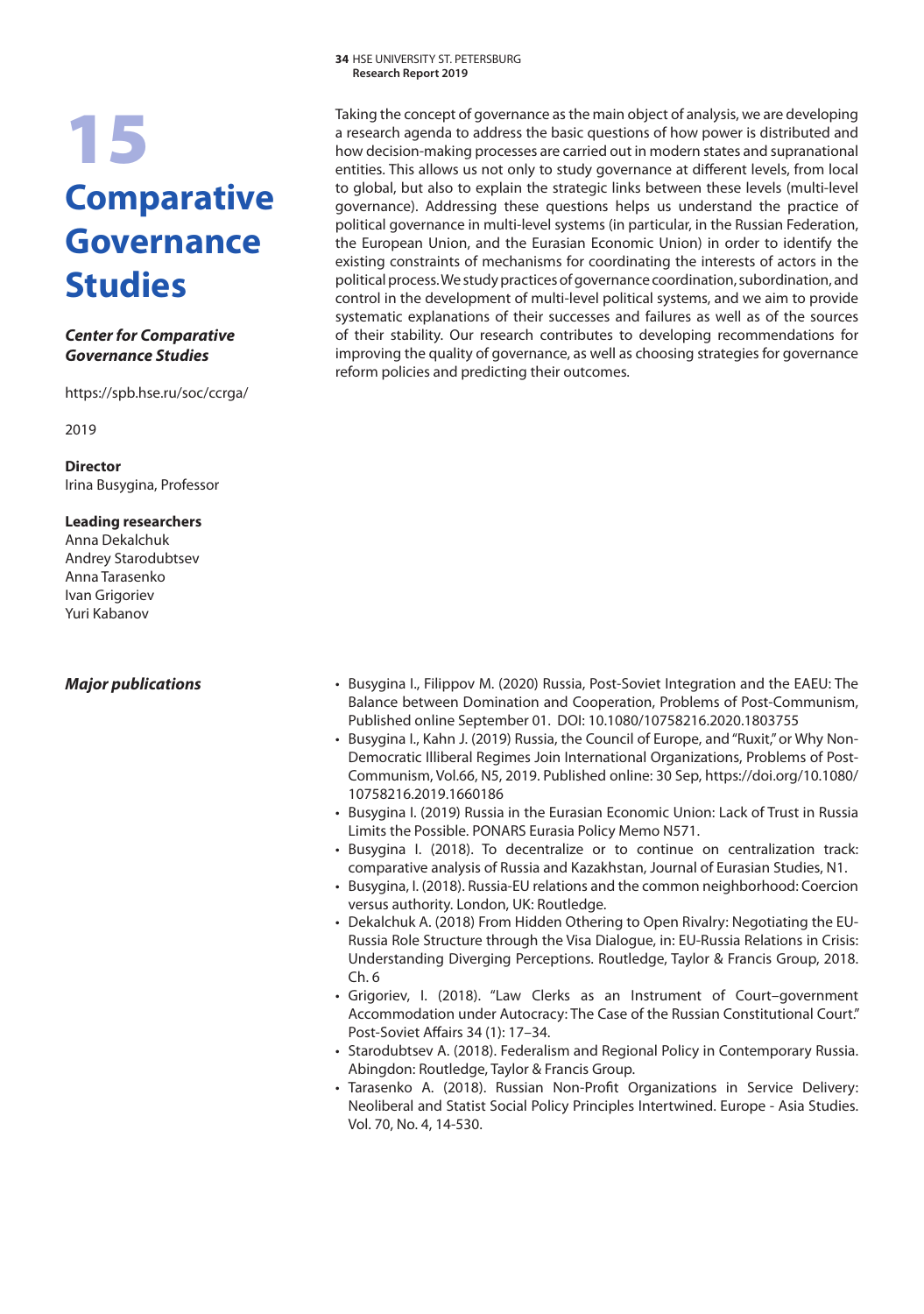### *Major events*

## 16 **Literature and Languages**

### *Department of Philology*

### **Department Head**

Georg Wilhelm Heinrich Witte, Professor

### **Leading researchers**

Boris Gasparov Dmitry Kalugin Evgeny Kazartsev Tatiana Sherstinova Dmitry Tokarev Ilya Kalinin, Editor-in-chief of the journal Emergency Rations: Debates on Politics and Culture (Neprikosnovennyj zapas: Debaty o politike i culture) Ivan Delazari

### *Main publications*

**35 HSE UNIVERSITY ST. PETERSBURG Research Report 2019**

### **October, 2019:**

International workshop "Regional Leadership in Eurasia: How Major Powers Compete for Potential Followers", Higher School of Economics in Saint-Petersburg

### **October, 2019:**

Conference on Inequality and Diversity, Higher School of Economics in Saint Petersburg

### **October, 2018:**

VII International Annual Conference "October Readings" - "Political Governance in the Global World: New Practices, Levels, Scales".

Philology deals with challenging texts that communicate complex and enduring images and ideas. Such texts tend to arise in peculiar cultural and historical circumstances, often at the crossroads of different languages and traditions. Of central interest are periods of active interaction among cultures, as well as moments of historical rupture that decisively impact the history of a nation. The research team based in our Department investigates the most significant works created under such conditions. At the center of our research is the elaboration of methods of interpreting literary texts as well as inquiry into processes of their production, perception, and reception.

Our goal is not only to devise new approaches to reading works of literature but also to gain insight into how they come into being. Based on analysis of the structure of texts, we strive to enter the laboratory in which poets and writers create their works and in this way to understand intellectual activity in its highest manifestations. In a sense, we engage in an experiment, whose participants include literary geniuses of different epochs – Homer, Shakespeare, Lomonosov, Goethe, Pushkin, Tolstoy, and so on.

Particular attention is paid to the cognitive aspects of literary creativity, treating texts as the result of interactions between thought and language within the semiotic field of culture. We are developing the techniques of cognitive poetics and semiotic models designed for the comparative study of works written in different languages. In particular, we are working on a special corpus of prose and verse, which contains works in English, Dutch, German, Swedish, Russian, Belorussian, Ukrainian, Bulgarian, and Ancient Greek. Students in the BA Program in Philology are involved in contributing to the corpus.

For the study of texts contained in the corpus, new computational methods of typological analysis have been devised. In particular, we have developed a new kind of software, which enables comparative research in different languages. This program represents an important part of the scholarly apparatus, the goal of which is to reconstruct processes and principles in the formation of poetic systems in different epochs and among different nations. The software enables us to conduct computational analysis of the texts' structure and to model this structure according to probabilities. The software represents an original analytic system that has no analogues. The department develops also the new methods in Digital Humanities and will create a specialization for students in this field and theDH center.

- Gasparov B. (2017). Theoretical linguistics as a worldview. Voprosy jazykoznanija, 3, 7-23.
- Kazartsev E. (2017). A Comparative Study of Verse Meter and Rhythm. St.Petersburg: Alex. Herzen Univ. Press, 2017.
- Kalugin D. (2018). From Genius-Creator To National Genius: Representations Of Greatness in the Biographies of M.V. Lomonosov// Russian Literature. 2018. № 99. P. 39-70.
- Tokarev D. (2018). In 'the Paradise of Friends': Boris Poplavskii's Novel, Homeward from Heaven, in the Light of Alexandre Kojève's Seminar on Hegel // Slavonic and East European Review. 2018. Vol. 96. No. 2. P. 181-207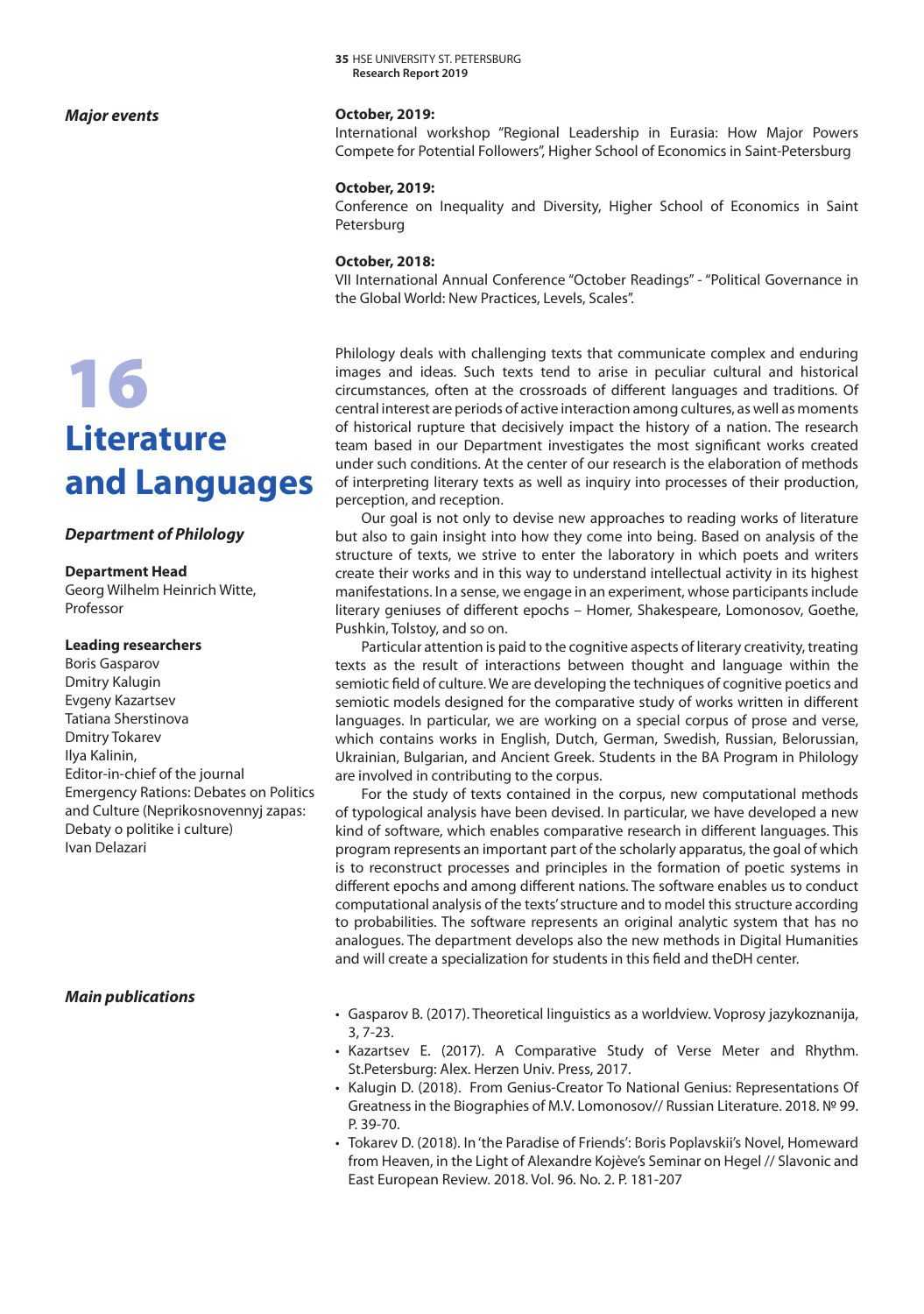- Kalinin I. (2019). Shklovsky as a Technique: Literary Theory and the Biographical Strategies of a Soviet Intellectual // Viktor Shklovsky's Heritage in Literature, Arts, and Philosophy. Lexington Books. P. 219-235.
- Delazari I. Musical Stimulacra: Literary Narrative and the Urge to Listen. New York: Routledge, 2021.

### *Major events*

### **November, 2019:**

International Conference "Weltanschauung/Vision of the world: milestones of the intellectual history"

### **June, 2018:**

Conference "Life of wonderful people» -to the anniversary of Dmitry Kalugin

### **June, 2017:**

International Conference "Personality and Emotions in the History of Russian Silver Age" in memoriam of Sarah Minz.

### **March, 2017:**

International Conference "Non-Wax Person"on the occasion of the 50 anniversary of Arkady Blumbaum.

### **September, 2016:**

The First International Polish-Russian Conference "Methods of the Textual Criticism and the Poetics Models" in cooperation with the Polish Academy of Science.

### **May, 2016:**

International Conference "The Material and the Ideal in the History of Russian Thought in the 19th – 20th Centuries"on the occasion of Boris Egorov's 90th

*Key projects*

### **2015 – 2017:**

"Genesis and evolution of syllabotonic versification in European poetry of the 16th – 19th centuries" supported by the Russian Foundation for Basic Research.

### **2016:**

"Russian verse reform of the 18th century: genesis and evolution of forms" implemented as part of the Basic Research Program at the National Research University Higher School of Economics (HSE).

### **2017:**

"West European influences into the Russian literature in the 18th – 19th century" implemented as part of the Basic Research Program at the National Research University Higher School of Economics (HSE).

### **2017:**

"West European influences into the Russian literature in the 18th – 19th century" implemented as part of the Basic Research Program at the National Research University Higher School of Economics (HSE).

### **2016 – 2019:**

"Contemporary models of poetics: a reconstructive approach" supported by the Russian Science Foundation.

### **2020 – 2023:**

"Russian Literature and its International Relationships".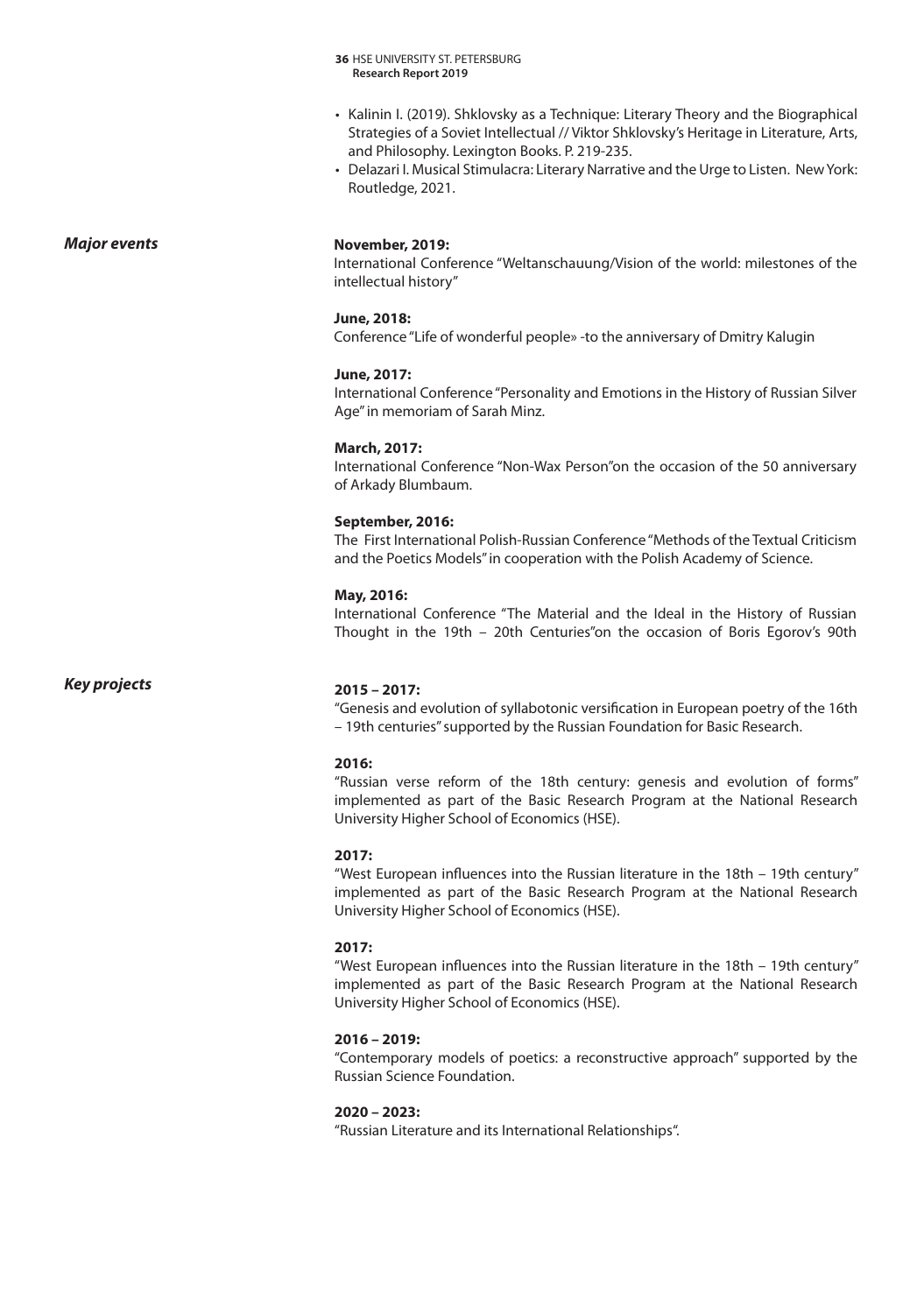## 17 **Intangibledriven Economy**

### *International Laboratory of Intangible-driven Economy*

2018

http://scem.spb.hse.ru/en/ielab/

**Head** Elena Shakina

**Scientific adviser** Angel Barajas

### *Main publications*

- Parshakov P., Naidenova I. N., Barajas A. Spillover effect in promotion: Evidence from video game publishers and eSports tournaments // Journal of Business Research. 2020. Vol. 118. P. 262-270. Shakina E., Barajas A. 'Innovate or Perish?': Companies under crisis // European Research on Management and Business Economics. 2020. (in press)
- Shakina E., Parshakov P., Alsuvyev A. Rethinking corporate digital divide: complementarity of technologies and demand for digital skills // Technological Forecasting & Social Change. 2020 (in press)
- Maiti M., Krakovich V., Shams R., Vukovic D. Resource-based model for small innovative enterprises // Management Decision. 2020 (in press)
- Shakina E. A., Gasparetto T. M., Barajas A. Football Fans' Emotions: Uncertainty Against Brand Perception // Frontiers in Psychology. 2020. Vol. 11. No. 659.
- Veretennik E. V., Kianto A. The impact of trust and information networks on teachers' job satisfaction // Kybernetes. 2020. Vol. 49. No. 1. P. 200-228.
- Plakhotnik M. S., Volkova N. No longer a family: Employee perceptions of organizational culture of a Russian English-Medium instruction university // Journal of Management Development. 2020. Vol. 39. No. 1. P. 82-96.
- Parshakov P., Shakina E. A. Do Companies Disclose Intellectual Capital in Their Annual Reports? New Evidence from Explorative Content Analysis // Journal of Intellectual Capital. 2020. Vol. 21. No. 6. P. 853-871

*Major events* • IDLAB weekly online research seminar

- Webinars OnLab "Russian labor market during COVID-19 pandemic: transformation and development scenarios"
- Webinar OnLab "Shocks of COVID-19 pandemic on financial markets"
- Special track within AMEC 2020 "Intellectual capital of individuals, groups and organizations"

- *Key projects* Digital Divide in Corporate sector: Transformation and Strategic Responses
	- Competitiveness and Leapfrogging Capabilities of Russian Business through Intangibles
	- Digital Natives: New Sources for Labor Market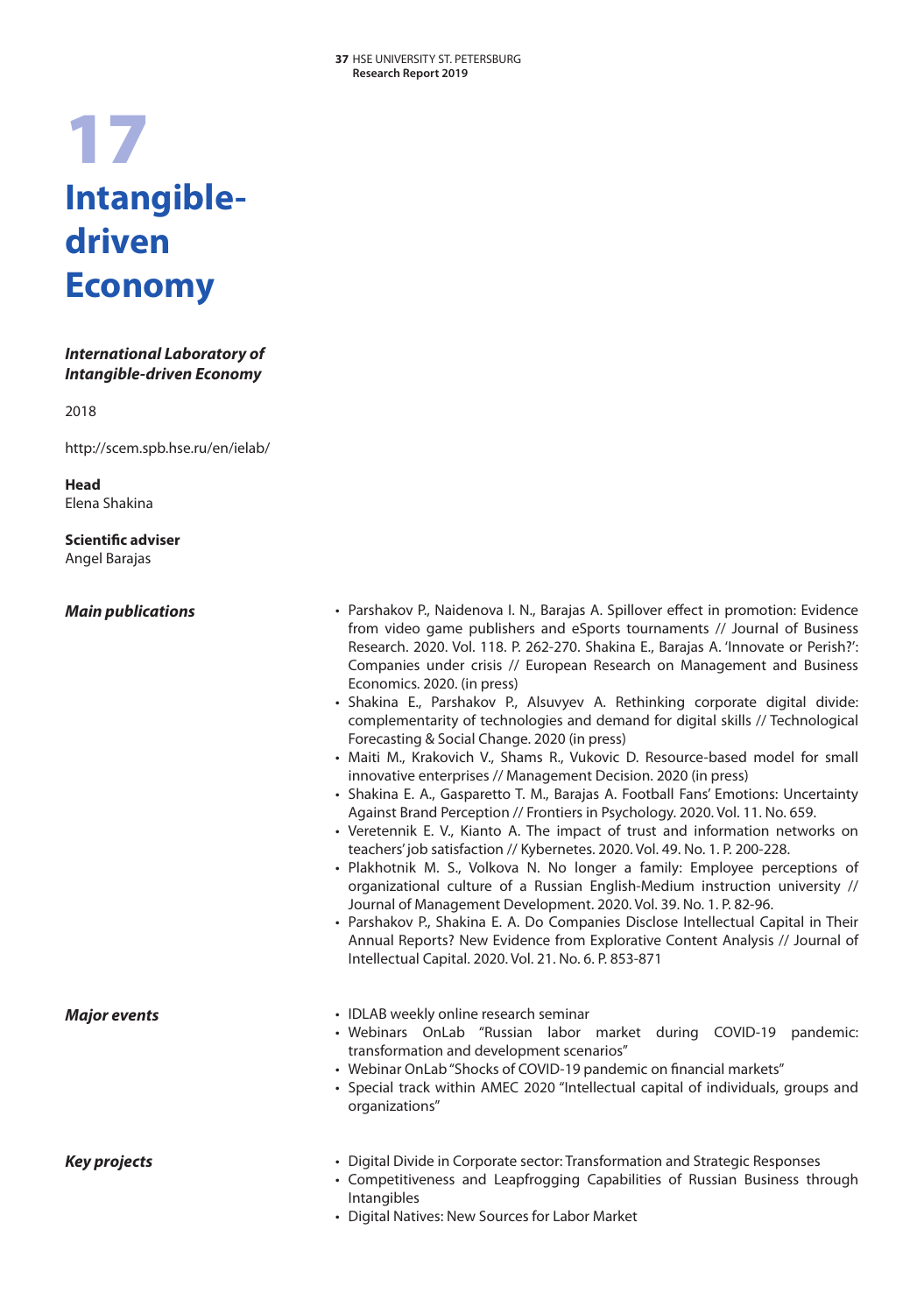## **IQ HSE RESEARCH AND EDUCATION WEBSITE PRESENTS**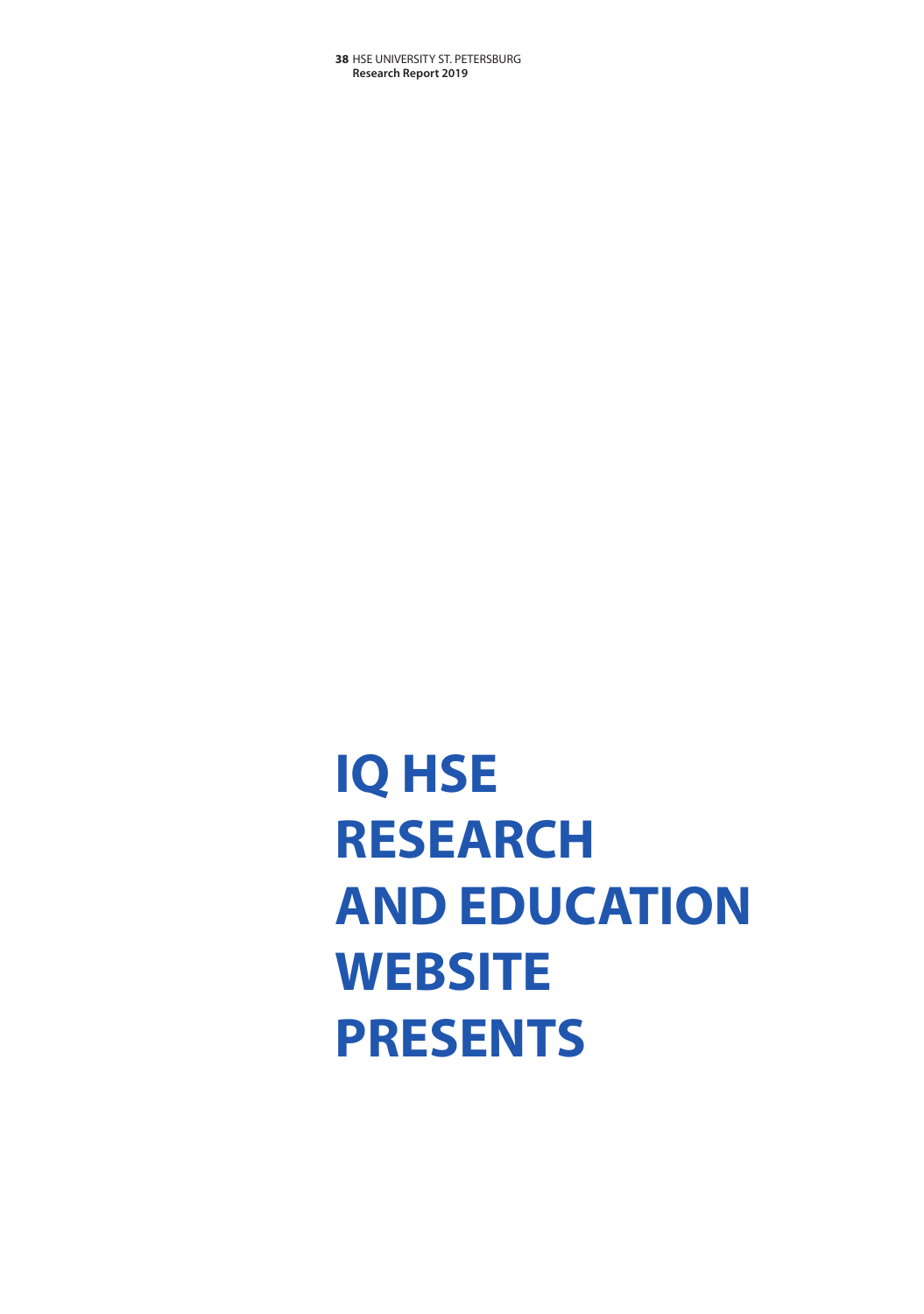### Youth Communities of Dagestan. Street workout and anime scenes in Makhachkala

Having studied youth communities in Makhachkala, HSE sociologists are using the examples of street workout and anime fans to discuss growing up and socialisation in Dagestan today. The article was published in Cultural Studies.

Growing up in today's world is a highly individualised experience with limited dependence on class-, employment- or ethnicity-based solidarities. Young people grow up by constructing their preferred lifestyles and joining communities of their choice based on individual cultural preferences. In the early 2000s in Russia, a distinction between 'normal' and 'advanced' youth played a key role in shaping such communities demarcated by their members' attitudes towards Western culture and related choices of behaviour and appearance.

Today, according to sociologists, youth cultural spaces in Russian cities are more fragmented, while the formation of group identity is more complicated than before, arguably due to the increased role of IT and digital media in everyday life. Other factors that have shaped youth cultures include increased government pressure on young people, and an officially-declared return to conservative values, as well as geopolitical and ideological confrontation with the West.

'Scene' is a term used by sociologists to describe the life of youth communities in today's urban context.

A scene is a local social environment instrumental in shaping various urban identities and solidarities based on self-expression values and on shared lifestyles and cultural sensibilities.

The study authors used the examples of workout and anime fans – two very different urban scenes in Makhachkala – to illustrate how youth identities are shaped and reproduced in the periphery of the globalised world.

Like many other Russian cities, Makhachkala was hit by deindustrialisation and the economic turmoil caused by the collapse of the Soviet Union in the 1990s. Unemployment rates soared, and society was increasingly polarised due to inequality of income. Many residents, mainly intellectual workers, moved away from the region, while people from Dagestan's rural areas migrated to its capital city of Makhachkala.

Dagestan's capital has always been considered one of the most ethnically diverse communities in Russia, inhabited by more than 30 ethnic groups such as Avars, Dargins, Kumyks, Lezgins, Laks, Russians, and others. Religion plays an important role in the city and the broader region. Since the collapse of the Soviet Union, Dagestan has become a centre of re-Islamification, marked by a rapid growth of Islamic institutions and the de-secularisation of everyday life. With communist ideology losing its dominant position, religion has regained its status of an officially approved and even required component of 'normal' life.

Adding to Dagestan's and its residents' ethnic and religious 'otherness', they are often perceived as aggressive and dangerous elsewhere in Russia, and as a result, young Dagestanis traveling outside of their Republic often face discrimination in finding employment, renting accommodation and dealing with the authorities.

Most (70%) of those who stay in Dagestan after graduation remain financially dependent on their parents due to high unemployment levels. The aforementioned challenges have been found to influence young Dagestanis' ways of socialisation.

A survey of 800 high school and university students in Makhachkala revealed the city's most popular youth scenes, which included those of football fans (25.9% of respondents), street workout fans (20.1%), 'active Muslims' (18.5%), boardgame fans (18.3%), cyclists (15.7%), and lowriders (fans of lowered cars, 7.2%). Only 6.6% of respondents identified themselves as anime fans, but the scene's communicative involvement is much higher, with 28.9% of all respondents having friends among anime fans and 35.7% knowing about this scene in Makhachkala but not being part of it.

This scene brings together young men aged between 14 and 25, mainly from urban families who have moved to the city, with low incomes and limited cultural capital. Since many members of this scene are high school or university students,

*Urban Context*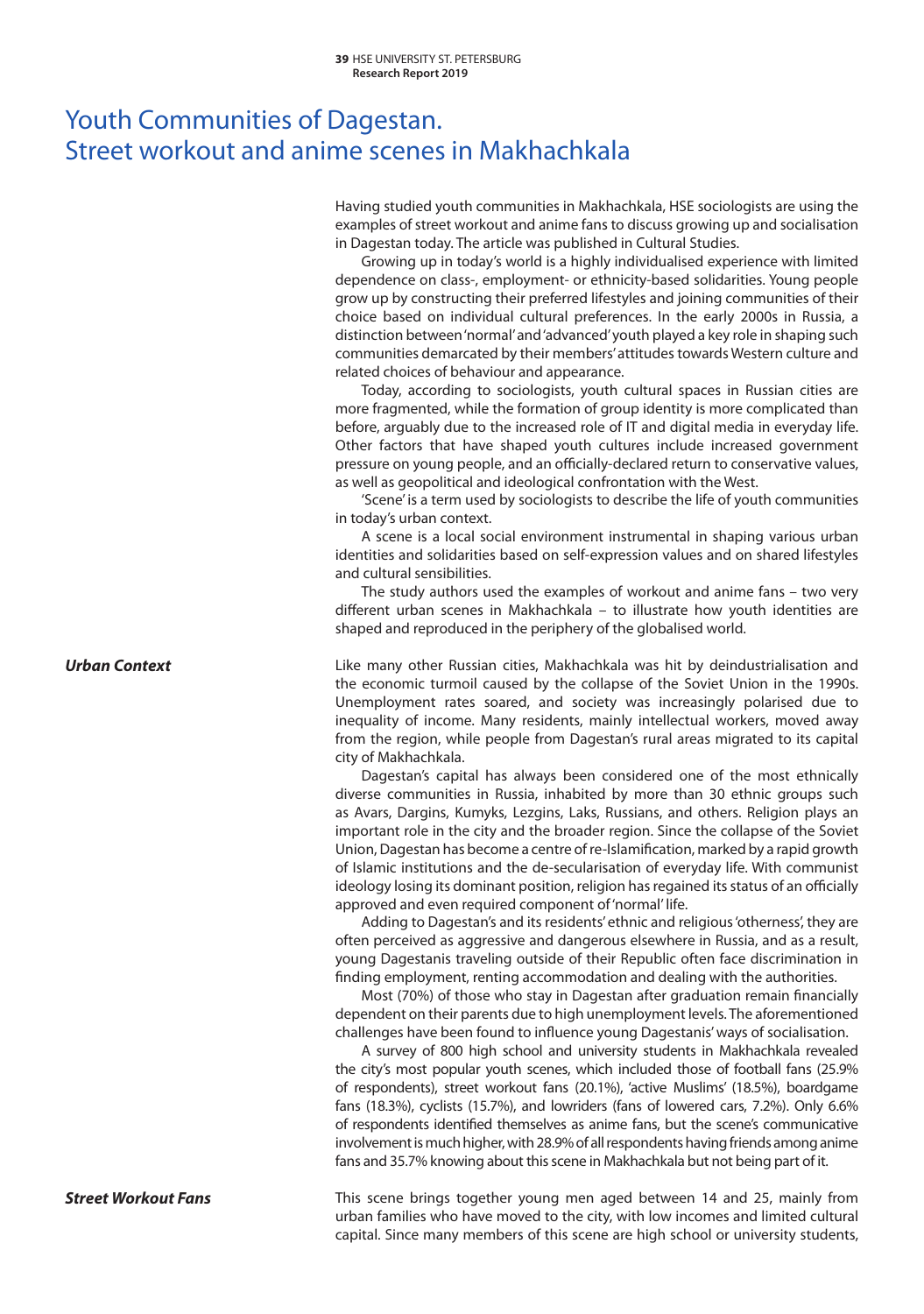their number varies by season from 60-100 in summer to 15-20 in winter. The young men get together in open-air sports grounds to practice push-ups, pull-ups and horizontal and parallel bar exercises. Many older and more experienced participants offer to train others for free.

Most city residents approve of street workouts as a way of allowing young men to develop physical strength and mental stamina as well as expressing their masculinity in aggression-free ways. In addition to that, workout fans sometimes travel to rural areas, giving talks on healthy lifestyle choices and conducting master classes, as well as producing videos of their workouts and posting them on social media.

Many workout fans perceive this activity as a relief from their condition of marginality, and those aged 21–25 and financially dependent on their parents see it as a substitute for a professional occupation and a source of self-respect and social recognition – an important consideration in Dagestan where honour and dignity are emphasised as key aspects of male self-determination.

In the future, street workout fans hope to access financial support for their scene from the local authorities, as it would enable them to develop as professionals in their occupation.

Most participants in this scene are female school students or undergraduates learning creative professions and sharing a fascination with Japanese animation. The scene was formed by anime lovers who had met via social media or by attending the annual festival of Japanese and Korean culture which used to be held in Makhachkala until recently and served as a platform for creative pursuits. Fans attending the festival wore home-made costumes to cosplay their favourite anime characters and performed related scenes and soundtracks. Between and after the festivals, fans have continued to communicate virtually.

Generally, anime fans are peaceful, promote gender equality and acceptance of migrants, and reject xenophobia. According to a survey in four Russian cities, the anime scene is the most tolerant of all youth communities in the country. However, few people in Makhachkala share the anime fans' enthusiasm and values.

Instead, local residents tend to believe that anime is a form of deviant behaviour prompted by foreign influence. Dying one's hair a bright colour and wearing a different style of clothes from the norm is strongly discouraged in Dagestan.

Recently, conservative sentiments have been particularly strong, forcing anime fans to make a tough choice between trying to defend their activity as legitimate and harmless, with anime and cosplay being part of the global popular culture, on one hand, and avoiding being bullied by street thugs and shunned by conservativeminded people, on the other. Indeed, street gangs have violently attacked some anime scene participants.

Equally important are family attitudes, as few anime fans are supported at home. Some parents consider their children's passion to be caused by poor discipline and ban them from watching anime, dyeing their hair, and participating in festivals. There is a common belief that anime is somehow associated with the LGBT community, which is a particular taboo in Dagestan. Some other parents, however, approve of their children's hobby and find anime no more dangerous than other types of comics or movies. Such parents accept the anime scene as a space where young people can grow up and develop professional skills in areas such as design, painting, illustration and music.

Tired of the struggle and discouraged by family and society disapproval, some anime fans leave the scene or try to hide their involvement with it, while some others make plans to move elsewhere in Russia (often to St. Petersburg). Parental choices for their children and social attitudes are powerful factors in the lives of Dagestani youth. At the age of 19-21, girls are generally pressured into marriage, forcing many anime fans to leave the scene for a new stage in their life.

\*The study was implemented as part of the 'Fields of positive interethnic interactions and youth cultural scenes in Russian cities' project supported by the Russian Science Foundation.

*Anime Fans*

### *Study authors:*

*Elena Omelchenko, Director, Centre for Youth Studies, HSE Campus in St. Petersburg Alina Mayboroda, J unior Research Fellow, Centre for Youth Studies, HSE Campus in St. Petersburg Svyatoslav Poliakov, Junior Research Fellow, Centre for Youth Studies, HSE Campus in St. Petersburg Author: Alena Tarasova, February 27, 2019 © IQ.HSE: Popular Science and Education Media by HSE UniversityMilk Packaging in the USSR*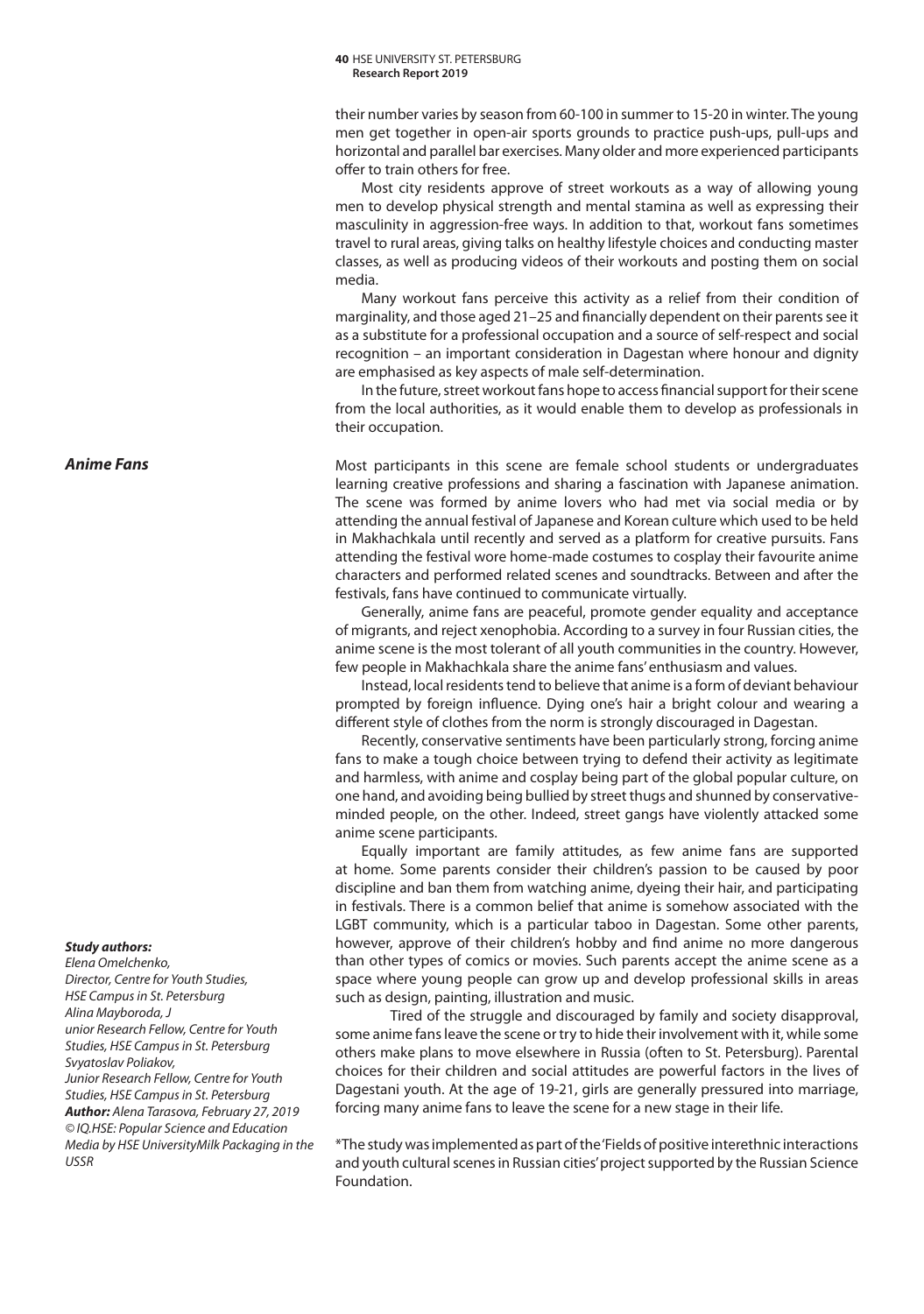### When the Milk Canister Went Out of Style. The History of Paper Milk Packaging in the USSR

The cold war not only influenced the ideology and military sector of the Soviet Union, but served as an engine that jumpstarted its consumer economy — in particular, the food industry. In an article published in the journal Russian History, HSE historian Elena Kochetkova traces the development of the Soviet dairy industry and the production of dairy packaging in the post-war period. Her article recounts how milk became a staple of state propaganda and how Tetra Pak packaging came to be used in the USSR.

After World War II, many countries made rapid advancements in the chemical industry, as well as the related industries of pulp-and-paper, textiles, food, and others. This industrial growth prompted countries to compete with each other in terms of their consumption levels and quality of life. The USA and countries of Western Europe became world leaders in this regard.

> The Eastern Bloc, too, began to put greater focus on increasing the domestic demand for consumer goods and improving standards of living. However, countries of the socialist camp first had to overcome the disadvantages inherent to a planned economy, such as chronic shortages, poor quality, and meager selection of goods.

> Starting in the mid-1950s, the USSR showed its first signs of consumption growth. However, it was generally still much lower than in the West. Some researchers believe that Soviet products were characterized by inner quality, but not style, beauty, convenience, or ergonomic comfort. In their view, products were created solely as utilitarian products, designed to perform certain functions.

> Others, however, point out that Soviet specialists, at least in the 1960s, did consider the aesthetic side of products, such as their appearance and design. The policy of Nikita Khrushchev opened a new phase of Western-style consumption. It became clear that not just the product itself is important, but its packaging and supply. This change is especially noticeable in the technological evolution of the production and distribution of milk and dairy products.

In pre-revolutionary Russia, the dairy industry was concentrated mainly in the production of butter and cheese. Until 1917, its production reached 2 million tons per year, 95% of which was cheese. Cheese factories were mainly located in Siberia and the Baltic States.

> During the first decades of Soviet rule, milk production exceeded that of the pre-revolutionary period by 20 times.

> 'Milk had traditionally been one of the staple foods in Russia, and when the Bolsheviks came to power, the issue of milk consumption became a part of their ideological agenda. Increasing consumer demand for it became an important issue since it enabled the state to produce a sought-after product,' notes Kochetkova.

> According to Soviet statistics, milk factories produced 1.3 million tons of milk in 1940 and 8.3 million tons of milk in 1960. Under Krushchev, large enterprises such as the Ostankovsky and Ochakovsky dairy plants and the Cherkizovsky dairy plant were opened. All in all, from 1959 to 1964, dairy production increased by 15%. If the country had about 200 dairy plants in 1940, by 1960 they had 307.

> After World War II, the Soviet Union began an active propaganda campaign for milk and dairy products. Special emphasis was placed on the scientifically proven benefits of their consumption. Cities hosted special events where medical workers told visitors about the value of milk and its beneficial properties in combating various diseases. In addition, workers employed in hazardous industries were given half a liter of milk a day.

> 'In endeavoring to produce more milk, the state under Krushchev, on the one hand, sought to produce a basic food product, and, on the other hand, sought to compete with Western countries. Winning the competition would show that Soviet agriculture and production were strong and that the Soviet people ate well,' says the researcher.

*The Winds of Change*

*We Will Catch Up and Surpass!*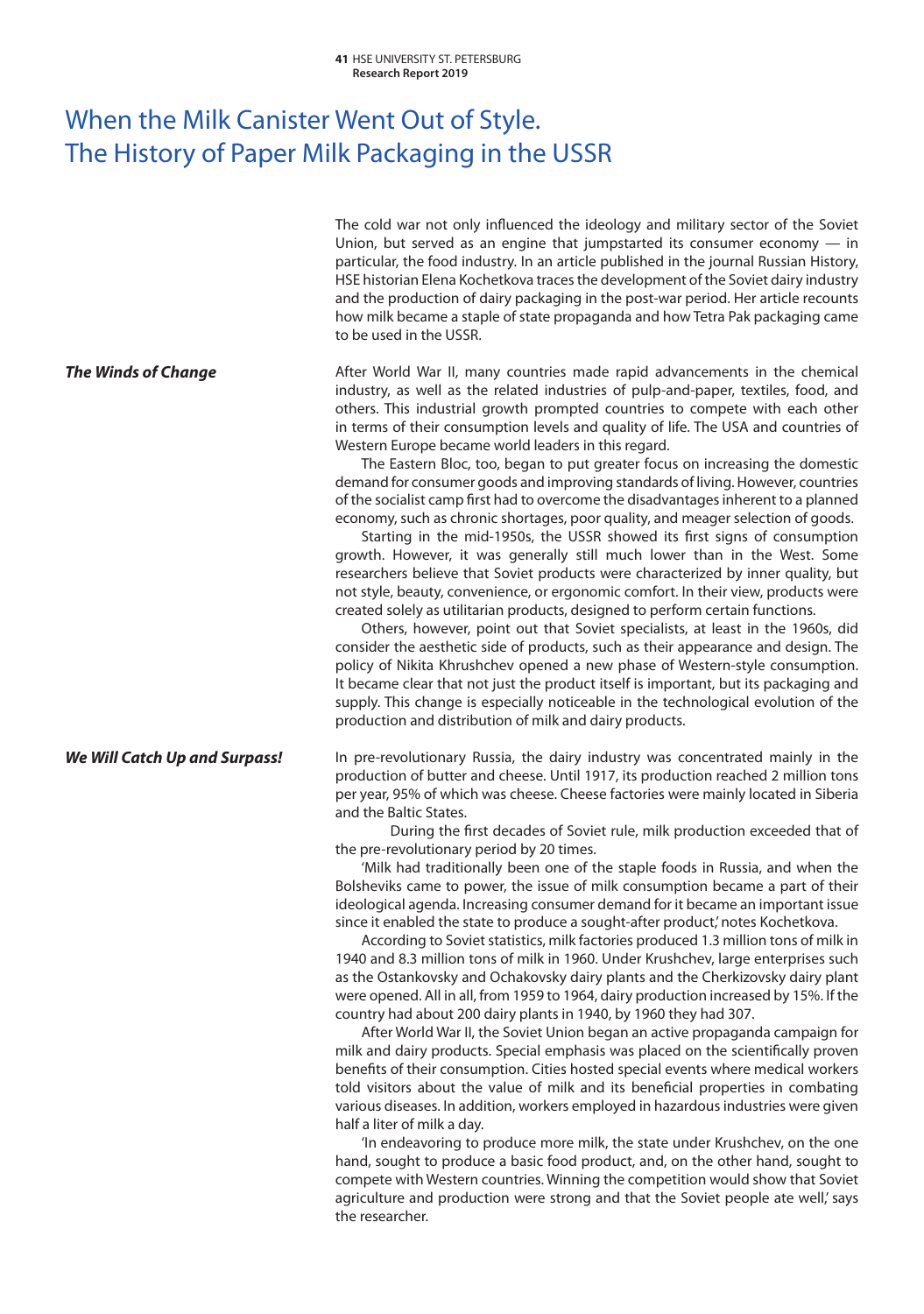In light of the appeal of the First Secretary of the Central Committee of the Communist Part of the Soviet Union (CPSU) to 'catch up and surpass the USA in milk and meat production', propaganda promoting the consumption of milk and dairy products became especially prevalent. This propaganda brought about changes in both the dairy industry itself as well as in the production of glass containers and other packaging.

### *Variety and Consumption*

As for milk consumption, in the 1960s, some Soviet experts predicted an increase by the end of the decade to 0.5 liters per person per day. After the end of the Khrushchev era, the real level of consumption was lower than expected, but nonetheless higher than that in the US. In 1989, the United States consumed 263 kg of milk annually per capita compared to 378 kg in the USSR.

In the 1950s and 1960s, the range of dairy products in Russia expanded significantly. New dairy products such as fermented baked milk (riazhenka), curd paste (tvorozhnaia pasta), chocolate glazed curd bars, and processed cheese appeared.

'The emergence of new types of products was made possible with advances in production technology, and, no less significant, the advent of chemistry in the food industry. At the same time, some types of milk had been known in the world much earlier. For example, processed cheese started being produced at the beginning of the 20th century, but it was not produced in the USSR until the 1930s. After the efforts of the Khrushchev leadership and the expansion of consumption in the 50s-60s, we got the famous "Wave" and "Friendship" processed cheeses,' explains Elena Kochetkova.

In 1968, the Soviet dairy industry produced 93 types of products. However, they were only available to consumers in large cities. While city dwellers enjoyed a more or less varied diet, the main form of nourishment in small towns and rural areas continued to be bread and potatoes.

In developed countries, scientific and technological progress had led to the use of antibiotics and other chemical components in agriculture as well as in the food industry. In the Soviet Union, however, the level of implementation of scientific research was lower than in the West. Khrushchev's policy therefore sought to increase the role of science, especially chemistry, in technological processes.

In Western countries, paper milk packages were coming into wider and wider use. They were considered to be more practical than glass bottles, and they kept the product fresher at room temperature for longer.

The development of the packaging industry in the West presented a challenge for the Soviet Union. In the USSR, the pulp and paper industry in the late 1950s was poorly developed.

In a report on the state of the pulp and paper industry, Soviet experts from the Central Research Institute for the Pulp and Paper Industry (TsNIIB) and the State Economic Council reported a significant lag behind the West: the USSR did not produce many types of paper. This was especially true of cardboard packaging, which competing countries produced in a variety of forms. This type of packaging was used for milk, eggs, frozen foods, ice cream, and much more.

The joint report also provided statistics on paper consumption. In 1959, the USSR consumed an average of 15 kg of paper per person, while the US consumed 188 kg, Sweden consumed 105 kg, England consumed 94 kg, and France consumed 73 kg.

The Soviet pulp and paper industry could not cope with the growing production of the food industry. In stores, most products were sold without packaging, despite its importance if only for sanitation purposes.

In 1959, the CPSU Central Committee decided to take measures to overcome its lag in the pulp and paper industry. The decree was followed by investment, the opening of new enterprises, and technological development. Soviet scientists and engineers planned to catch up with the West by improving the technology involved in combining paper and polymers. It was calculated that polymers would give packaging the necessary properties to preserve the quality of the food and increase its shelf life.

The question was, which is better to use: a glass container or a paper package

### *A New Task*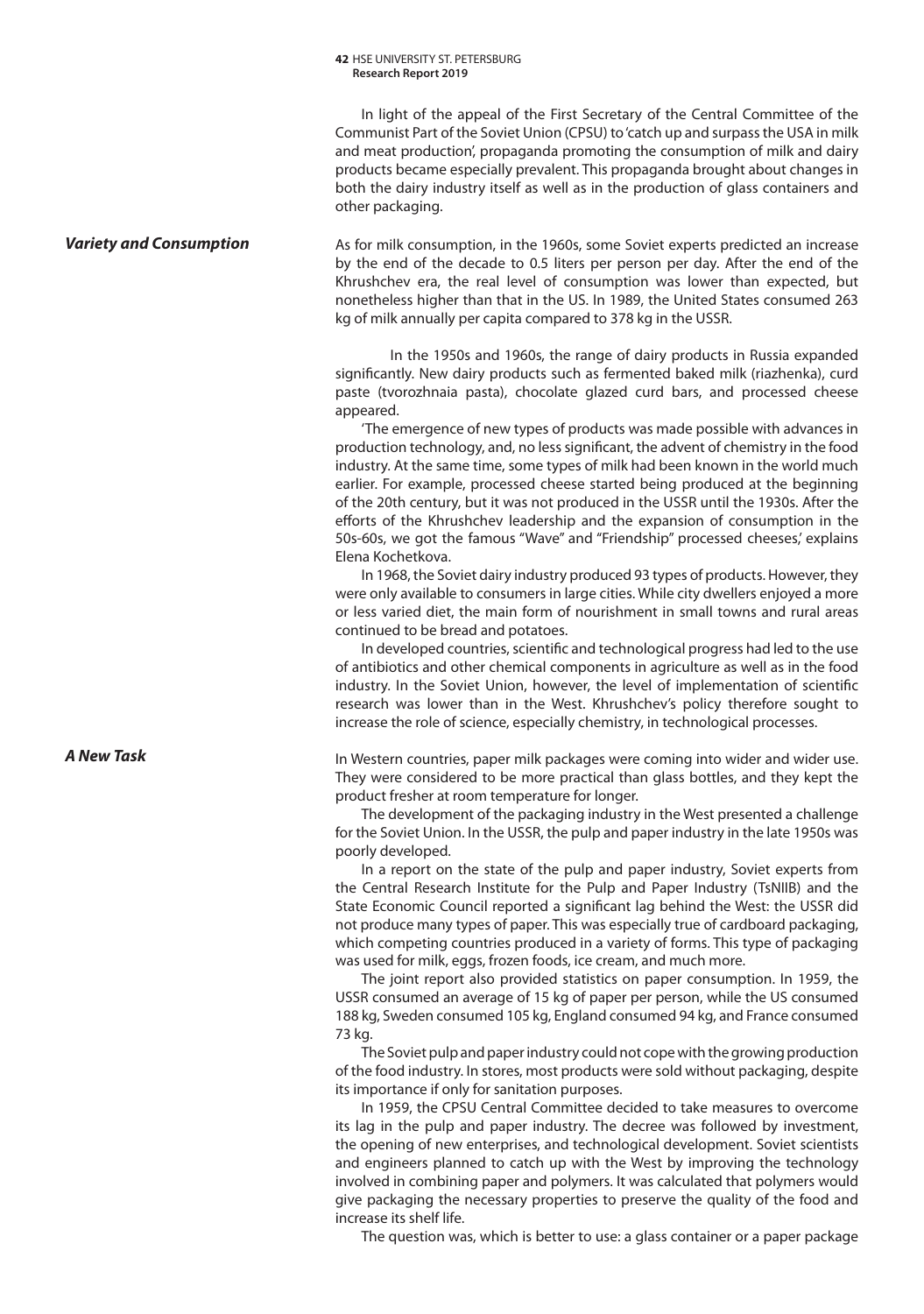with polymer coating? Economically, the latter was less profitable. The production of one bottle cost 0.9 kopecks, and a paper package cost 1.5 kopecks. However, from the standpoint of practical convenience for producers and consumers, paper packaging was preferable. Due to its weight and dimensions, it allowed producers to reduce labor costs threefold during production and fourfold during implementation.

In 1960, more than 67% of glass bottles would break in transit only in Moscow. And broken glassware was difficult to recycle.

Despite the advantages of paper packaging, by the end of the 1960s, 80% of milk in the Soviet Union continued to be produced in glass bottles, and in 1975, 60% was still produced in this manner. Paper milk packages accounted for only 20% of milk packaging in 1969 and 30% in 1970.

For comparison, the share of glass containers in the USA was 12% in 1969 and 7% in 1975. In 1969, paper packaging made up 77% of the market.

In Sweden, home of the Tetra Pak packaging company, 99% of the milk was sold in paper packaging in 1969. Milk stored in glass bottles accounted for only 1% of sales.

In the USSR, numerous experiments for creating paper packaging similar to the American kind—a sample of which was obtained by specialists of TsNIIB in 1947. It was assumed that Goznak (a conglomerate of paper and printing factories and mints) and the Volodarsky Paper Mill would be able to figure it out. However, in the end, Soviet developers were forced to admit that none of the factories in the USSR could produce paper that would meet the standards of the foreign sample. Only after the modernizing German machinery from 1905 could the Volodarsky Paper Mill make paper packaging suitable for milk.

In 1967, work commenced on the development of special packaging paper for butter. Until that time, it was customary to sell it wrapped in parchment, which did not protect the product from light and air. Parchment kept the butter suitable for use no longer than three days. After this time, it would become covered in a yellow film and acquire an unpleasant taste.

In the 1960s, many Western countries introduced food production requirements. The rules stated that their packaging should not allow water, gas, grease, air, or odor to pass through.

Soviet engineers developed new packaging for butter, combining parchment paper and foil, which was similar to the packaging used in Austria. Meanwhile, work was carried out in various Soviet institutes to create packaging materials for other types of products.

Soviet consumers responded in different ways to the new paper milk packaging. Some liked its convenience and practicality. Others didn't like the fact that with paper packaging you cannot see the product you are buying. In addition, the quality of the Soviet packing paper was low. Due to poor sealing, milk often leaked. This was due to the quality of the raw materials and the overall backwardness of the packaging industry. Some Soviet manufacturers believed that only technology imported from the West could correct the situation. In their opinion, there was no point in pursuing their own experiments and research into packaging production, which was already widespread in other countries.

Soviet specialists learned about the success of Tetra Pak, a Swedish company that gained authority not only in Sweden, but France, Italy, Germany, Japan and other countries. The company also came to their attention in industry magazines. During the Cold War, professional publications served as a kind of advertising platform to showcase company achievements to one's competitors. Publications about Tetra Pak, appearing in the journal Dairy Industry, were mainly aimed at selling the company's equipment. Milk packages were simply shown as an illustration of the equipment's work. In particular, the ads stated that milk in Tetra Pak packaging is sterile and retains its freshness for up to four weeks at room temperature. Since the majority of Soviet citizens did not have reliable refrigerators, this advantage of the packaging was very important.

In addition, the Swedish company asserted that its equipment reduces noise and improves sanitation conditions in production. This was also important, since in the early 1960s, intestinal bacteria were detected at several dairy farms. The issue of

### *A Period of Experimentation*

*How Tetra Pak Came to the USSR*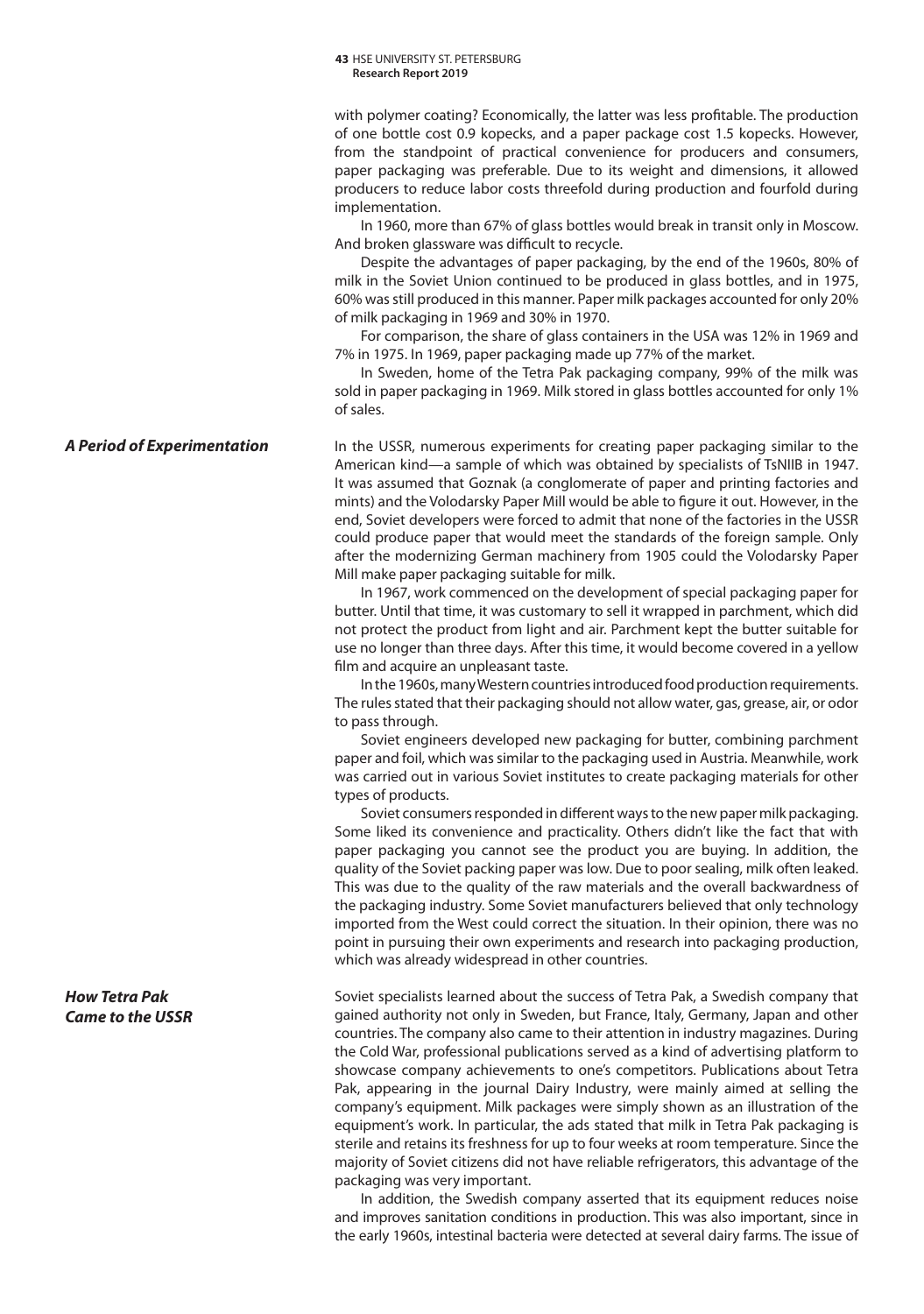*Study author: Elena Kochetkova, Senior Lecturer, Department of History, Research Fellow, Laboratory of Environmental and Technological History, HSE Campus in St. Petersburg*

### *Author:*

*Alena Tarasova, July 08, 2019 © IQ.HSE: Popular Science and Education Media by HSE UniversityMilk*

**44 HSE UNIVERSITY ST. PETERSBURG Research Report 2019**

health standards began to receive increased attention, and in 1973, at the ministerial level, a proposal was made to ban dairy plants from producing milk in tanks.

Milk in metal canisters (bidony) and cisterns began to symbolize backwardness, while milk in paper packaging came to embody progressiveness.

In 1959, the first Tetra Pak machines in the USSR for producing 0.5- and 0.25-liter milk packages were installed at the Cherkizovsky Dairy Plant. They produced up to 5,800 packs per hour.

In 1963, 12 Soviet factories were producing milk in Tetra Pak packs. In 1972, 1.1 million tons of milk was produced in paper packaging. However, their share increased more slowly than planned. In 1973, the new packaging accounted for less than 50% of the market instead of the expected 95-97%.

In the 1960s, Soviet enterprises gradually began to produce packaging for various dairy products, using foreign equipment or copying Western designs. From 1966 to 1970, about 33 types of new packaging were developed under experimental conditions.

Paper packaging fully displaced glassware only in the 2000s; it was only at this time that drinks sold in paper packaging made up 85% of the Russian market. Tetra Pack and its later modified versions played a significant role in this process.

\* This research will be continued as part of the collective project, 'The Material World of Late Soviet Society in Cold War Conditions: Technological Innovations in Production and Representation of Consumer Goods', supported by the Russian Science Foundation.

### How Private Health Insurance Affects Health Behaviour. Moral hazard in insurance

HSE researchers have discovered that the terms and conditions of purchasing private health insurance (PHI) can impact the person's attitude to their health. If PHI is bought at the client's own expense, they are inclined to be more careful about their health, when compared to those whose medical insurance is part of an employer's benefits package.

Private health insurance (PHI) first appeared in Russia in 1991, and until 2004, its share was growing rapidly. This was related to the emergence of insurance companies and private clinics. On average, between 9 and 11.4 million PHI contracts are signed annually. This means that about 6 to 8% of the country's population use private medical insurance.

Corporations are the key buyers of PHI. They sign 95% of contracts in Moscow and St. Petersburg. It is advantageous for insurers to work with organizations, since this decreases the risk of so-called adverse selection.

Adverse selection means signing a PHI contract with a client whose condition is unknown and who potentially may need expensive medical services and treatment. As a rule, those who buy PHI individually at their own expense do this beforehand, expecting high future costs for health care.

For organizations, PHI purchase can lead to tax benefits and help cover costs for staff medical check-ups.

Moral hazard or client's negligence to their own health is considered as one of the key insurers' ex post risks in the private health insurance market. Andrey Aistov and Ekaterina Alexandrova, researchers at the HSE International Centre for Health Economics, Management, and Policy in St. Petersburg, found out whether such behavior is typical for holders of PHI policies in Russia.

To measure moral hazard levels, the researchers considered doctor visits, tobacco and alcohol consumption, physical exercises, and self-assessed health (SAH) in three groups of respondents.

*Private health insurance market*

### *Moral hazard*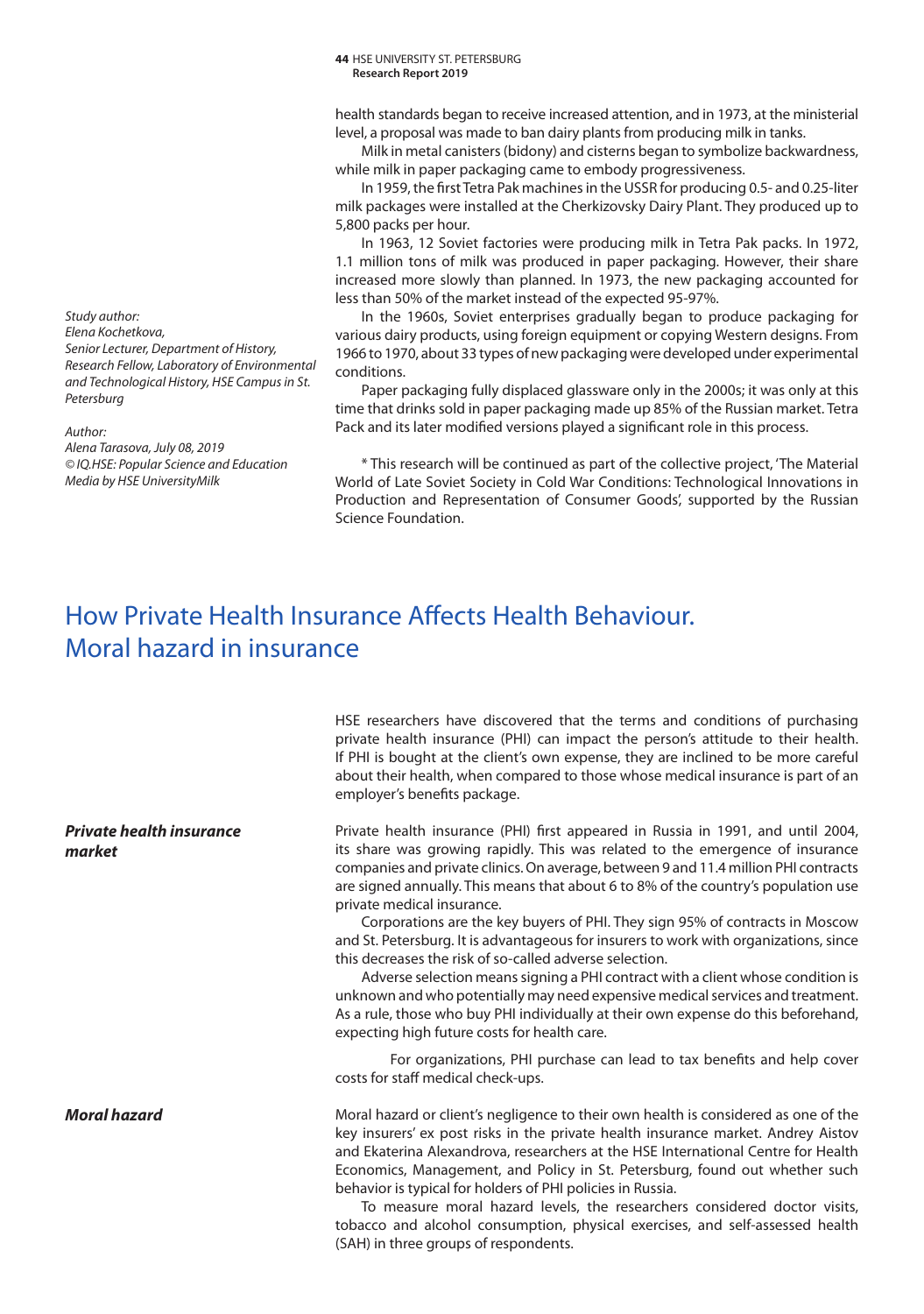RLMS-HSE data (2000–2015) was used for empirical estimations. The total number of respondents was over 211,000 (121,000 women and 90,000 men). The first group (203,800) consisted of those who have no private medical insurance. The second group (1,000) were those who had bought insurance at their own expense. The third group (6,400) consisted of corporate medical insurance policy holders.

Statistical analysis has shown that women pay for medical insurance more often than men (16.5% vs 10.9%). In addition, they visit doctors more often, regardless of whether they have private medical insurance or not. One of the reasons for this is that men generally have a higher self-assessment of their health than women.

Notably, women with insurance smoke more than those who don't have cover, no matter whether they pay for the policy themselves or have it provided by their employer. However, there is a trend that when women get insurance, they start smoking less. Men who buy medical insurance start to exercise more. There is no such effect in women.

The research has revealed a difference in the behavior of those who bought the policy themselves and those who received it from the employer. In both cases, the number of visits to a doctor increased. However, those who had paid for insurance themselves start caring about their health more. This is probably thanks to the fact that doctors draw their attention to diet, exercising etc. As a result, they start exercising more and consume less tobacco and alcohol. This means their selfassessed health improves and they start to feel better. This demonstrates a positive effect of private health insurance.

At the same time, those respondents who use a corporate health policy demonstrate decreasing self-assessed health and signs of moral hazard. In particular, those with insurance start consuming more alcohol. The reasons for such behavior should be studied in a separate research. However, Ekaterina Alexandrova, co-author of this study, explained this phenomenon with clients' possible reaction to the diagnoses they get, taking into account that when they have a policy, people tend to visit doctors more often.

*Gender specifics*

### *Private health insurance effects*

### *Authors of the study:*

*Andrey Aistov, Associate Professor, Research Fellow at HSE St.Petersburg School of Economics and Management International Centre for Health Economics, Management, and Policy Ekaterina Aleksandrova, Associate Professor, Director of HSE St.Petersburg School of Economics and Management International Centre for Health Economics, Management, and Policy*

*Author:* 

*Alena Tarasova, February 21, 2019 © IQ.HSE: Popular Science and Education Media by HSE UniversityMilk*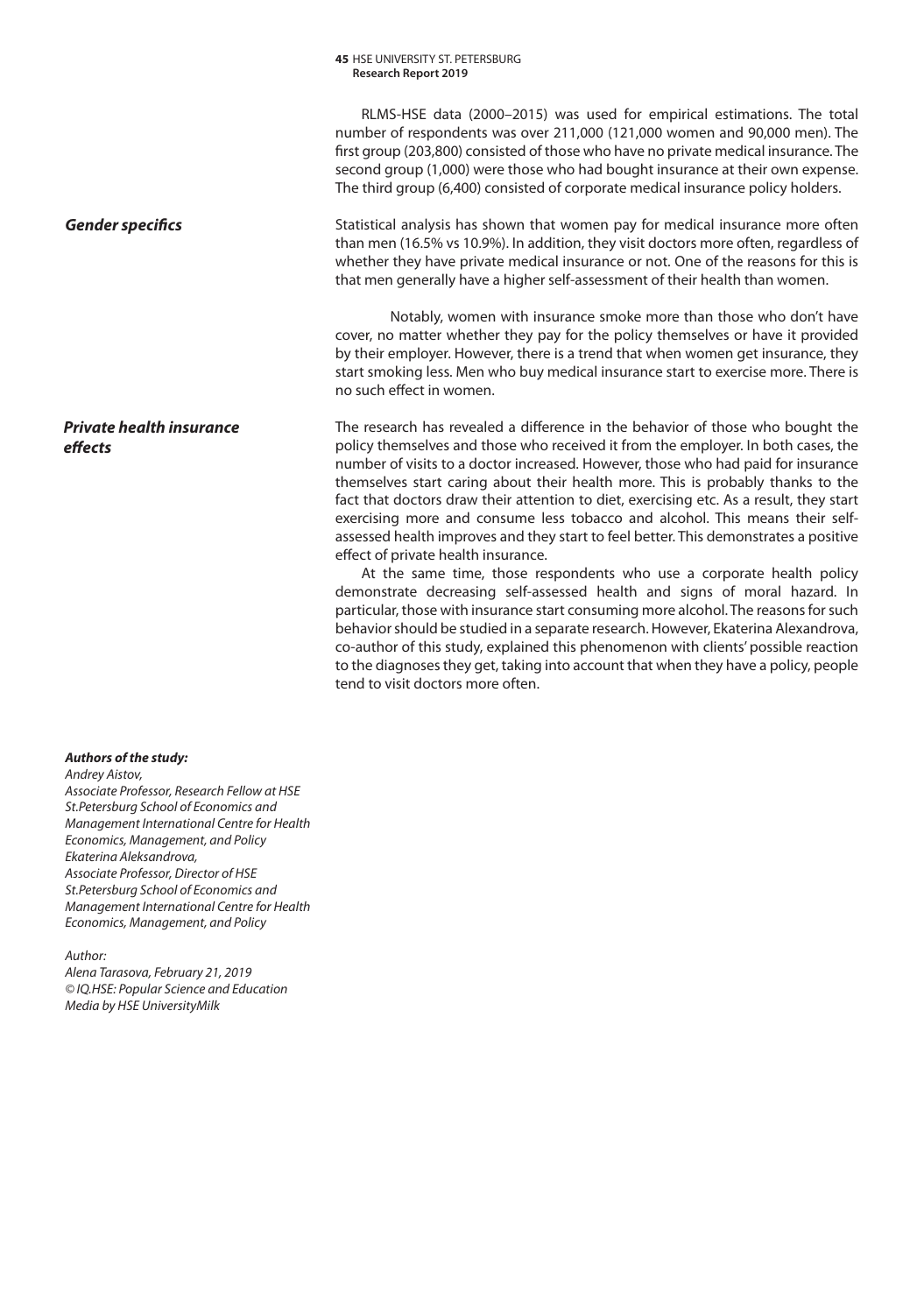# **KEY EVENTS 2020**

HSE UNIVERSITY ST. PETERSBURG: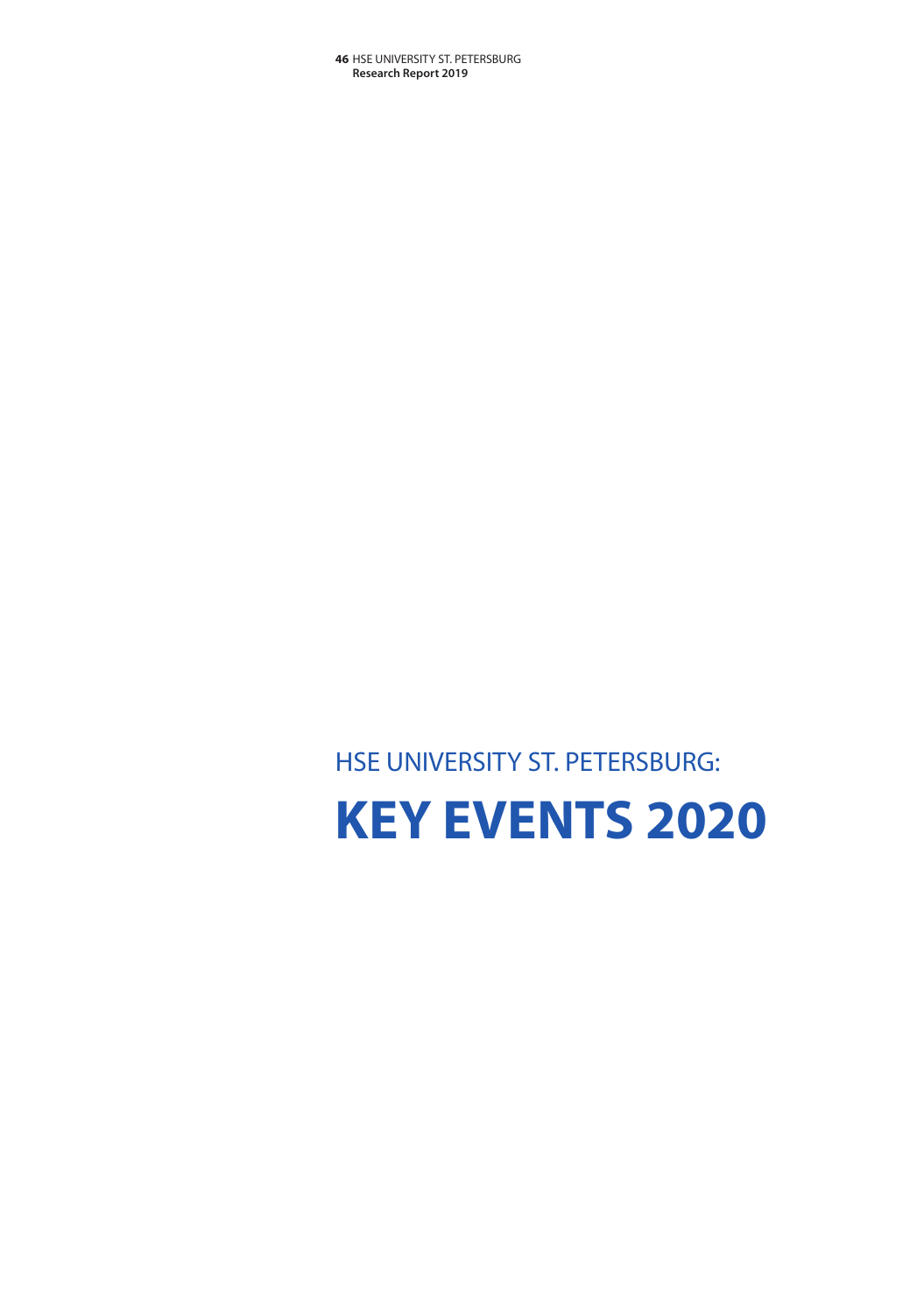| <b>Research Report 2019</b>                                                                                                                              |                                                                                                                                                                                                                                                                                                                                                                                                                                                                                                                                                                      |
|----------------------------------------------------------------------------------------------------------------------------------------------------------|----------------------------------------------------------------------------------------------------------------------------------------------------------------------------------------------------------------------------------------------------------------------------------------------------------------------------------------------------------------------------------------------------------------------------------------------------------------------------------------------------------------------------------------------------------------------|
| <b>Workshop "Economic Cooperation</b><br>between CMEA Countries: Motives,<br><b>Resources and Challenges of the</b><br><b>Cold War"</b><br>January, 2020 | On January 18, 2019, the round table "Economic Cooperation between CMEA<br>Countries: Motives, Resources and Challenges of the Cold War" will be organized<br>by the Laboratory of Environmental and Technological History of the Center for<br>Historical Research and dedicated to the history of integration and cooperation<br>of CMEA countries. The focus of the conference will be economic cooperation<br>between socialist countries during the Cold War.                                                                                                   |
| <b>Online conference "Towards a New</b><br><b>Normality? University Reputation</b><br>in the Context of Pandemics"<br>June 2 – 25, 2020                  | In June 2020, HSE University in St. Petersburg will host a series of webinars focused<br>on the reputation of universities amidst the pandemic. These webinars, put<br>together under the general topic "Towards the New Normal? The Reputation of<br>Universities in the Context of the Pandemic", will embody the Annual International<br>May Conference "Education and Global Cities", which will adopt a non-traditional<br>format this year due to the current coronavirus crisis in the world.                                                                 |
|                                                                                                                                                          | This series of webinars continues the discussion about Building University<br>Reputation (BUR - Russia) which was organized by HSE Saint-Petersburg together<br>with the World 100 Reputation Network and the University of Navarra (Spain) in<br>2019. The following will lie at the core of all discussions: activities of universities<br>aimed at maintaining and developing their reputation, transforming their academic<br>processes and retaining students' loyalty, as well as special aspects of admission<br>processes at top international universities. |
| <b>Analytics for Management</b><br>and Economics Conference<br>September - December, 2020                                                                | Analytics for Management and Economics Conference (AMEC) brings together<br>students, researchers and experts in economics and management, as well as<br>business practitioners. The conference aims to build a knowledge-led ecosystem<br>and expand the boundaries of the international academic network. AMEC<br>provides an opportunity for networking and exchange of experience. For young<br>researchers, participation in the conference is a chance to gain valuable experience<br>of communicating with outstanding professors and present their projects. |
|                                                                                                                                                          | Last year, scientists from more than 20 countries took part in the conference<br>- for example, Israel, France, Finland and Great Britain. Professors of the Hebrew<br>University of Jerusalem Yashey Yafe, Dean of the Brussels School of Economics and<br>Management Bruno Van Pottelsberg, as well as Professor of Corporate Finance at IE<br>Business School and Senior Advisor of the European Foundation for Management<br>Development Julio Urgel spoke to the participants.                                                                                  |
|                                                                                                                                                          |                                                                                                                                                                                                                                                                                                                                                                                                                                                                                                                                                                      |

**47 HSE UNIVERSITY ST. PETERSBURG** 

### *3rd International Kochoubey Readings "Private Collections and Digital Technologies"*

October 08 – 09, 2020

HSE University in St. Petersburg will be holding the 3rd International Kotchoubey Readings "Private Collections and Digital Technologies" under the patronage of the Kotchoubey family.

Conference discussions will consider recent Russian and international cases in the application of digital technologies to the work with private collections, as well as formats for cooperation in developing, preserving and representing collections in the future.

### *2nd St. Petersburg International Conference on Inequality and Diversity*

November 05 – 07, 2020

IDC is an annual international forum for social scientists to discuss such topics as social and political cleavages in modern societies, co-existence of different social groups in countries, cities and organizations, modern forms of inequality and ways to combat it, human and minority rights, ways of ethnic, religious and territorial conflicts resolution.